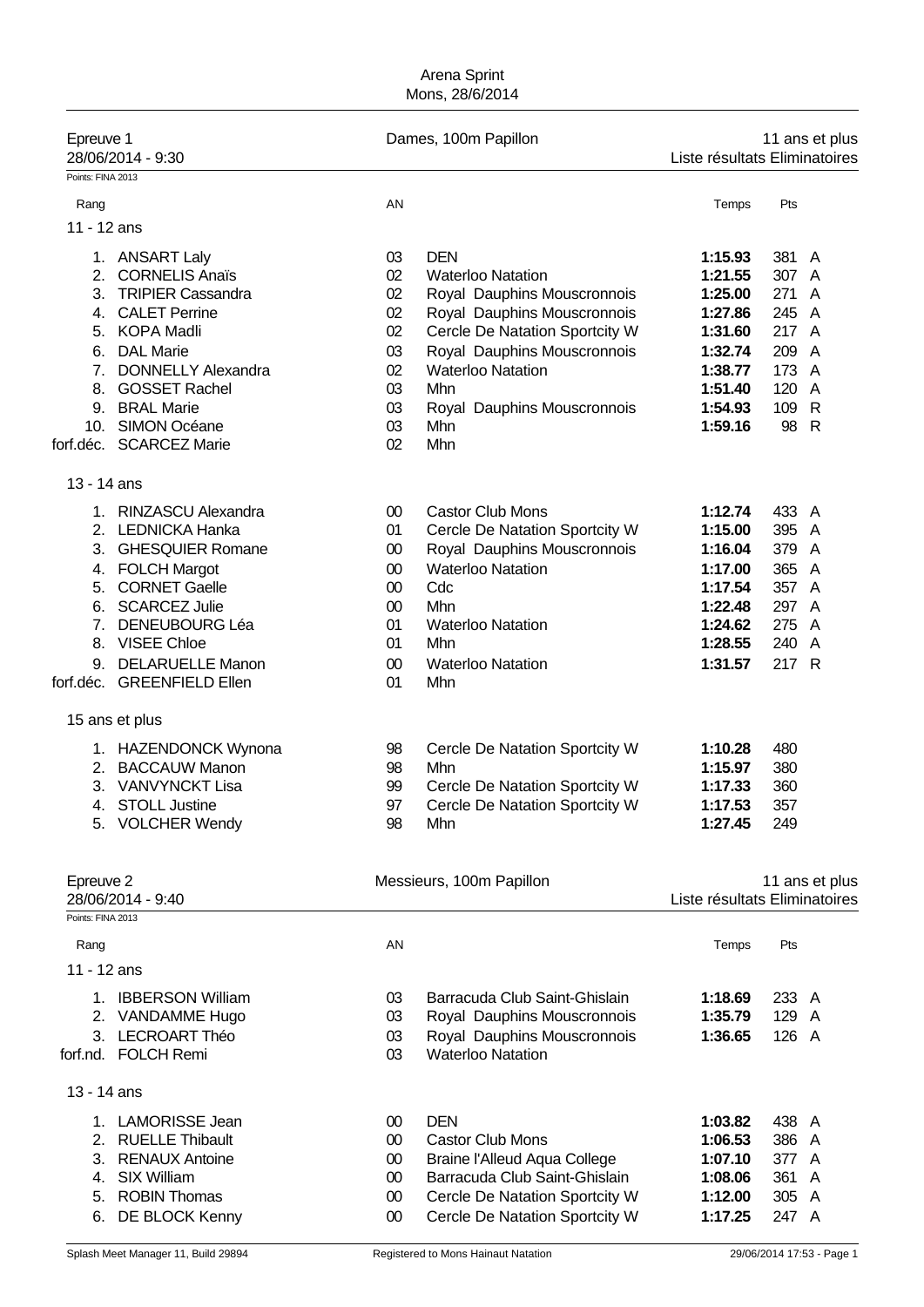|                   | Epreuve 2, Garçons, 100m Papillon, Eliminatoire, 13 - 14 ans |          |                                      |                               |                |                |
|-------------------|--------------------------------------------------------------|----------|--------------------------------------|-------------------------------|----------------|----------------|
| Rang              |                                                              | AN       |                                      | Temps                         | Pts            |                |
|                   | 7. DEBONGNIE Nathan                                          | $00\,$   | Cercle De Natation Sportcity W       | 1:23.56                       | 195 A          |                |
|                   | 8. KOVACS Andras                                             | 01       | Cercle De Natation Sportcity W       | 1:34.86                       | 133 A          |                |
|                   | 15 ans et plus                                               |          |                                      |                               |                |                |
|                   | 1. DUNESME Loic                                              | 96       | Mhn                                  | 1:04.62                       | 422            |                |
|                   | 2. WISEUR Valentin                                           | 96       | Mhn                                  | 1:15.46                       | 265            |                |
|                   | 3. DEBONGNIE Aymeric                                         | 99       | Cercle De Natation Sportcity W       | 1:18.39                       | 236            |                |
| Epreuve 3         |                                                              |          | Dames, 100m Dos                      |                               |                | 11 ans et plus |
|                   | 28/06/2014 - 9:45                                            |          |                                      | Liste résultats Eliminatoires |                |                |
| Points: FINA 2013 |                                                              |          |                                      |                               |                |                |
| Rang              |                                                              | AN       |                                      | Temps                         | Pts            |                |
| 11 - 12 ans       |                                                              |          |                                      |                               |                |                |
|                   |                                                              |          |                                      |                               |                |                |
|                   | 1. ELIARD Tania                                              | 02       | <b>Waterloo Natation</b>             | 1:21.72                       | 308 A          |                |
|                   | 2. OUDOUILLIE Marine                                         | 03       | <b>DEN</b>                           | 1:32.00                       | 216 A          |                |
|                   | 3. PORTON Olivia                                             | 02       | Cercle De Natation Sportcity W       | 1:34.80                       | 197 A          |                |
|                   | 4. BAUDOUR Clea                                              | 02       | Barracuda Club Saint-Ghislain        | 1:39.20                       | 172 A          |                |
|                   | 5. GOSSET Rachel                                             | 03       | Mhn                                  | 1:40.29                       | 167 A          |                |
|                   | 6. COCCO Emilie                                              | 03       | Mhn                                  | 1:47.22<br>1:49.25            | 136 A          |                |
|                   | 7. CAPOUILLEZ Ameline<br>forf.nd. KACZOR Amandine            | 03<br>02 | Barracuda Club Saint-Ghislain<br>Mhn |                               | 129 A          |                |
|                   | forf.déc. SCARCEZ Marie                                      | 02       | Mhn                                  |                               |                |                |
|                   |                                                              |          |                                      |                               |                |                |
| 13 - 14 ans       |                                                              |          |                                      |                               |                |                |
|                   | 1. LEGRAND Orlane                                            | $00\,$   | Royal Dauphins Mouscronnois          | 1:11.45                       | 461 A          |                |
|                   | 2. WATHIONG Océane                                           | 01       | <b>Braine l'Alleud Aqua College</b>  | 1:11.87                       | 453 A          |                |
|                   | 3. HUYGHEBAERT Imane                                         | 01       | Cercle De Natation Sportcity W       | 1:18.72                       | 345 A          |                |
|                   | 4. DELADRIER Margault                                        | $00\,$   | Mhn                                  | 1:20.21                       | 326 A          |                |
|                   | 5. LACHAPELLE Hélène                                         | $00\,$   | <b>Waterloo Natation</b>             | 1:20.43                       | 323 A          |                |
| 6.                | <b>TALMASSE Faustine</b>                                     | $00\,$   | <b>DEN</b>                           | 1:21.53                       | 310 A          |                |
|                   | 7. VISEE Chloe                                               | 01       | Mhn                                  | 1:21.64                       | 309 A          |                |
|                   | 8. MAGREMANNE Victoria                                       | 01       | <b>Waterloo Natation</b>             | 1:24.31                       | 281 A          |                |
|                   | 9. HEYMANS Alissia<br>10. CORNET Gaelle                      | 01       | Cercle De Natation Sportcity W       | 1:27.59<br>1:27.84            | 250 R          |                |
|                   | 11. JEVENS Laura                                             | $00\,$   | Cdc                                  |                               | 248 R<br>228 R |                |
|                   | 12. COCU Olympe                                              | 01<br>01 | <b>Waterloo Natation</b><br>Mhn      | 1:30.34<br>1:30.83            | 224            |                |
|                   | 13. LEQUIME Julie                                            | 01       | <b>Braine l'Alleud Aqua College</b>  | 1:32.94                       | 209            |                |
|                   | 14. VINCENT Gwenaëlle                                        | $00\,$   | Mhn                                  | 1:39.74                       | 169            |                |
|                   | disq. GODEFROID Laure-Anne                                   | $00\,$   | Mhn                                  |                               |                |                |
|                   | forf.déc. BERTHIER Laura                                     | $00\,$   | <b>DEN</b>                           |                               |                |                |
|                   | forf.déc. BACCAUW Margaux                                    | 01       | Mhn                                  |                               |                |                |
|                   | forf.déc. BLOTHIAUX Aline                                    | 01       | Mhn                                  |                               |                |                |
|                   | 15 ans et plus                                               |          |                                      |                               |                |                |
|                   | 1. VOLCHER Caroline                                          | 98       | Mhn                                  | 1:10.19                       | 487            |                |
|                   | 2. LEDNICKA Jindriska                                        | 97       | Cercle De Natation Sportcity W       | 1:10.70                       | 476            |                |
|                   | 3. PIVONT Laura                                              | 98       | Cercle De Natation Sportcity W       | 1:14.19                       | 412            |                |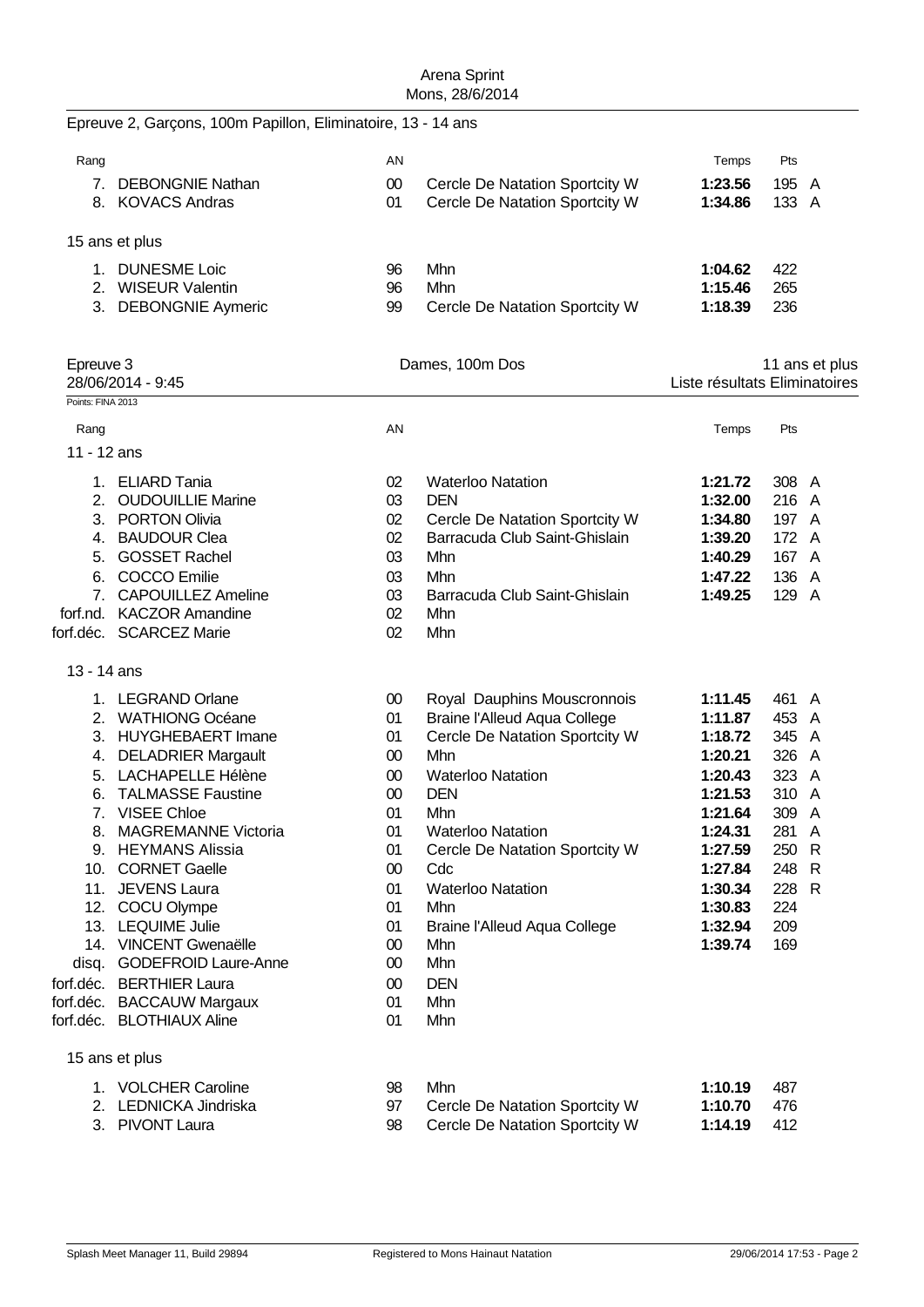| Epreuve 4<br>Points: FINA 2013 | 28/06/2014 - 9:55                             |          | Messieurs, 100m Dos                                        | Liste résultats Eliminatoires |              | 11 ans et plus |
|--------------------------------|-----------------------------------------------|----------|------------------------------------------------------------|-------------------------------|--------------|----------------|
|                                |                                               |          |                                                            |                               |              |                |
| Rang                           |                                               | AN       |                                                            | Temps                         | Pts          |                |
| 11 - 12 ans                    |                                               |          |                                                            |                               |              |                |
|                                | 1. LUNAK Sebastian                            | 02       | Cercle De Natation Sportcity W                             | 1:14.28                       | 286 A        |                |
|                                | 2. CULLUS Célian                              | 02       | <b>Braine l'Alleud Aqua College</b>                        | 1:21.38                       | 217 A        |                |
|                                | 3. MORIAU Amaury                              | 02       | Cercle De Natation Sportcity W                             | 1:21.93                       | 213 A        |                |
|                                | 4. GHESQUIERE Martin                          | 02       | Barracuda Club Saint-Ghislain                              | 1:31.77                       | 151          | A              |
|                                | 5. BULTEEL Guillaume                          | 02       | Royal Dauphins Mouscronnois                                | 1:32.20                       | 149 A        |                |
| 6.                             | <b>BOZZELLI Manoa</b>                         | 03       | Mhn                                                        | 1:49.46                       | 89 A         |                |
| disq.                          | <b>CLAYSON Nicolas</b>                        | 02       | <b>Braine l'Alleud Aqua College</b>                        |                               |              |                |
|                                | disq. DUSSART Arthur                          | 02       | <b>Waterloo Natation</b>                                   |                               |              |                |
| 13 - 14 ans                    |                                               |          |                                                            |                               |              |                |
|                                | 1. RENAUX Antoine                             | $00\,$   | <b>Braine l'Alleud Aqua College</b>                        | 1:07.40                       | 382 A        |                |
|                                | 2. RUELLE Thibault                            | 00       | <b>Castor Club Mons</b>                                    | 1:10.03                       | 341 A        |                |
| 3.                             | <b>GLINEUR Raphaël</b>                        | 00       | Mhn                                                        | 1:11.84                       | 316 A        |                |
| 4.                             | <b>DEMAIFFE Valentin</b>                      | 01       | <b>Braine l'Alleud Aqua College</b>                        | 1:18.45                       | 242 A        |                |
|                                | 5. LAMBERT Thomas                             | 01       | <b>Braine l'Alleud Aqua College</b>                        | 1:22.00                       | 212 A        |                |
| 6.                             | <b>JOSSE Benjamin</b>                         | 00       | Royal Dauphins Mouscronnois                                | 1:25.94                       | 184 A        |                |
| disq.                          | <b>STEINER Maximilian</b>                     | $00\,$   | <b>Waterloo Natation</b>                                   |                               |              |                |
|                                | forf.déc. CRISTOFARO Jason                    | $00\,$   | Barracuda Club Saint-Ghislain                              |                               |              |                |
|                                | forf.déc. DE SMET Grégory                     | $00\,$   | <b>Braine l'Alleud Aqua College</b>                        |                               |              |                |
|                                | 15 ans et plus                                |          |                                                            |                               |              |                |
|                                | 1. LAGAE Remy                                 | 99       | Royal Dauphins Mouscronnois                                | 1:04.77                       | 431          |                |
|                                | 2. LEDNICKY Vit                               | 99       | Cercle De Natation Sportcity W                             | 1:04.79                       | 430          |                |
|                                | 3. MORIAU Thibault                            | 99       | Cercle De Natation Sportcity W                             | 1:11.69                       | 318          |                |
|                                |                                               |          |                                                            |                               |              |                |
| Epreuve 5                      |                                               |          | Dames, 100m Brasse                                         |                               |              | 11 ans et plus |
| Points: FINA 2013              | 28/06/2014 - 10:00                            |          |                                                            | Liste résultats Eliminatoires |              |                |
| Rang                           |                                               | AN       |                                                            | Temps                         | Pts          |                |
| 11 - 12 ans                    |                                               |          |                                                            |                               |              |                |
|                                |                                               |          |                                                            |                               |              |                |
|                                | 1. ELIARD Tania                               | 02       | <b>Waterloo Natation</b>                                   | 1:33.79                       | 298 A        |                |
| 2.                             | VAN NIEUWENHUYSE Lea                          | 02       | <b>Braine l'Alleud Aqua College</b>                        | 1:35.21<br>1:36.28            | 285          | A              |
| 3.<br>4.                       | <b>CORNELIS Anaïs</b><br><b>PORTON Olivia</b> | 02<br>02 | <b>Waterloo Natation</b><br>Cercle De Natation Sportcity W | 1:37.22                       | 276 A<br>268 | A              |
| 5.                             | <b>DAL Marie</b>                              | 03       | Royal Dauphins Mouscronnois                                | 1:39.88                       | 247 A        |                |
| 6.                             | <b>TALMASSE Léahne</b>                        | 02       | <b>DEN</b>                                                 | 1:40.79                       | 240          | A              |
| 7 <sub>1</sub>                 | <b>LAMORISSE Léonie</b>                       | 03       | <b>DEN</b>                                                 | 1:41.10                       | 238          | A              |
| 8.                             | NOEL Lydie                                    | 03       | Entente Des Nageurs Louvierois                             | 1:48.93                       | 190          | A              |
| 9.                             | <b>ADMONT Romane</b>                          | 03       | Royal Dauphins Mouscronnois                                | 1:50.68                       | 181          | $\mathsf{R}$   |
|                                | 10. VAILLANT Maeva                            | 02       | Royal Dauphins Mouscronnois                                | 1:52.78                       | 171          | $\mathsf{R}$   |
|                                | 11. LACQUEMENT Zoa                            | 03       | Entente Des Nageurs Louvierois                             | 1:53.39                       | 169          | $\mathsf{R}$   |
| 12.                            | <b>DAENE Florine</b>                          | 03       | Royal Dauphins Mouscronnois                                | 1:57.83                       | 150          |                |
| 13.                            | <b>GLINEUR Anne-Sophie</b>                    | 03       | <b>Castor Club Mons</b>                                    | 1:59.03                       | 146          |                |
| 14.                            | <b>COCCO</b> Emilie                           | 03       | Mhn                                                        | 2:00.31                       | 141          |                |
|                                | 15. DEVOGHEL Aurore                           | 02       | Royal Dauphins Mouscronnois                                | 2:00.37                       | 141          |                |
| 16.                            | <b>SIMON Océane</b>                           | 03       | Mhn                                                        | 2:04.22                       | 128          |                |
| 17.                            | DE BRAKELEER Mazarine                         | 03       | Entente Des Nageurs Louvierois                             | 2:06.02                       | 123          |                |
|                                | forf.nd. KACZOR Amandine                      | 02       | Mhn                                                        |                               |              |                |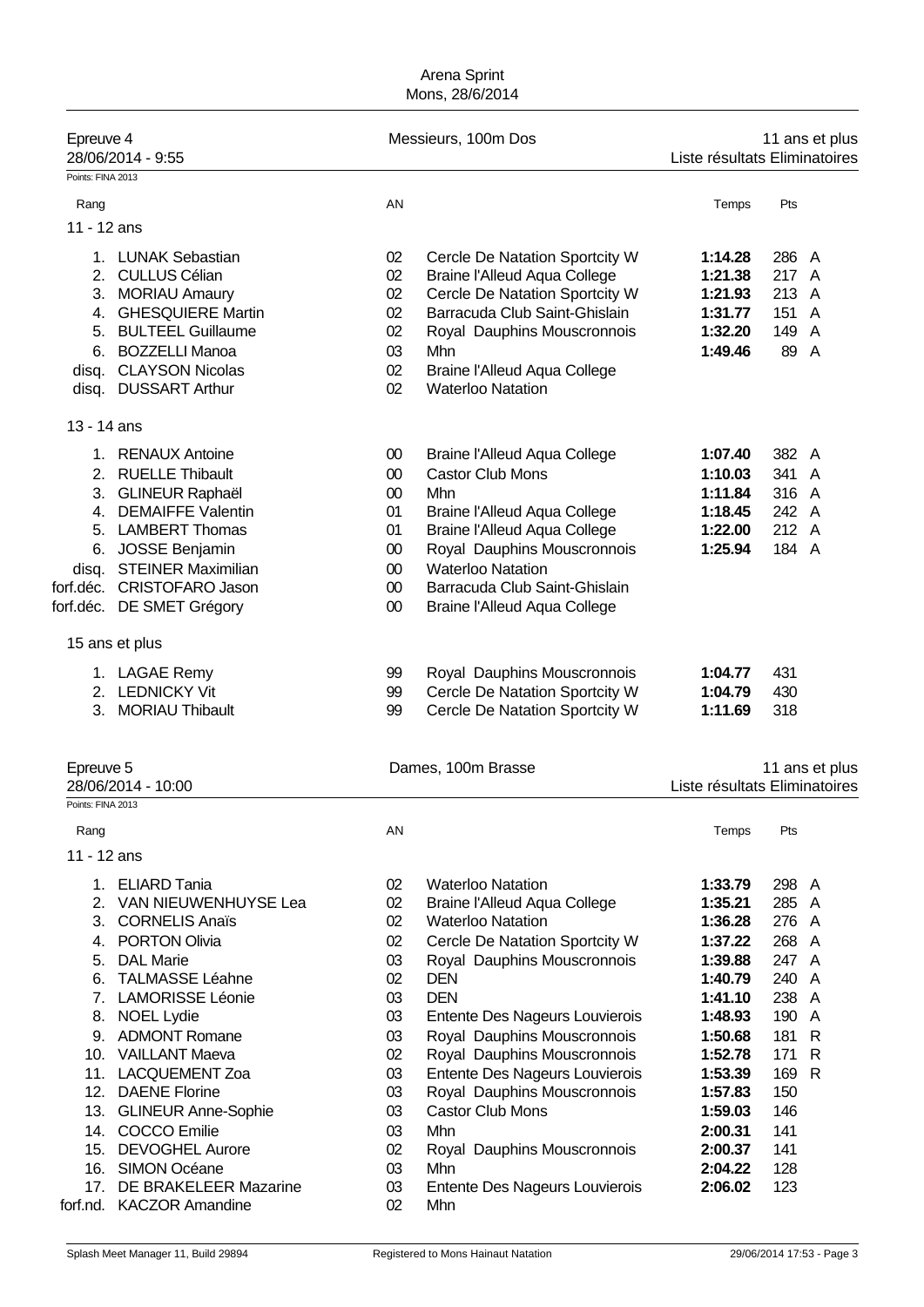# Epreuve 5, Dames, 100m Brasse, Eliminatoire

| 13 - 14 ans |  |
|-------------|--|
|-------------|--|

| 1.<br>2.<br>3.<br>4.<br>5.<br>6.<br>7 <sub>1</sub><br>8.<br>11. | <b>RINZASCU Alexandra</b><br><b>LEDNICKA Hanka</b><br><b>MIES Alexia</b><br><b>GHESQUIER Romane</b><br><b>CORNET Gaelle</b><br><b>MAGREMANNE Victoria</b><br><b>DENEUBOURG Léa</b><br><b>DELADRIER Margault</b><br>9. WASTYN Hannah<br>10. COCU Olympe<br><b>CAMBIER Elise</b><br>12. LEQUIME Julie<br>13. GODEFROID Laure-Anne<br>forf.déc. BACCAUW Margaux<br>forf.déc. DEBOUVRIE Emma<br>forf.déc. FUCCIO Graziela | 00<br>01<br>01<br>$00\,$<br>00<br>01<br>01<br>$00\,$<br>01<br>01<br>01<br>01<br>$00\,$<br>01<br>01<br>01 | <b>Castor Club Mons</b><br>Cercle De Natation Sportcity W<br><b>Braine l'Alleud Aqua College</b><br>Royal Dauphins Mouscronnois<br>Cdc<br><b>Waterloo Natation</b><br><b>Waterloo Natation</b><br>Mhn<br>Royal Dauphins Mouscronnois<br>Mhn<br>Entente Des Nageurs Louvierois<br><b>Braine l'Alleud Aqua College</b><br>Mhn<br>Mhn<br>Mhn<br>Mhn | 1:22.17<br>1:24.09<br>1:24.84<br>1:26.64<br>1:29.35<br>1:29.57<br>1:30.04<br>1:36.21<br>1:42.15<br>1:43.06<br>1:48.66<br>1:51.03<br>2:05.10 | 444 A<br>414 A<br>403 A<br>379 A<br>345 A<br>343 A<br>337 A<br>276 A<br>231 R<br>225 R<br>192 R<br>180<br>125 |                |
|-----------------------------------------------------------------|-----------------------------------------------------------------------------------------------------------------------------------------------------------------------------------------------------------------------------------------------------------------------------------------------------------------------------------------------------------------------------------------------------------------------|----------------------------------------------------------------------------------------------------------|--------------------------------------------------------------------------------------------------------------------------------------------------------------------------------------------------------------------------------------------------------------------------------------------------------------------------------------------------|---------------------------------------------------------------------------------------------------------------------------------------------|---------------------------------------------------------------------------------------------------------------|----------------|
|                                                                 | 15 ans et plus                                                                                                                                                                                                                                                                                                                                                                                                        |                                                                                                          |                                                                                                                                                                                                                                                                                                                                                  |                                                                                                                                             |                                                                                                               |                |
| 2.<br>3.<br>5.                                                  | 1. COCU Florine<br><b>ROMANINI Aurelie</b><br><b>TALEB Yasmine</b><br>4. PORTON Océane<br><b>LACOCHE Laurine</b><br>6. VOLCHER Wendy                                                                                                                                                                                                                                                                                  | 98<br>87<br>99<br>99<br>99<br>98                                                                         | Mhn<br><b>Boust</b><br>Mhn<br>Cercle De Natation Sportcity W<br>Royal Dauphins Mouscronnois<br>Mhn                                                                                                                                                                                                                                               | 1:17.30<br>1:18.40<br>1:23.60<br>1:25.93<br>1:27.39<br>1:28.86                                                                              | 533<br>511<br>421<br>388<br>369<br>351                                                                        |                |
| Epreuve 6                                                       | 28/06/2014 - 10:15                                                                                                                                                                                                                                                                                                                                                                                                    |                                                                                                          | Messieurs, 100m Brasse                                                                                                                                                                                                                                                                                                                           | Liste résultats Eliminatoires                                                                                                               |                                                                                                               | 11 ans et plus |
| Points: FINA 2013                                               |                                                                                                                                                                                                                                                                                                                                                                                                                       | AN                                                                                                       |                                                                                                                                                                                                                                                                                                                                                  |                                                                                                                                             | Pts                                                                                                           |                |
| Rang<br>11 - 12 ans                                             |                                                                                                                                                                                                                                                                                                                                                                                                                       |                                                                                                          |                                                                                                                                                                                                                                                                                                                                                  | Temps                                                                                                                                       |                                                                                                               |                |
| 3.<br>4.<br>5.<br>6.                                            | 1. MERCHIER Hugo<br>2. VANHUYS Matt<br><b>VANDAMME Hugo</b><br><b>CHARCHAR Romain</b><br><b>CIPOLLA Mattia</b><br><b>BOZZELLI Manoa</b>                                                                                                                                                                                                                                                                               | 02<br>02<br>03<br>03<br>03<br>03                                                                         | <b>Waterloo Natation</b><br>Royal Dauphins Mouscronnois<br>Royal Dauphins Mouscronnois<br>Barracuda Club Saint-Ghislain<br>Entente Des Nageurs Louvierois<br>Mhn                                                                                                                                                                                 | 1:31.48<br>1:32.78<br>1:39.52<br>1:47.56<br>1:51.62<br>2:05.62                                                                              | 224 A<br>215 A<br>174 A<br>138<br>123 A<br>86 A                                                               | A              |
| 13 - 14 ans                                                     |                                                                                                                                                                                                                                                                                                                                                                                                                       |                                                                                                          |                                                                                                                                                                                                                                                                                                                                                  |                                                                                                                                             |                                                                                                               |                |
| 2.<br>3.<br>4.<br>5.                                            | 1. FLEURY Paul<br><b>GLINEUR Raphaël</b><br><b>DEBONGNIE Nathan</b><br>DE GEEST Louis<br><b>JAKIEWICS Damien</b><br>6. COQUELET Louis                                                                                                                                                                                                                                                                                 | 00<br>$00\,$<br>$00\,$<br>01<br>$00\,$<br>$00\,$                                                         | <b>DEN</b><br>Mhn<br>Cercle De Natation Sportcity W<br>Cercle De Natation Sportcity W<br>Mhn<br><b>Castor Club Mons</b>                                                                                                                                                                                                                          | 1:17.54<br>1:23.28<br>1:26.84<br>1:27.34<br>1:34.58<br>1:35.10                                                                              | 368 A<br>297 A<br>262 A<br>258 A<br>203 A<br>199 A                                                            |                |
|                                                                 | 15 ans et plus                                                                                                                                                                                                                                                                                                                                                                                                        |                                                                                                          |                                                                                                                                                                                                                                                                                                                                                  |                                                                                                                                             |                                                                                                               |                |
| 3 <sub>1</sub>                                                  | 1. BOULLE Romain<br>2. STAVART Corentin<br><b>DUNESME Loic</b><br>forf.déc. BRUCCIOLO Thomas                                                                                                                                                                                                                                                                                                                          | 97<br>99<br>96<br>95                                                                                     | Cercle De Natation Sportcity W<br><b>Boust</b><br>Mhn<br><b>Boust</b>                                                                                                                                                                                                                                                                            | 1:08.68<br>1:12.34<br>1:15.30                                                                                                               | 530<br>454<br>402                                                                                             |                |
|                                                                 |                                                                                                                                                                                                                                                                                                                                                                                                                       |                                                                                                          |                                                                                                                                                                                                                                                                                                                                                  |                                                                                                                                             |                                                                                                               |                |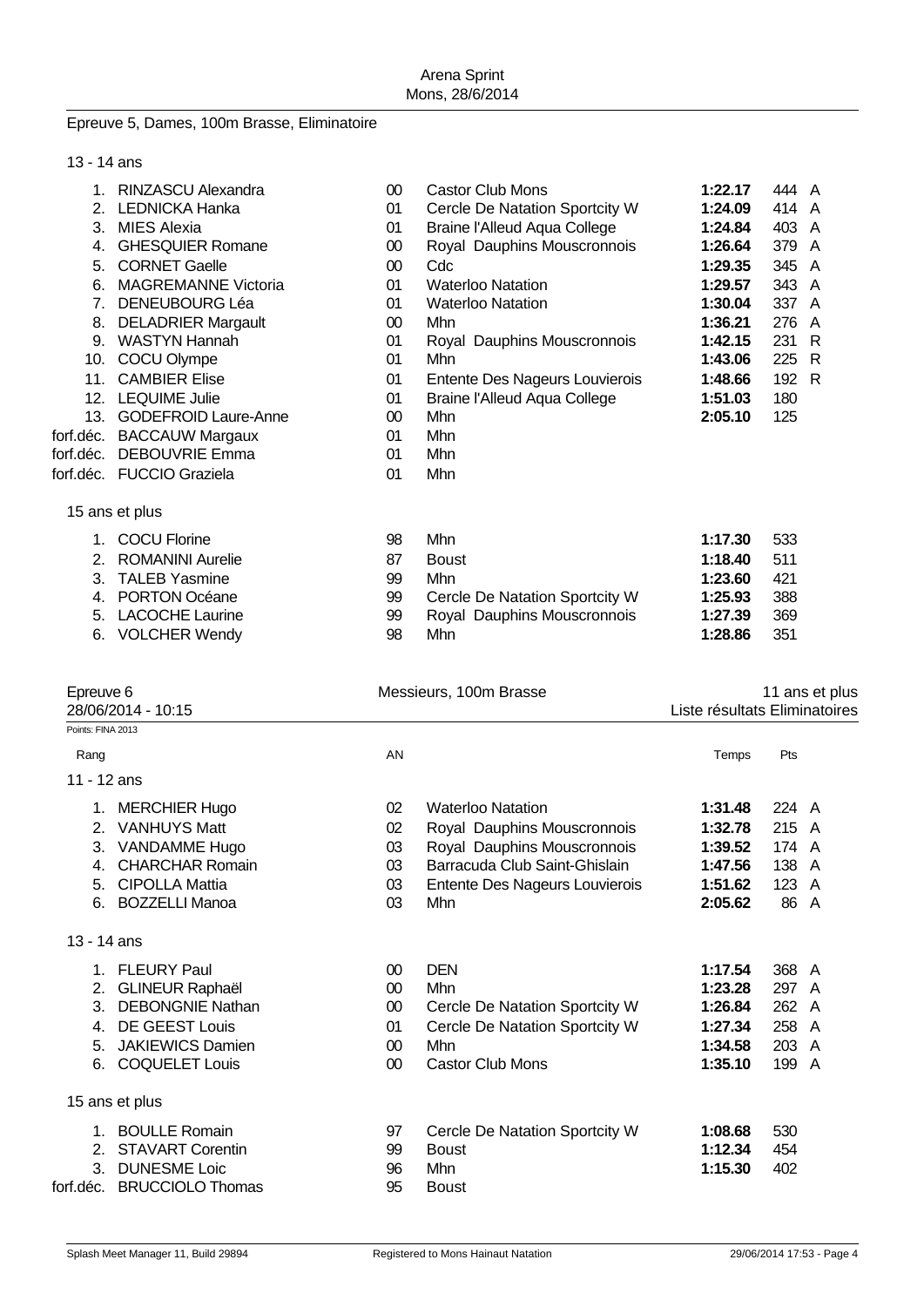| Epreuve 7         |                           |        | Dames, 100m Libre                   |                               |       | 11 ans et plus |
|-------------------|---------------------------|--------|-------------------------------------|-------------------------------|-------|----------------|
|                   | 28/06/2014 - 10:20        |        |                                     | Liste résultats Eliminatoires |       |                |
| Points: FINA 2013 |                           |        |                                     |                               |       |                |
| Rang              |                           | AN     |                                     | Temps                         | Pts   |                |
| 11 - 12 ans       |                           |        |                                     |                               |       |                |
|                   |                           |        |                                     |                               |       |                |
|                   | 1. CALET Perrine          | 02     | Royal Dauphins Mouscronnois         | 1:09.32                       | 398 A |                |
|                   | 2. ANSART Laly            | 03     | <b>DEN</b>                          | 1:11.00                       | 370 A |                |
|                   | 3. CORNELIS Anaïs         | 02     | <b>Waterloo Natation</b>            | 1:12.48                       | 348 A |                |
|                   | 4. ELIARD Tania           | 02     | <b>Waterloo Natation</b>            | 1:13.94                       | 328 A |                |
|                   | 5. VAN NIEUWENHUYSE Lea   | 02     | <b>Braine l'Alleud Aqua College</b> | 1:13.95                       | 328 A |                |
|                   | 6. LAMORISSE Léonie       | 03     | <b>DEN</b>                          | 1:14.26                       | 324 A |                |
| 7.                | <b>TRIPIER Cassandra</b>  | 02     | Royal Dauphins Mouscronnois         | 1:15.05                       | 313 A |                |
|                   | 8. KOPA Madli             | 02     | Cercle De Natation Sportcity W      | 1:15.53                       | 308 A |                |
| 9.                | <b>DONNELLY Alexandra</b> | 02     | <b>Waterloo Natation</b>            | 1:16.30                       | 298 R |                |
|                   | 10. TALMASSE Léahne       | 02     | <b>DEN</b>                          | 1:19.42                       | 264 R |                |
|                   | 11. WATTIAUX Julie        | 03     | Ons                                 | 1:20.77                       | 251 R |                |
|                   | 12. ROUSSEAU Laura        | 03     | Ons                                 | 1:23.42                       | 228   |                |
|                   | 13. OUDOUILLIE Marine     | 03     | <b>DEN</b>                          | 1:23.62                       | 227   |                |
|                   | 14. VAILLANT Maeva        | 02     | Royal Dauphins Mouscronnois         | 1:30.03                       | 181   |                |
|                   | 15. GOSSET Rachel         | 03     | Mhn                                 | 1:30.19                       | 180   |                |
|                   | 16. BRAL Marie            | 03     | Royal Dauphins Mouscronnois         | 1:30.27                       | 180   |                |
|                   |                           |        |                                     |                               |       |                |
|                   | 17. BAUDOUR Clea          | 02     | Barracuda Club Saint-Ghislain       | 1:31.77                       | 171   |                |
|                   | 18. LACQUEMENT Zoa        | 03     | Entente Des Nageurs Louvierois      | 1:31.97                       | 170   |                |
|                   | 19. DE BRAKELEER Mazarine | 03     | Entente Des Nageurs Louvierois      | 1:32.72                       | 166   |                |
|                   | 20. SIMON Océane          | 03     | Mhn                                 | 1:33.72                       | 161   |                |
|                   | 21. ADMONT Romane         | 03     | Royal Dauphins Mouscronnois         | 1:34.09                       | 159   |                |
|                   | 22. GLINEUR Anne-Sophie   | 03     | <b>Castor Club Mons</b>             | 1:36.66                       | 146   |                |
|                   | 23. COCCO Emilie          | 03     | Mhn                                 | 1:37.67                       | 142   |                |
|                   | 24. NOEL Lydie            | 03     | Entente Des Nageurs Louvierois      | 1:40.44                       | 130   |                |
|                   | 25. ROLAND Sophie         | 03     | Ons                                 | 1:41.65                       | 126   |                |
|                   | 26. CAPOUILLEZ Ameline    | 03     | Barracuda Club Saint-Ghislain       | 1:42.05                       | 124   |                |
|                   | 27. DEVOGHEL Aurore       | 02     | Royal Dauphins Mouscronnois         | 1:50.82                       | 97    |                |
|                   | forf.nd. KACZOR Amandine  | 02     | Mhn                                 |                               |       |                |
|                   | forf.déc. SCARCEZ Marie   | 02     | Mhn                                 |                               |       |                |
| 13 - 14 ans       |                           |        |                                     |                               |       |                |
|                   | 1. RINZASCU Alexandra     | 00     | <b>Castor Club Mons</b>             | 1:05.08                       | 481 A |                |
| 2.                | <b>LEGRAND Orlane</b>     | 00     | Royal Dauphins Mouscronnois         | 1:05.52                       | 471 A |                |
| 3.                | <b>WATHIONG Océane</b>    | 01     | <b>Braine l'Alleud Aqua College</b> | 1:06.00                       | 461 A |                |
| 4.                | <b>SCARCEZ Julie</b>      | 00     | Mhn                                 | 1:08.56                       | 411 A |                |
| 5.                | <b>VISEE Chloe</b>        | 01     | Mhn                                 | 1:09.18                       |       |                |
|                   |                           |        |                                     |                               | 400 A |                |
| 6.                | <b>MIES Alexia</b>        | 01     | Braine l'Alleud Aqua College        | 1:10.15                       | 384 A |                |
| 7.                | <b>FOLCH Margot</b>       | $00\,$ | <b>Waterloo Natation</b>            | 1:10.43                       | 379 A |                |
| 8.                | <b>LACHAPELLE Hélène</b>  | $00\,$ | <b>Waterloo Natation</b>            | 1:10.59                       | 377 A |                |
| 9.                | <b>VANTYGHEM Marion</b>   | $00\,$ | Ons                                 | 1:11.27                       | 366 R |                |
| 10.               | <b>TALMASSE Faustine</b>  | $00\,$ | <b>DEN</b>                          | 1:11.35                       | 365 R |                |
| 11.               | <b>DENEUBOURG Léa</b>     | 01     | <b>Waterloo Natation</b>            | 1:11.65                       | 360 R |                |
| 12.               | <b>JEVENS Laura</b>       | 01     | <b>Waterloo Natation</b>            | 1:12.37                       | 350   |                |
| 13.               | <b>CORNET Gaelle</b>      | 00     | Cdc                                 | 1:12.68                       | 345   |                |
|                   | 14. MAGREMANNE Victoria   | 01     | <b>Waterloo Natation</b>            | 1:13.87                       | 329   |                |
|                   | 15. HUYGHEBAERT Imane     | 01     | Cercle De Natation Sportcity W      | 1:14.43                       | 321   |                |
|                   | 16. DELARUELLE Manon      | 00     | <b>Waterloo Natation</b>            | 1:15.84                       | 304   |                |
|                   | 17. HEYMANS Alissia       | 01     | Cercle De Natation Sportcity W      | 1:16.90                       | 291   |                |
| 18.               | <b>WASTYN Hannah</b>      | 01     | Royal Dauphins Mouscronnois         | 1:18.47                       | 274   |                |
|                   | 19. VINCENT Gwenaëlle     | $00\,$ | Mhn                                 | 1:21.80                       | 242   |                |
|                   | 20. CAMBIER Elise         | 01     | Entente Des Nageurs Louvierois      | 1:30.04                       | 181   |                |
|                   |                           |        |                                     |                               |       |                |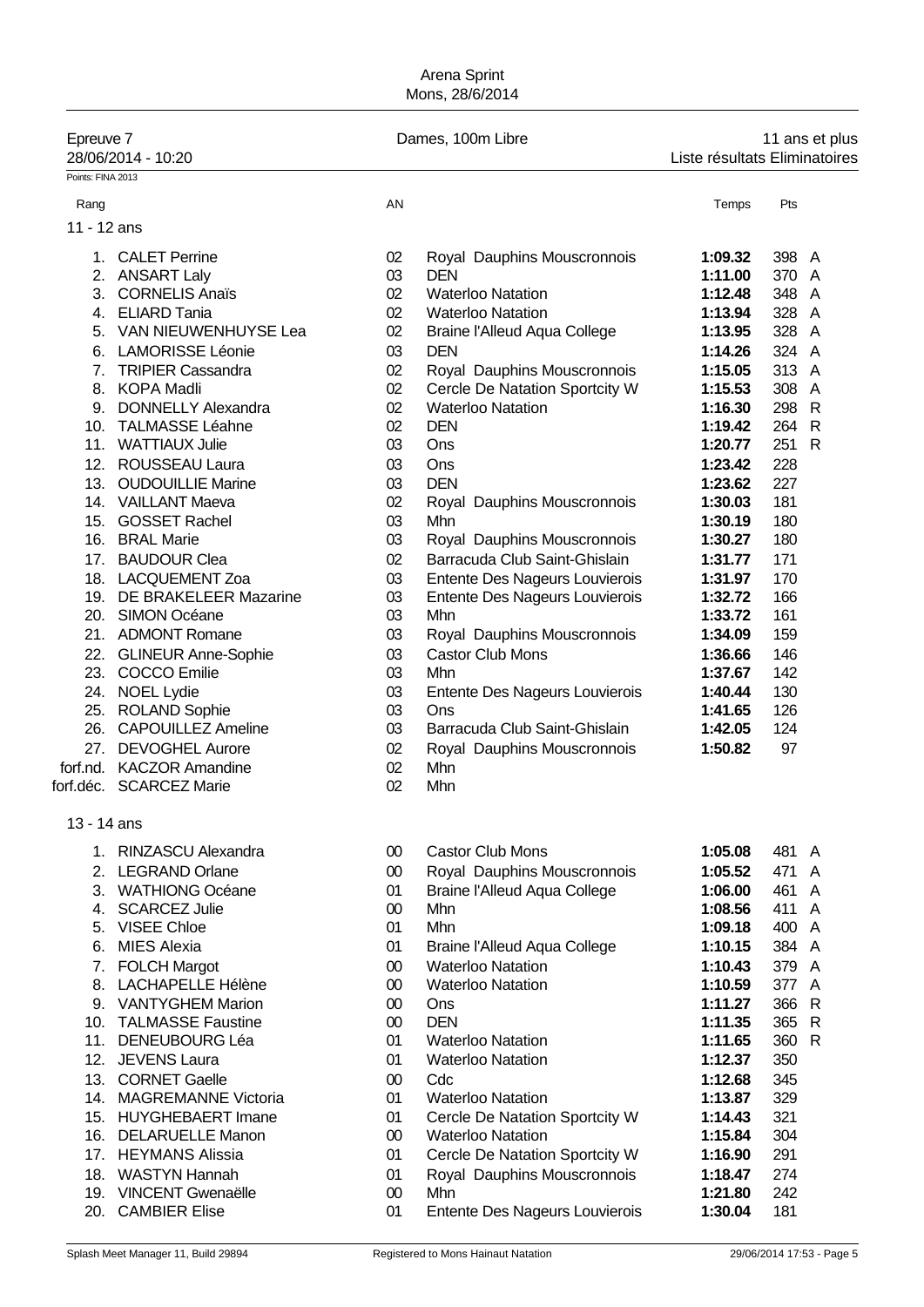|                   | Epreuve 7, Filles, 100m Libre, Eliminatoire, 13 - 14 ans |          |                                                              |                               |                |                |
|-------------------|----------------------------------------------------------|----------|--------------------------------------------------------------|-------------------------------|----------------|----------------|
| Rang              |                                                          | AN       |                                                              | Temps                         | Pts            |                |
|                   | 21. LEMAN justine                                        | $00\,$   | Ons                                                          | 1:30.34                       | 180            |                |
| 22.               | <b>GODEFROID Laure-Anne</b>                              | $00\,$   | Mhn                                                          | 1:38.28                       | 139            |                |
|                   | 23. ROLAND Emma                                          | 01       | Ons                                                          | 1:42.27                       | 124            |                |
|                   | forf.déc. BERTHIER Laura                                 | $00\,$   | <b>DEN</b>                                                   |                               |                |                |
| forf.déc.         | <b>BLOTHIAUX Aline</b>                                   | 01       | Mhn                                                          |                               |                |                |
| forf.déc.         | <b>DEBOUVRIE Emma</b>                                    | 01       | Mhn                                                          |                               |                |                |
|                   | forf.déc. FUCCIO Graziela<br>forf.déc. GREENFIELD Ellen  | 01<br>01 | Mhn<br>Mhn                                                   |                               |                |                |
|                   |                                                          |          |                                                              |                               |                |                |
|                   | 15 ans et plus                                           |          |                                                              |                               |                |                |
|                   | 1. DEVREUX Laura                                         | 99       | Cercle De Natation Sportcity W                               | 1:02.81                       | 535            |                |
|                   | 2. VOLCHER Caroline                                      | 98       | Mhn                                                          | 1:03.59                       | 516            |                |
|                   | 3. BACCAUW Manon                                         | 98       | Mhn                                                          | 1:08.77                       | 408            |                |
|                   | 4. FOURNEAU Sasha                                        | 97       | Ons                                                          | 1:09.77                       | 390            |                |
|                   | 5. VOLCHER Wendy                                         | 98       | Mhn                                                          | 1:10.61                       | 377            |                |
| 6.                | <b>TALEB Yasmine</b>                                     | 99       | Mhn                                                          | 1:11.20                       | 367            |                |
|                   | 7. FRANCAUX Alice                                        | 98       | Ons                                                          | 1:11.47                       | 363            |                |
|                   | 8. LACOCHE Laurine                                       | 99<br>97 | Royal Dauphins Mouscronnois                                  | 1:17.49                       | 285            |                |
|                   | 9. JOLY Marie                                            |          | Ons                                                          | 1:17.86                       | 281            |                |
| Epreuve 8         |                                                          |          | Messieurs, 100m Libre                                        |                               |                | 11 ans et plus |
|                   | 28/06/2014 - 10:40                                       |          |                                                              | Liste résultats Eliminatoires |                |                |
| Points: FINA 2013 |                                                          |          |                                                              |                               |                |                |
| Rang              |                                                          | AN       |                                                              | Temps                         | Pts            |                |
| 11 - 12 ans       |                                                          |          |                                                              |                               |                |                |
|                   | 1. LUNAK Sebastian                                       | 02       | Cercle De Natation Sportcity W                               | 1:01.76                       | 385 A          |                |
|                   | 2. CLAYSON Nicolas                                       | 02       | <b>Braine l'Alleud Aqua College</b>                          | 1:05.16                       | 328 A          |                |
| 3.                | <b>CULLUS Célian</b>                                     | 02       | <b>Braine l'Alleud Aqua College</b>                          | 1:10.65                       | 257 A          |                |
| 4.                | <b>IBBERSON William</b>                                  | 03       | Barracuda Club Saint-Ghislain                                | 1:11.44                       | 248 A          |                |
| 5.                | <b>MERCHIER Hugo</b>                                     | 02       | <b>Waterloo Natation</b>                                     | 1:12.19                       | 241 A          |                |
| 6.                | <b>VANHUYS Matt</b>                                      | 02       | Royal Dauphins Mouscronnois                                  | 1:12.45                       | 238 A          |                |
|                   | 7. MORIAU Amaury                                         | 02       | Cercle De Natation Sportcity W                               | 1:13.87                       | 225 A          |                |
|                   | 8. LECROART Théo                                         | 03       | Royal Dauphins Mouscronnois                                  | 1:14.11                       | 222 A          |                |
|                   | 9. FOLCH Remi                                            | 03       | <b>Waterloo Natation</b>                                     | 1:16.33                       | 204 R          |                |
|                   | 10. BULTEEL Guillaume<br>11. GHESQUIERE Martin           | 02<br>02 | Royal Dauphins Mouscronnois<br>Barracuda Club Saint-Ghislain | 1:18.53<br>1:19.95            | 187 R<br>177 R |                |
|                   | 12. LEMAN Arnaud                                         | 02       | Ons                                                          | 1:21.41                       | 168            |                |
|                   | 13. DUSSART Arthur                                       | 02       | <b>Waterloo Natation</b>                                     | 1:22.50                       | 161            |                |
|                   | 14. CHARCHAR Romain                                      | 03       | Barracuda Club Saint-Ghislain                                | 1:26.01                       | 142            |                |
|                   | 15. BOZZELLI Manoa                                       | 03       | Mhn                                                          | 1:33.40                       | 111            |                |
|                   | 16. CIPOLLA Mattia                                       | 03       | Entente Des Nageurs Louvierois                               | 1:36.09                       | 102            |                |
| 13 - 14 ans       |                                                          |          |                                                              |                               |                |                |
|                   | 1. LAMORISSE Jean                                        | $00\,$   | <b>DEN</b>                                                   | 55.60                         | 528 A          |                |
|                   | 2. RUELLE Thibault                                       | $00\,$   | <b>Castor Club Mons</b>                                      | 56.56                         | 501 A          |                |
| 3.                | <b>FOURNEAU Liam</b>                                     | $00\,$   | Ons                                                          | 59.43                         | 432 A          |                |
| 4.                | <b>ROBIN Thomas</b>                                      | $00\,$   | Cercle De Natation Sportcity W                               | 59.50                         | 430 A          |                |
| 5.                | <b>FLEURY Paul</b>                                       | $00\,$   | <b>DEN</b>                                                   | 1:00.27                       | 414 A          |                |
| 6.                | <b>SIX William</b>                                       | $00\,$   | Barracuda Club Saint-Ghislain                                | 1:03.15                       | 360 A          |                |
| 7.                | <b>GLINEUR Raphaël</b>                                   | $00\,$   | Mhn                                                          | 1:06.31                       | 311 A          |                |
| 8.                | <b>STOLL Matthieu</b>                                    | $00\,$   | Cercle De Natation Sportcity W                               | 1:06.47                       | 309 A          |                |
| 9.                | DE BLOCK Kenny                                           | $00\,$   | Cercle De Natation Sportcity W                               | 1:07.11                       | 300 R          |                |
|                   |                                                          |          |                                                              |                               |                |                |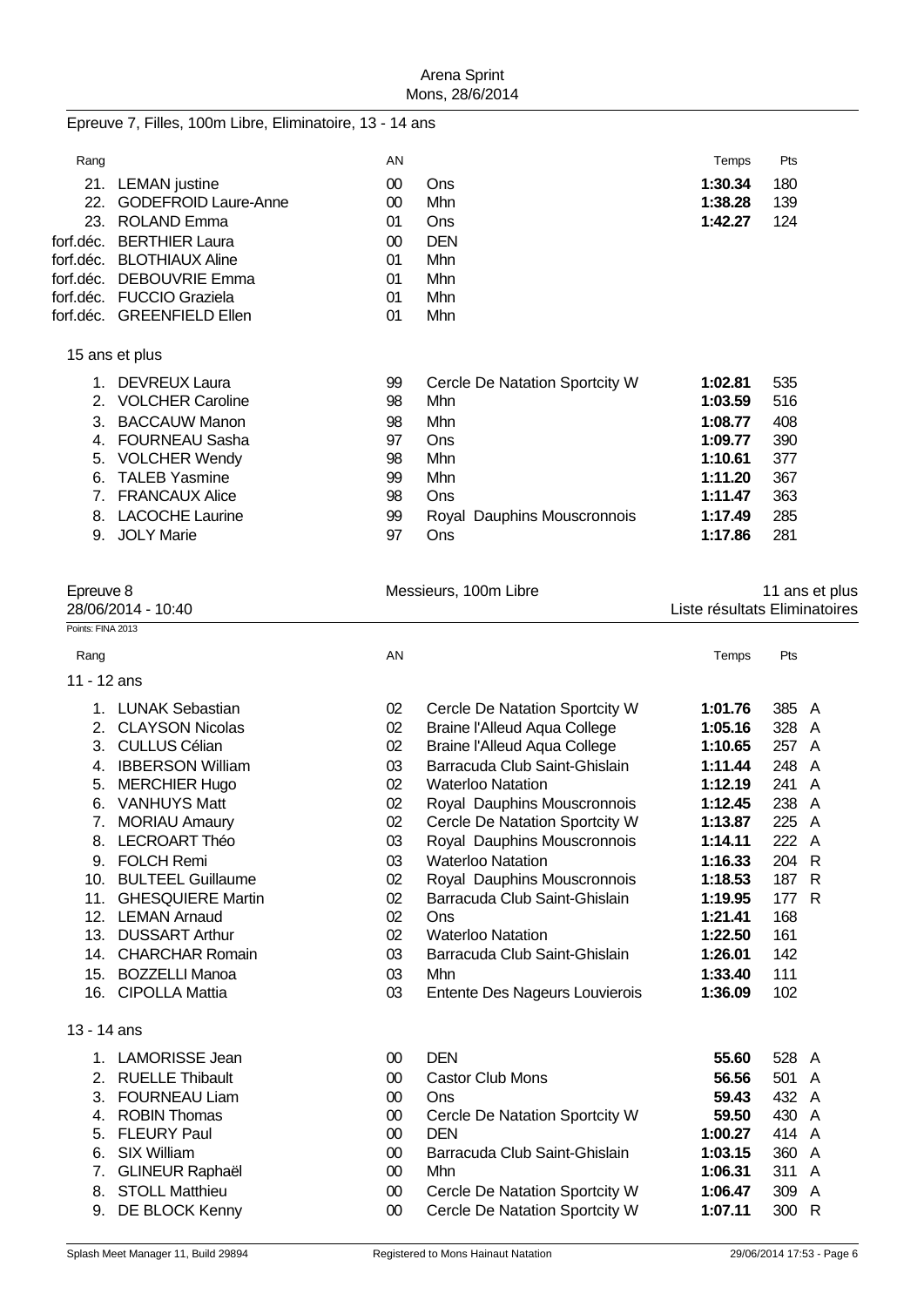# Epreuve 8, Garçons, 100m Libre, Eliminatoire, 13 - 14 ans

| Rang      |                           | AN              |                                | Temps   | Pts |    |
|-----------|---------------------------|-----------------|--------------------------------|---------|-----|----|
| 10.       | <b>JAKIEWICS Damien</b>   | $00\,$          | <b>Mhn</b>                     | 1:10.61 | 257 | R  |
| 11.       | <b>DEMAIFFE Valentin</b>  | 01              | Braine l'Alleud Aqua College   | 1:12.43 | 238 | -R |
| 12.       | <b>LAMBERT Thomas</b>     | 01              | Braine l'Alleud Aqua College   | 1:12.80 | 235 |    |
| 13.       | <b>JOSSE Benjamin</b>     | 00              | Royal Dauphins Mouscronnois    | 1:13.35 | 229 |    |
| 14.       | <b>KOVACS Andras</b>      | 01              | Cercle De Natation Sportcity W | 1:13.68 | 226 |    |
| 15.       | <b>STEINER Maximilian</b> | $00\,$          | <b>Waterloo Natation</b>       | 1:14.48 | 219 |    |
| 16.       | <b>COQUELET Louis</b>     | 00              | Castor Club Mons               | 1:15.17 | 213 |    |
| forf.nd.  | <b>VOS Thomas</b>         | $00\,$          | Ons                            |         |     |    |
| forf.déc. | <b>CRISTOFARO Jason</b>   | 00 <sup>°</sup> | Barracuda Club Saint-Ghislain  |         |     |    |
| forf.déc. | DE SMET Grégory           | 00 <sup>°</sup> | Braine l'Alleud Aqua College   |         |     |    |
|           | 15 ans et plus            |                 |                                |         |     |    |
| 1.        | <b>BERTRAND Amaury</b>    | 99              | Ons                            | 55.93   | 518 |    |
| 2.        | <b>VOLCHER Steven</b>     | 97              | Mhn                            | 56.76   | 496 |    |
| 3.        | <b>WISEUR Valentin</b>    | 96              | Mhn                            | 57.61   | 474 |    |
| 4.        | <b>DUNESME Loic</b>       | 96              | <b>Mhn</b>                     | 58.24   | 459 |    |
| 5.        | <b>STAVART Corentin</b>   | 99              | <b>Boust</b>                   | 58.74   | 447 |    |
| 6.        | <b>DE POTTER Quentin</b>  | 94              | <b>Boust</b>                   | 59.29   | 435 |    |
| disq.     | <b>CORNÉLIS Rémi</b>      | 98              | <b>Ons</b>                     |         |     |    |
| forf.déc. | <b>BRUCCIOLO Thomas</b>   | 95              | <b>Boust</b>                   |         |     |    |

| Epreuve 9         |                             |    | Filles, 50m Libre              |       |                 |
|-------------------|-----------------------------|----|--------------------------------|-------|-----------------|
|                   | 28/06/2014 - 10:50          |    |                                |       | Liste résultats |
| Points: FINA 2013 |                             |    |                                |       |                 |
| Rang              |                             | AN |                                | Temps | Pts             |
| 8 ans             |                             |    |                                |       |                 |
| 1.                | <b>BURGOYNE Gabriella</b>   | 06 | Mhn                            | 54.67 | 76              |
| 9 ans             |                             |    |                                |       |                 |
| $1_{-}$           | DRUEZ Léna                  | 05 | <b>Castor Club Mons</b>        | 37.80 | 232             |
| 2.                | DUBREUCQ Magdalena          | 05 | Barracuda Club Saint-Ghislain  | 37.82 | 232             |
| 3.                | <b>PUISSANT Lise</b>        | 05 | <b>Castor Club Mons</b>        | 40.80 | 185             |
| 4.                | <b>ROMMERT Elsa</b>         | 05 | Mhn                            | 51.05 | 94              |
| 10 ans            |                             |    |                                |       |                 |
|                   | 1. LUNAKOVA Kristina        | 04 | Cercle De Natation Sportcity W | 35.99 | 269             |
| 2.                | <b>ROUSSEL Chloé</b>        | 04 | Braine l'Alleud Aqua College   | 36.96 | 248             |
| 3.                | <b>HERMANS Célia</b>        | 04 | <b>Boust</b>                   | 37.75 | 233             |
| 4.                | <b>ZINQUE Krissanthy</b>    | 04 | Entente Des Nageurs Louvierois | 38.27 | 224             |
| 5.                | <b>PEETERS Elisa</b>        | 04 | <b>Boust</b>                   | 42.24 | 166             |
| 6.                | <b>DERENNE Zoe</b>          | 04 | <b>Boust</b>                   | 42.96 | 158             |
| 7 <sub>1</sub>    | <b>ADAM Clarisse</b>        | 04 | Entente Des Nageurs Louvierois | 43.26 | 155             |
| 8.                | <b>GODFRIAUX Laura</b>      | 04 | <b>Boust</b>                   | 44.23 | 145             |
| 9.                | VANWYMELBEKE Adèle          | 04 | Royal Dauphins Mouscronnois    | 47.07 | 120             |
| 10.               | <b>ORBAN Zelie</b>          | 04 | Ons                            | 53.82 | 80              |
|                   | forf.déc. LERMUSIAUX Shirel | 04 | Entente Des Nageurs Louvierois |       |                 |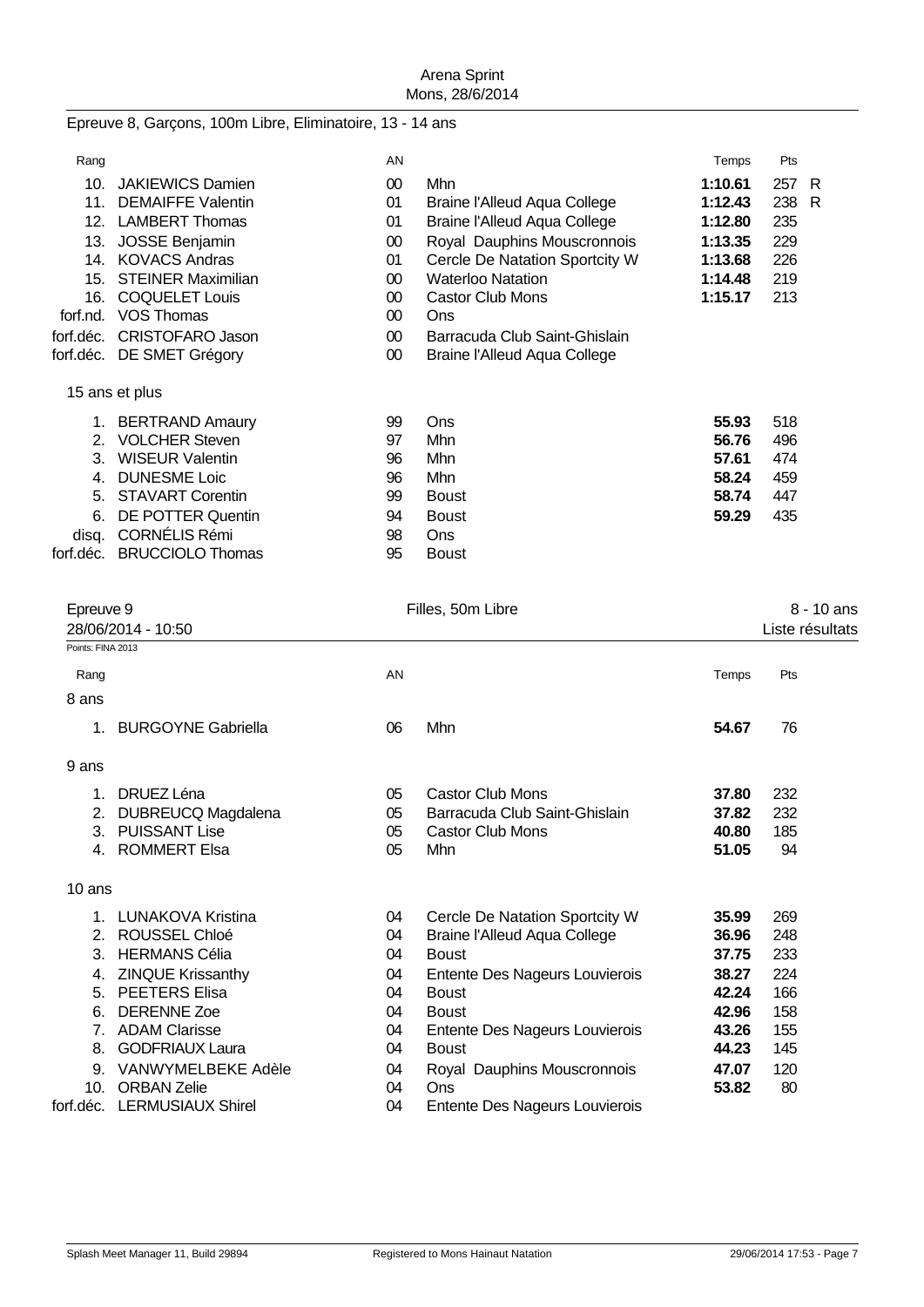| Epreuve 10                      | 28/06/2014 - 10:55                          |          | Garçons, 50m Libre                          |         | $8 - 10$ ans<br>Liste résultats |
|---------------------------------|---------------------------------------------|----------|---------------------------------------------|---------|---------------------------------|
| Points: FINA 2013               |                                             |          |                                             |         |                                 |
| Rang                            |                                             | AN       |                                             | Temps   | Pts                             |
| 9 ans                           |                                             |          |                                             |         |                                 |
| 1.                              | <b>PINGITORE Ilario</b>                     | 05       | <b>Castor Club Mons</b>                     | 35.72   | 183                             |
| 2.                              | <b>GOSSET Vassily</b>                       | 05       | Mhn                                         | 37.24   | 161                             |
| 3.                              | <b>DELANNOY Thomas</b>                      | 05       | <b>Castor Club Mons</b>                     | 39.35   | 137                             |
| 4.                              | <b>DELCOURT Hubert</b>                      | 05       | Royal Dauphins Mouscronnois                 | 39.45   | 136                             |
| 5.                              | <b>SUTERA Livio</b>                         | 05       | Barracuda Club Saint-Ghislain               | 40.04   | 130                             |
| 6.                              | <b>MAROTTA Baptiste</b>                     | 05       | <b>Castor Club Mons</b>                     | 41.65   | 115                             |
| $10$ ans                        |                                             |          |                                             |         |                                 |
| 1.                              | <b>ANDRI Reginald</b>                       | 04       | <b>Boust</b>                                | 41.69   | 115                             |
| 2.                              | <b>DENIS Cyril</b>                          | 04       | <b>Castor Club Mons</b>                     | 42.07   | 112                             |
| 3.                              | <b>STAVART Pierre</b>                       | 04       | <b>Boust</b>                                | 42.42   | 109                             |
| 4.                              | <b>SIMON Andréas</b>                        | 04       | Mhn                                         | 42.43   | 109                             |
| 5.                              | <b>RONGIONE Matteo</b>                      | 04       | Entente Des Nageurs Louvierois              | 45.12   | 91                              |
| 6.                              | <b>MAROTTA Clément</b>                      | 04       | <b>Castor Club Mons</b>                     | 45.54   | 88                              |
| 7.                              | <b>BOUGARD Baptiste</b>                     | 04       | Mhn                                         | 46.45   | 83                              |
| 8.                              | <b>DELONNETTE Amadeo</b>                    | 04       | Royal Dauphins Mouscronnois                 | 47.32   | 78                              |
| 9.                              | <b>COMPERE Arthur</b>                       | 04       | Royal Dauphins Mouscronnois                 | 47.77   | 76                              |
|                                 | 10. BULTEEL Loic<br>forf.déc. DE BEL Julien | 04<br>04 | Royal Dauphins Mouscronnois<br><b>Boust</b> | 47.98   | 75                              |
| Epreuve 11<br>Points: FINA 2013 | 28/06/2014 - 11:00                          |          | Filles, 50m Dos                             |         | 8 - 10 ans<br>Liste résultats   |
|                                 |                                             |          |                                             |         |                                 |
| Rang                            |                                             | AN       |                                             | Temps   | Pts                             |
| 8 ans                           |                                             |          |                                             |         |                                 |
| 1.                              | <b>BURGOYNE Gabriella</b>                   | 06       | Mhn                                         | 1:02.55 | 69                              |
| 9 ans                           |                                             |          |                                             |         |                                 |
| 1.                              | <b>DUBREUCQ Magdalena</b>                   | 05       | Barracuda Club Saint-Ghislain               | 45.72   | 177                             |
| 2.                              | <b>ROMMERT Elsa</b>                         | 05       | Mhn                                         | 1:01.77 | 72                              |
| 10 ans                          |                                             |          |                                             |         |                                 |
| 1.                              | <b>LUNAKOVA Kristina</b>                    | 04       | Cercle De Natation Sportcity W              | 44.15   | 197                             |
| 2.                              | <b>ZINQUE Krissanthy</b>                    | 04       | Entente Des Nageurs Louvierois              | 48.72   | 146                             |
| 3.                              | <b>BEGUE Aline</b>                          | 04       | Royal Dauphins Mouscronnois                 | 49.12   | 143                             |
| 4.                              | <b>DERENNE Zoe</b>                          | 04       | <b>Boust</b>                                | 49.72   | 138                             |
| 5.                              | <b>GODFRIAUX Laura</b>                      | 04       | <b>Boust</b>                                | 52.55   | 116                             |
| 6.                              | <b>ADAM Clarisse</b>                        | 04       | Entente Des Nageurs Louvierois              | 52.60   | 116                             |
| 7.                              | <b>JOSSE Camille</b>                        | 04       | Royal Dauphins Mouscronnois                 | 53.06   | 113                             |
| 8.                              | <b>CHWALICZEWKI Zoe</b>                     | 04       | Royal Dauphins Mouscronnois                 | 55.14   | 101                             |
| disq.                           | <b>PEETERS Elisa</b>                        | 04       | <b>Boust</b>                                |         |                                 |
|                                 | forf.déc. LERMUSIAUX Shirel                 | 04       | Entente Des Nageurs Louvierois              |         |                                 |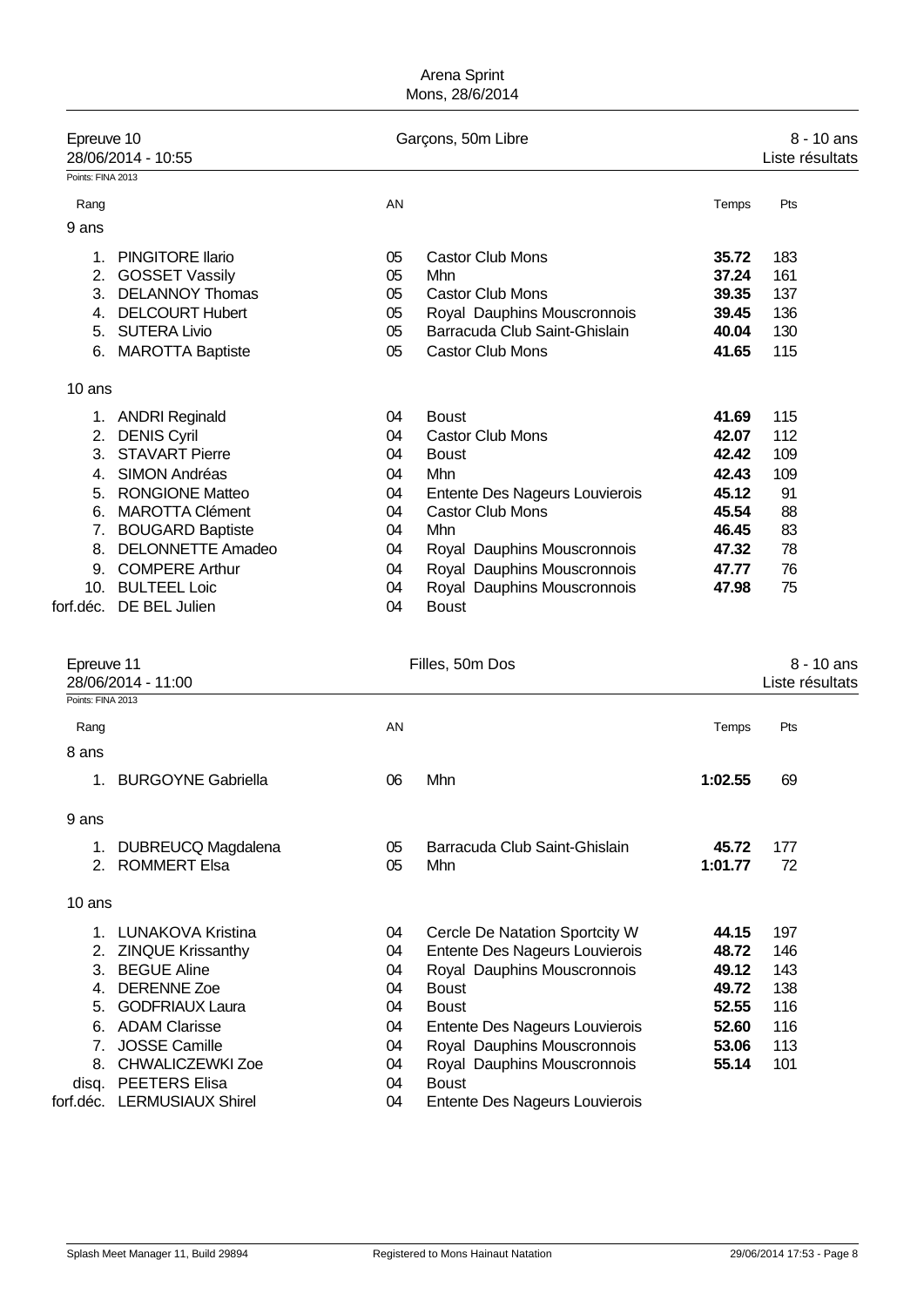| Epreuve 12        | 28/06/2014 - 11:05      |    | Garçons, 50m Dos               |       | 8 - 10 ans<br>Liste résultats |
|-------------------|-------------------------|----|--------------------------------|-------|-------------------------------|
| Points: FINA 2013 |                         |    |                                |       |                               |
| Rang              |                         | AN |                                | Temps | Pts                           |
| 9 ans             |                         |    |                                |       |                               |
| 1.                | <b>GOSSET Vassily</b>   | 05 | Mhn                            | 44.53 | 130                           |
| 2.                | <b>SUTERA Livio</b>     | 05 | Barracuda Club Saint-Ghislain  | 45.34 | 124                           |
| 3.                | <b>PINGITORE Ilario</b> | 05 | <b>Castor Club Mons</b>        | 47.75 | 106                           |
| 4.                | <b>MAROTTA Baptiste</b> | 05 | <b>Castor Club Mons</b>        | 50.78 | 88                            |
| 10 ans            |                         |    |                                |       |                               |
|                   | <b>TRIPIER Yann</b>     | 04 | Royal Dauphins Mouscronnois    | 38.46 | 203                           |
| 2.                | <b>WASTYN Heinz</b>     | 04 | Royal Dauphins Mouscronnois    | 44.26 | 133                           |
| 3.                | <b>STAVART Pierre</b>   | 04 | <b>Boust</b>                   | 48.65 | 100                           |
| 4.                | <b>ANDRI Reginald</b>   | 04 | <b>Boust</b>                   | 49.42 | 95                            |
| 5.                | <b>RONGIONE Matteo</b>  | 04 | Entente Des Nageurs Louvierois | 50.30 | 90                            |
| 6.                | <b>AELGOET Louis</b>    | 04 | Royal Dauphins Mouscronnois    | 51.21 | 86                            |
| 7.                | LEGLEY Léon             | 04 | Royal Dauphins Mouscronnois    | 51.55 | 84                            |
| disq.             | <b>BOUGARD Baptiste</b> | 04 | <b>Mhn</b>                     |       |                               |
| forf.déc.         | <b>NOPPE Arthur</b>     | 04 | Royal Dauphins Mouscronnois    |       |                               |
| forf.déc.         | DE BEL Julien           | 04 | <b>Boust</b>                   |       |                               |

| Epreuve 13 |  |
|------------|--|
|------------|--|

Points: FINA 2013

| Epreuve 13 | Dames, 50m Papillon | 11 ans et plus |  |
|------------|---------------------|----------------|--|
|            |                     |                |  |

28/06/2014 - 13:30 Liste résultats Eliminatoires

| Rang |                                | AN     |                                | Temps | Pts |              |
|------|--------------------------------|--------|--------------------------------|-------|-----|--------------|
| 1.   | RINZASCU Alexandra             | $00\,$ | Castor Club Mons               | 30.22 | 525 | Q            |
| 2.   | <b>HAZENDONCK Wynona</b>       | 98     | Cercle De Natation Sportcity W | 31.00 | 486 | Q            |
|      | <b>ROMANINI Aurelie</b>        | 87     | <b>Boust</b>                   | 31.00 | 486 | Q            |
| 4.   | <b>EZQUER ECHANDIA Pauline</b> | 97     | Barracuda Club Saint-Ghislain  | 31.71 | 454 | Q            |
| 5.   | <b>LOUNES-CHERIF Alison</b>    | 99     | Royal Dauphins Mouscronnois    | 31.86 | 448 | $\Omega$     |
| 6.   | <b>CANON Fanny</b>             | 92     | Mhn                            | 32.09 | 438 | Q            |
| 7.   | <b>STOLL Justine</b>           | 97     | Cercle De Natation Sportcity W | 32.84 | 409 | Q            |
| 8.   | PORTON Océane                  | 99     | Cercle De Natation Sportcity W | 33.43 | 387 | Q            |
| 9.   | <b>BACCAUW Manon</b>           | 98     | Mhn                            | 33.77 | 376 | $\Omega$     |
|      | <b>SCARCEZ Julie</b>           | 00     | Mhn                            | 33.77 | 376 | $\Omega$     |
| 11.  | <b>CORNET Gaelle</b>           | 00     | Cdc                            | 33.83 | 374 | $\Omega$     |
| 12.  | <b>VOLCHER Wendy</b>           | 98     | Mhn                            | 33.84 | 373 | Q            |
| 13.  | <b>DEFRENNE Blandine</b>       | 98     | Mhn                            | 33.97 | 369 | Q            |
| 14.  | <b>HAZENDONCK Weverly</b>      | 95     | Cercle De Natation Sportcity W | 34.30 | 359 | $\Omega$     |
| 15.  | <b>MURPHY Anya</b>             | 98     | <b>Waterloo Natation</b>       | 34.37 | 356 | Q            |
| 16.  | <b>LEDNICKA Hanka</b>          | 01     | Cercle De Natation Sportcity W | 34.88 | 341 | Q            |
| 17.  | <b>TALEB Yasmine</b>           | 99     | Mhn                            | 34.89 | 341 | $\mathsf{R}$ |
| 18.  | <b>PIVONT Laura</b>            | 98     | Cercle De Natation Sportcity W | 35.48 | 324 | $\mathsf{R}$ |
|      | 19. ANSART Laly                | 03     | <b>DEN</b>                     | 35.61 | 320 | $\mathsf{R}$ |
| 20.  | <b>LAMORISSE Louise</b>        | 98     | <b>DEN</b>                     | 35.84 | 314 |              |
| 21.  | <b>FRANCAUX Alice</b>          | 98     | Ons                            | 36.49 | 298 |              |
| 22.  | <b>CUVELLIEZ Lucie</b>         | 98     | <b>Waterloo Natation</b>       | 37.55 | 273 |              |
| 23.  | <b>DUBOIS Marie</b>            | 99     | <b>DEN</b>                     | 37.58 | 273 |              |
| 24.  | <b>BRUNELLI Luana</b>          | 99     | Mhn                            | 38.91 | 245 |              |
| 25.  | <b>JEVENS Laura</b>            | 01     | <b>Waterloo Natation</b>       | 39.96 | 227 |              |
| 26.  | <b>JOLY Marie</b>              | 97     | Ons                            | 40.16 | 223 |              |
| 27.  | <b>DELADRIER Margault</b>      | 00     | Mhn                            | 40.52 | 217 |              |
| 28.  | COCU Olympe                    | 01     | Mhn                            | 42.00 | 195 |              |
| 29.  | <b>VINCENT Gwenaëlle</b>       | 00     | Mhn                            | 46.24 | 146 |              |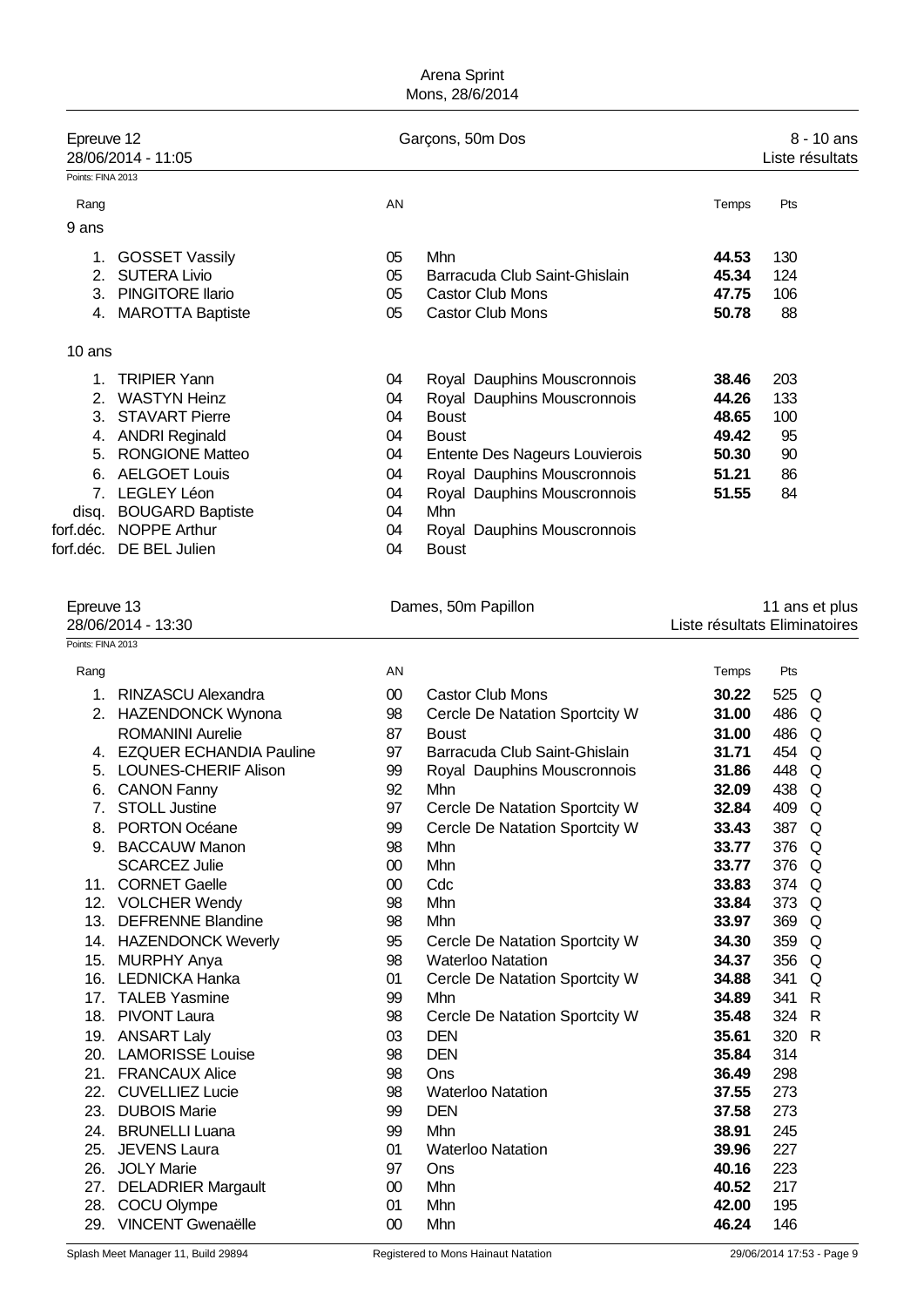# Epreuve 13, Dames, 50m Papillon, Eliminatoire, 11 ans et plus

| AN                                                                                                                                                             |     | Temps                          | Pts |
|----------------------------------------------------------------------------------------------------------------------------------------------------------------|-----|--------------------------------|-----|
| 03                                                                                                                                                             | Mhn | 48.81                          | 124 |
| 99                                                                                                                                                             |     |                                |     |
| 01                                                                                                                                                             | Mhn |                                |     |
| 01                                                                                                                                                             | Mhn |                                |     |
| 99                                                                                                                                                             | Mhn |                                |     |
| 97                                                                                                                                                             | Mhn |                                |     |
| 30. SIMON Océane<br>disg. VANVYNCKT Lisa<br>forf.déc. BACCAUW Margaux<br>forf.déc. BLOTHIAUX Aline<br>forf.déc. GREENFIELD Sydney<br>forf.déc. LEVEQUE Justine |     | Cercle De Natation Sportcity W |     |

| Epreuve 14         |                               | Messieurs, 50m Papillon |                                     | 11 ans et plus                |       |    |  |
|--------------------|-------------------------------|-------------------------|-------------------------------------|-------------------------------|-------|----|--|
| 28/06/2014 - 13:35 |                               |                         |                                     | Liste résultats Eliminatoires |       |    |  |
| Points: FINA 2013  |                               |                         |                                     |                               |       |    |  |
| Rang               |                               | AN                      |                                     | Temps                         | Pts   |    |  |
| 1.                 | DE SMET Guillaume             | 99                      | <b>Braine l'Alleud Aqua College</b> | 27.52                         | 497 Q |    |  |
| 2.                 | <b>DUBOIS Martin</b>          | 98                      | <b>DEN</b>                          | 27.98                         | 472 Q |    |  |
| 3.                 | <b>DE POTTER Quentin</b>      | 94                      | <b>Boust</b>                        | 28.40                         | 452 Q |    |  |
| 4.                 | <b>BERTRAND Amaury</b>        | 99                      | Ons                                 | 28.61                         | 442 Q |    |  |
| 5.                 | <b>LEDNICKY Vit</b>           | 99                      | Cercle De Natation Sportcity W      | 28.64                         | 441   | Q  |  |
| 6.                 | <b>RUELLE Thibault</b>        | $00\,$                  | <b>Castor Club Mons</b>             | 28.74                         | 436   | Q  |  |
| 7 <sub>1</sub>     | <b>CANON Thomas</b>           | 91                      | Mhn                                 | 28.81                         | 433 Q |    |  |
| 8.                 | <b>BOULLE Romain</b>          | 97                      | Cercle De Natation Sportcity W      | 28.85                         | 431   | Q  |  |
| 9.                 | <b>COLOGNESI Victor</b>       | 93                      | <b>Boust</b>                        | 28.96                         | 426   | Q  |  |
| 10.                | <b>DUNESME Loic</b>           | 96                      | Mhn                                 | 29.13                         | 419 Q |    |  |
|                    | 11. LEMAINE Kevin             | 95                      | <b>Waterloo Natation</b>            | 29.14                         | 418 Q |    |  |
|                    | 12. STAVART Corentin          | 99                      | <b>Boust</b>                        | 29.34                         | 410 Q |    |  |
|                    | 13. DELPLACE Erik             | 78                      | Mhn                                 | 29.38                         | 408 Q |    |  |
|                    | 14. VISÉE Corentin            | 97                      | Barracuda Club Saint-Ghislain       | 29.80                         | 391   | Q  |  |
|                    | 15. WISEUR Valentin           | 96                      | Mhn                                 | 29.86                         | 389 Q |    |  |
|                    | 16. VAREWYCK Charly           | 95                      | <b>Waterloo Natation</b>            | 30.02                         | 382 Q |    |  |
|                    | 17. GRANDIO QUIJADA Alexandre | 90                      | Barracuda Club Saint-Ghislain       | 30.29                         | 372 R |    |  |
|                    | 18. LAGAE Remy                | 99                      | Royal Dauphins Mouscronnois         | 30.47                         | 366 R |    |  |
|                    | 19. COHNEN Miguel             | 96                      | <b>Waterloo Natation</b>            | 30.88                         | 351   | -R |  |
|                    | 20. VOLCHER Steven            | 97                      | Mhn                                 | 31.02                         | 347   |    |  |
| 21.                | <b>STOLL Matthieu</b>         | $00\,$                  | Cercle De Natation Sportcity W      | 31.60                         | 328   |    |  |
| 22.                | <b>THUMAS Arthur</b>          | 98                      | <b>Waterloo Natation</b>            | 31.83                         | 321   |    |  |
|                    | 23. SOUPART Guillaume         | 97                      | Mhn                                 | 32.27                         | 308   |    |  |
| 24.                | <b>COUNOY Hugo</b>            | 99                      | Barracuda Club Saint-Ghislain       | 32.48                         | 302   |    |  |
|                    | 25. MELIS Lorenzo             | 99                      | Barracuda Club Saint-Ghislain       | 34.57                         | 250   |    |  |
|                    | 26. DE GEEST Louis            | 01                      | Cercle De Natation Sportcity W      | 34.65                         | 249   |    |  |
| 27.                | <b>JAKIEWICS Damien</b>       | 00                      | Mhn                                 | 39.33                         | 170   |    |  |
|                    | 28. DUSSART Arthur            | 02                      | <b>Waterloo Natation</b>            | 43.73                         | 123   |    |  |

# forf.nd. FOURNEAU Liam 00 Ons

| Epreuve 15<br>28/06/2014 - 13:45 |                                |    | Dames, 50m Dos                 | 11 ans et plus<br>Liste résultats Eliminatoires |       |   |
|----------------------------------|--------------------------------|----|--------------------------------|-------------------------------------------------|-------|---|
| Points: FINA 2013                |                                |    |                                |                                                 |       |   |
| Rang                             |                                | AN |                                | Temps                                           | Pts   |   |
|                                  | LAGAE Chloe                    | 96 | Royal Dauphins Mouscronnois    | 31.95                                           | 520 Q |   |
| 2                                | ROMANINI Aurelie               | 87 | <b>Boust</b>                   | 32.72                                           | 484 Q |   |
|                                  | WASTYN Héline                  | 97 | Royal Dauphins Mouscronnois    | 32.75                                           | 483 Q |   |
| 4.                               | <b>DEVREUX Laura</b>           | 99 | Cercle De Natation Sportcity W | 32.81                                           | 480 Q |   |
| 5.                               | <b>VOLCHER Caroline</b>        | 98 | Mhn                            | 32.99                                           | 472 Q |   |
| 6.                               | <b>EZQUER ECHANDIA Pauline</b> | 97 | Barracuda Club Saint-Ghislain  | 33.01                                           | 471   | O |
|                                  | <b>LEDNICKA Jindriska</b>      | 97 | Cercle De Natation Sportcity W | 33.05                                           | 470   | O |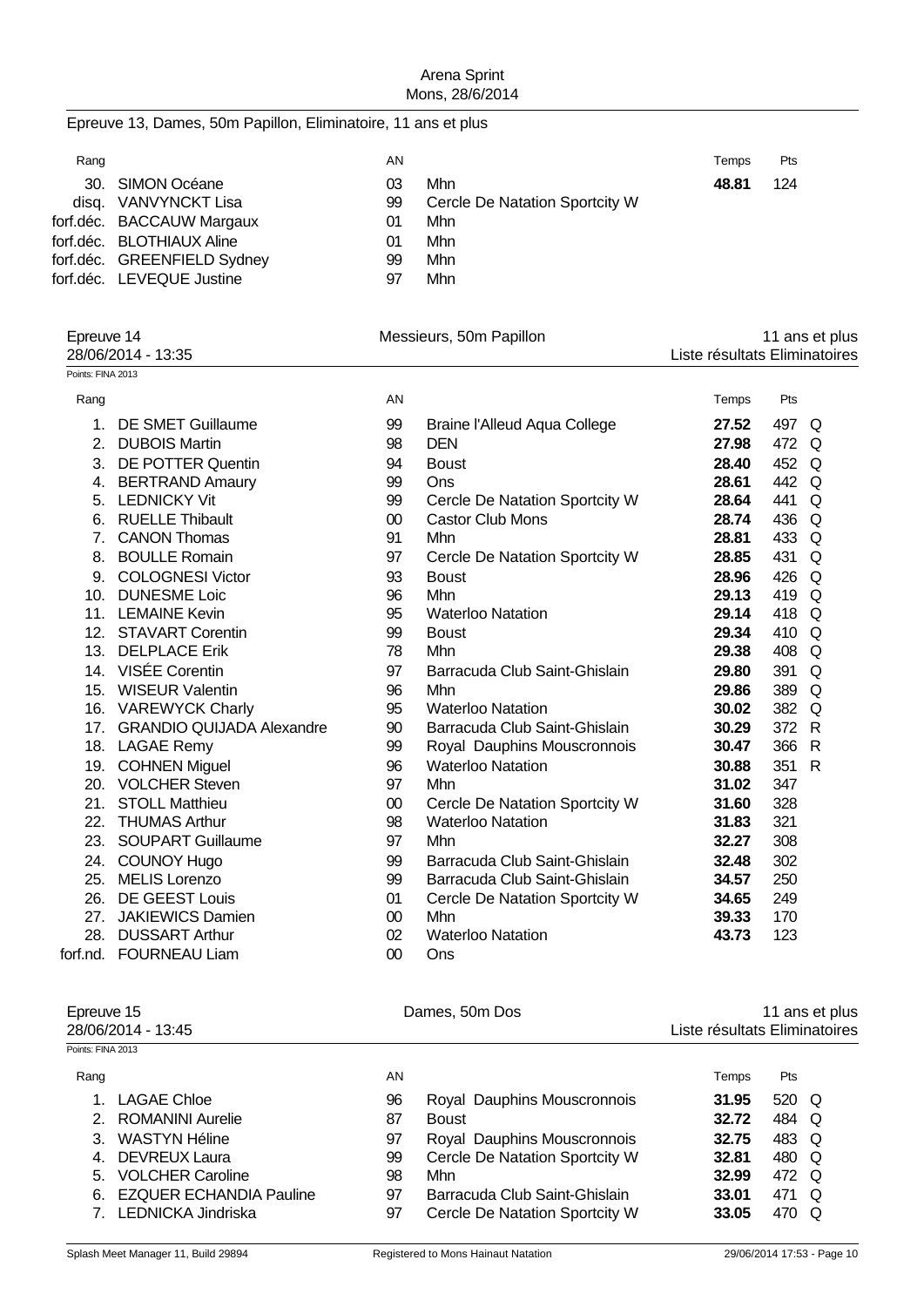#### Epreuve 15, Dames, 50m Dos, Eliminatoire, 11 ans et plus

| Rang      |                             | AN     |                                     | Temps | Pts   |   |
|-----------|-----------------------------|--------|-------------------------------------|-------|-------|---|
|           | 8. DE GRAEVE Caroline       | 96     | <b>Castor Club Mons</b>             | 33.70 | 443 Q |   |
|           | 9. DEMAREZ Celine           | 99     | Barracuda Club Saint-Ghislain       | 34.28 | 421 Q |   |
|           | 10. WATHIONG Marine         | 99     | <b>Braine l'Alleud Aqua College</b> | 34.56 | 411   | Q |
|           | 11. VOOS Marie              | 99     | <b>Braine l'Alleud Aqua College</b> | 34.76 | 404 Q |   |
| 12.       | <b>DEFRENNE Blandine</b>    | 98     | Mhn                                 | 35.63 | 375 Q |   |
| 13.       | MODZELEWSKA Dominika        | 98     | <b>Braine l'Alleud Aqua College</b> | 35.81 | 369 Q |   |
| 14.       | MAGREMANNE Zoé              | 99     | <b>Waterloo Natation</b>            | 37.03 | 334 Q |   |
| 15.       | <b>DELADRIER Margault</b>   | $00\,$ | Mhn                                 | 37.13 | 331   | Q |
|           | 16. HUYGHEBAERT Imane       | 01     | Cercle De Natation Sportcity W      | 37.27 | 327 Q |   |
|           | 17. DUBOIS Marie            | 99     | <b>DEN</b>                          | 37.94 | 310 R |   |
| 18.       | <b>TALMASSE Faustine</b>    | $00\,$ | <b>DEN</b>                          | 38.55 | 296   | R |
|           | 19. VANTYGHEM Marion        | $00\,$ | Ons                                 | 38.57 | 295 R |   |
|           | 20. CORNELIS Sarah          | 98     | <b>Waterloo Natation</b>            | 38.80 | 290   |   |
|           | 21. CUVELLIEZ Lucie         | 98     | <b>Waterloo Natation</b>            | 39.02 | 285   |   |
|           | 22. CORNET Gaelle           | $00\,$ | Cdc                                 | 39.90 | 267   |   |
|           | 23. BRUNELLI Luana          | 99     | Mhn                                 | 40.18 | 261   |   |
|           | 24. CANON Fanny             | 92     | Mhn                                 | 40.62 | 253   |   |
|           | 25. LAMORISSE Léonie        | 03     | <b>DEN</b>                          | 41.67 | 234   |   |
| 26.       | <b>TALMASSE Léahne</b>      | 02     | <b>DEN</b>                          | 42.93 | 214   |   |
|           | 27. COCU Olympe             | 01     | Mhn                                 | 44.28 | 195   |   |
| 28.       | <b>OUDOUILLIE Marine</b>    | 03     | <b>DEN</b>                          | 45.39 | 181   |   |
|           | 29. DE BRAKELEER Mazarine   | 03     | Entente Des Nageurs Louvierois      | 47.79 | 155   |   |
|           | 30. LACQUEMENT Zoa          | 03     | Entente Des Nageurs Louvierois      | 48.98 | 144   |   |
|           | 31. NOEL Lydie              | 03     | Entente Des Nageurs Louvierois      | 50.86 | 129   |   |
|           | 32. CAMBIER Elise           | 01     | Entente Des Nageurs Louvierois      | 54.24 | 106   |   |
|           | forf.déc. BERTHIER Laura    | $00\,$ | <b>DEN</b>                          |       |       |   |
|           | forf.déc. BACCAUW Margaux   | 01     | Mhn                                 |       |       |   |
| forf.déc. | DEBOUVRIE Emma              | 01     | Mhn                                 |       |       |   |
|           | forf.déc. FUCCIO Graziela   | 01     | Mhn                                 |       |       |   |
|           | forf.déc. GREENFIELD Ellen  | 01     | Mhn                                 |       |       |   |
|           | forf.déc. GREENFIELD Sydney | 99     | Mhn                                 |       |       |   |
|           | forf.déc. LEVEQUE Justine   | 97     | Mhn                                 |       |       |   |
|           | forf.déc. SCARCEZ Marie     | 02     | Mhn                                 |       |       |   |
| forf.déc. | <b>VERVAEREN Charlotte</b>  | 96     | Mhn                                 |       |       |   |

| Epreuve 16<br>28/06/2014 - 13:50 |                             | Messieurs, 50m Dos |                                | 11 ans et plus<br>Liste résultats Eliminatoires |       |          |
|----------------------------------|-----------------------------|--------------------|--------------------------------|-------------------------------------------------|-------|----------|
| Points: FINA 2013                |                             |                    |                                |                                                 |       |          |
| Rang                             |                             | AN                 |                                | Temps                                           | Pts   |          |
| 1.                               | DAVID Mathieu               | 95                 | <b>Waterloo Natation</b>       | 27.83                                           | 536 Q |          |
| 2.                               | <b>LAMORISSE Jean</b>       | 00                 | <b>DEN</b>                     | 29.01                                           | 473   | O        |
| 3.                               | <b>DUBOIS Martin</b>        | 98                 | <b>DEN</b>                     | 29.73                                           | 439   | O        |
| 4.                               | <b>STAVART Corentin</b>     | 99                 | <b>Boust</b>                   | 30.55                                           | 405   | Q        |
| 5.                               | ROGGEMAN Guillaume          | 93                 | <b>Waterloo Natation</b>       | 30.93                                           | 390   | O        |
| 6.                               | <b>PARMENTIER Aymeric</b>   | 93                 | <b>Waterloo Natation</b>       | 31.48                                           | 370 Q |          |
|                                  | <b>CANON Thomas</b>         | 91                 | Mhn                            | 31.85                                           | 357   | $\Omega$ |
| 8.                               | <b>AMBROES Benjamin</b>     | 98                 | <b>Waterloo Natation</b>       | 32.61                                           | 333 Q |          |
| 9.                               | <b>VOLCHER Steven</b>       | 97                 | Mhn                            | 32.62                                           | 333 Q |          |
| 10.                              | <b>VAN DENABEELE Amaury</b> | 95                 | Royal Dauphins Mouscronnois    | 33.09                                           | 319 Q |          |
| 11.                              | <b>MORIAU Thibault</b>      | 99                 | Cercle De Natation Sportcity W | 33.66                                           | 303 Q |          |
| 12.                              | <b>SOUPART Guillaume</b>    | 97                 | Mhn                            | 34.61                                           | 278 Q |          |
| 13.                              | <b>FOLCH Julien</b>         | 98                 | <b>Waterloo Natation</b>       | 34.80                                           | 274 Q |          |
| 14.                              | <b>DEBONGNIE Aymeric</b>    | 99                 | Cercle De Natation Sportcity W | 36.49                                           | 237   | Q        |
| 15.                              | <b>MORIAU Amaury</b>        | 02                 | Cercle De Natation Sportcity W | 39.07                                           | 193   | Q        |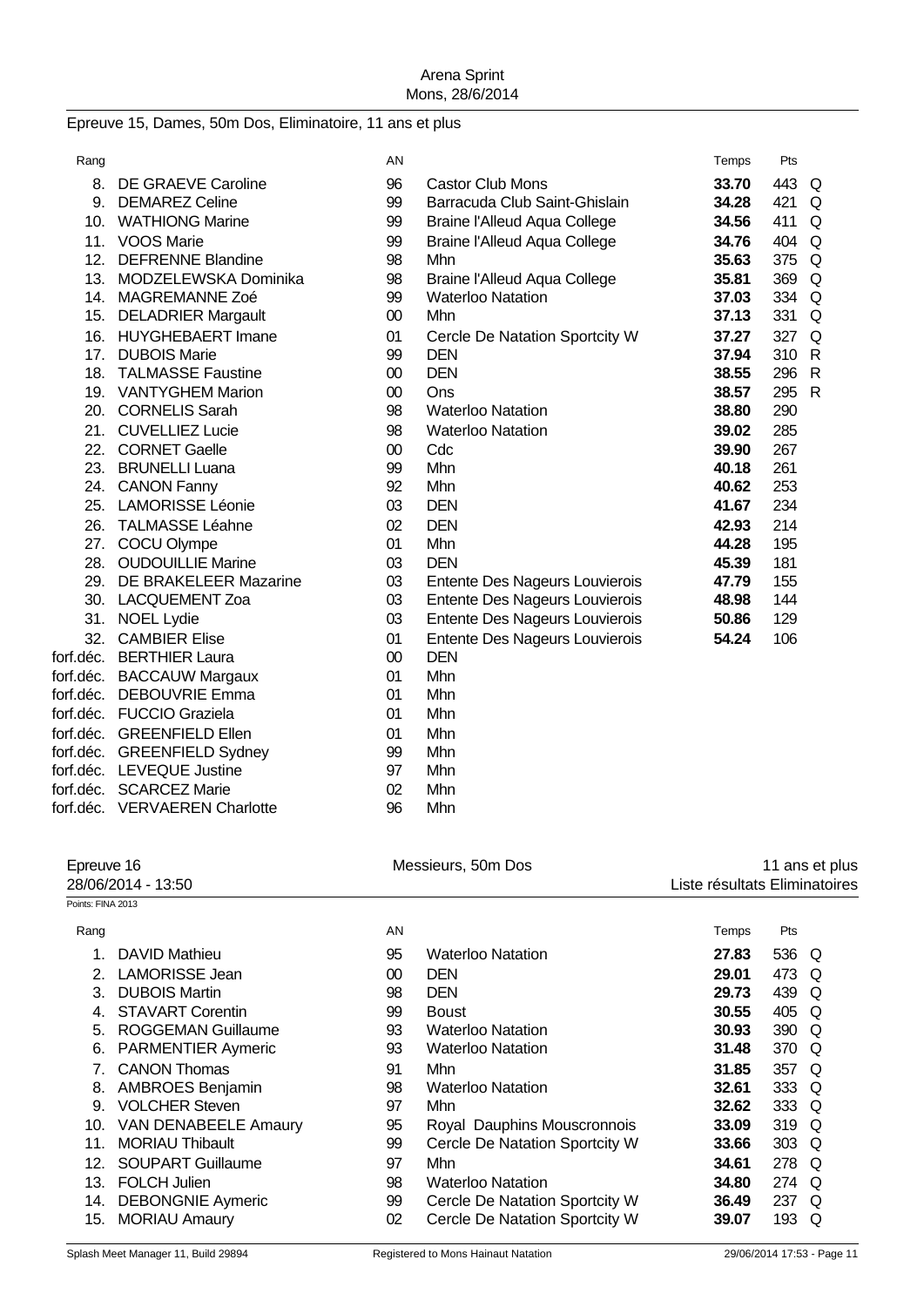Epreuve 16, Messieurs, 50m Dos, Eliminatoire, 11 ans et plus

| Rang |                           | ΑN |                                | Temps | Pts  |  |
|------|---------------------------|----|--------------------------------|-------|------|--|
|      | 16. CIPOLLA Mattia        | 03 | Entente Des Nageurs Louvierois | 50.10 | 91 Q |  |
|      | forf.nd. MARQUE Alexandre |    | Barracuda Club Saint-Ghislain  |       |      |  |
|      | forf.nd. COUASNARD Maxime | 98 | Royal Dauphins Mouscronnois    |       |      |  |

| Epreuve 17<br>28/06/2014 - 13:55 |                           |        | Dames, 50m Brasse              |       | 11 ans et plus<br>Liste résultats Eliminatoires |   |  |
|----------------------------------|---------------------------|--------|--------------------------------|-------|-------------------------------------------------|---|--|
| Points: FINA 2013                |                           |        |                                |       |                                                 |   |  |
| Rang                             |                           | AN     |                                | Temps | Pts                                             |   |  |
| 1.                               | <b>COCU Florine</b>       | 98     | Mhn                            | 34.96 | 559                                             | Q |  |
| 2.                               | <b>VANVYNCKT Lisa</b>     | 99     | Cercle De Natation Sportcity W | 37.45 | 454                                             | Q |  |
| 3.                               | <b>ROMANINI Aurelie</b>   | 87     | <b>Boust</b>                   | 37.59 | 449                                             | Q |  |
| 4.                               | <b>MURPHY Anya</b>        | 98     | <b>Waterloo Natation</b>       | 38.05 | 433                                             | Q |  |
| 5.                               | <b>TALEB Yasmine</b>      | 99     | Mhn                            | 38.34 | 423                                             | Q |  |
| 6.                               | DE GRAEVE Caroline        | 96     | <b>Castor Club Mons</b>        | 38.98 | 403                                             | Q |  |
| 7.                               | MAGREMANNE Zoé            | 99     | <b>Waterloo Natation</b>       | 39.10 | 399                                             | Q |  |
| 8.                               | <b>PIVONT Laura</b>       | 98     | Cercle De Natation Sportcity W | 39.24 | 395                                             | Q |  |
| 9.                               | <b>CORNET Gaelle</b>      | $00\,$ | Cdc                            | 39.65 | 383                                             | Q |  |
| 10.                              | <b>DONNELLY Claire</b>    | 98     | <b>Waterloo Natation</b>       | 40.89 | 349                                             | Q |  |
| 11.                              | <b>BACCAUW Manon</b>      | 98     | Mhn                            | 41.19 | 341                                             | Q |  |
| 12.                              | PORTON Océane             | 99     | Cercle De Natation Sportcity W | 41.46 | 335                                             | Q |  |
| 13.                              | <b>CANON Fanny</b>        | 92     | Mhn                            | 42.05 | 321                                             | Q |  |
| 14.                              | <b>VISEE Chloe</b>        | 01     | Mhn                            | 42.30 | 315                                             | Q |  |
| 15.                              | <b>SCARCEZ Julie</b>      | $00\,$ | Mhn                            | 42.97 | 301                                             | Q |  |
| 16.                              | <b>DEFRENNE Blandine</b>  | 98     | Mhn                            | 43.29 | 294                                             | Q |  |
| 17.                              | <b>FOURNEAU Sasha</b>     | 97     | Ons                            | 44.39 | 273                                             | R |  |
| 18.                              | <b>BRUNELLI Luana</b>     | 99     | Mhn                            | 45.05 | 261                                             | R |  |
| 19.                              | <b>PORTON Olivia</b>      | 02     | Cercle De Natation Sportcity W | 45.70 | 250                                             | R |  |
| 20.                              | <b>WATTIAUX Julie</b>     | 03     | Ons                            | 46.03 | 244                                             |   |  |
| 21.                              | <b>DONNELLY Alexandra</b> | 02     | <b>Waterloo Natation</b>       | 46.25 | 241                                             |   |  |
| 22.                              | COCU Olympe               | 01     | Mhn                            | 46.54 | 236                                             |   |  |
| 23.                              | <b>ROUSSEAU Laura</b>     | 03     | Ons                            | 49.89 | 192                                             |   |  |
| 24.                              | <b>LEMAN</b> justine      | $00\,$ | Ons                            | 50.26 | 188                                             |   |  |
| 25.                              | <b>VINCENT Gwenaëlle</b>  | 00     | Mhn                            | 52.03 | 169                                             |   |  |
| forf.nd.                         | <b>KACZOR Amandine</b>    | 02     | Mhn                            |       |                                                 |   |  |
| forf.déc.                        | <b>BLOTHIAUX Aline</b>    | 01     | Mhn                            |       |                                                 |   |  |

| Epreuve 18<br>28/06/2014 - 14:05 |                        | Messieurs, 50m Brasse |                                     | 11 ans et plus<br>Liste résultats Eliminatoires |            |  |
|----------------------------------|------------------------|-----------------------|-------------------------------------|-------------------------------------------------|------------|--|
| Points: FINA 2013                |                        |                       |                                     |                                                 |            |  |
| Rang                             |                        | AN.                   |                                     | Temps                                           | <b>Pts</b> |  |
|                                  | <b>BOULLE Romain</b>   | 97                    | Cercle De Natation Sportcity W      | 32.14                                           | 484 Q      |  |
|                                  | 2. CLAYSON Thomas      | 99                    | <b>Braine l'Alleud Aqua College</b> | 32.34                                           | 475 Q      |  |
|                                  | 3. DELPLACE Erik       | 78                    | Mhn                                 | 32.90                                           | 452 Q      |  |
| 4                                | <b>WISEUR Valentin</b> | 96                    | Mhn                                 | 33.76                                           | 418 Q      |  |
| 5.                               | DUNESME Loic           | 96                    | Mhn                                 | 33.78                                           | 417 Q      |  |
|                                  | 6. STAVART Corentin    | 99                    | <b>Boust</b>                        | 33.98                                           | 410 Q      |  |
|                                  | 7. LEDNICKY Vit        | 99                    | Cercle De Natation Sportcity W      | 34.08                                           | 406 Q      |  |

forf.déc. DEBOUVRIE Emma 01 Mhn forf.déc. FUCCIO Graziela 01 Mhn forf.déc. GREENFIELD Ellen 01 Mhn forf.déc. GREENFIELD Sydney 99 Mhn forf.déc. LEVEQUE Justine 197 Mhn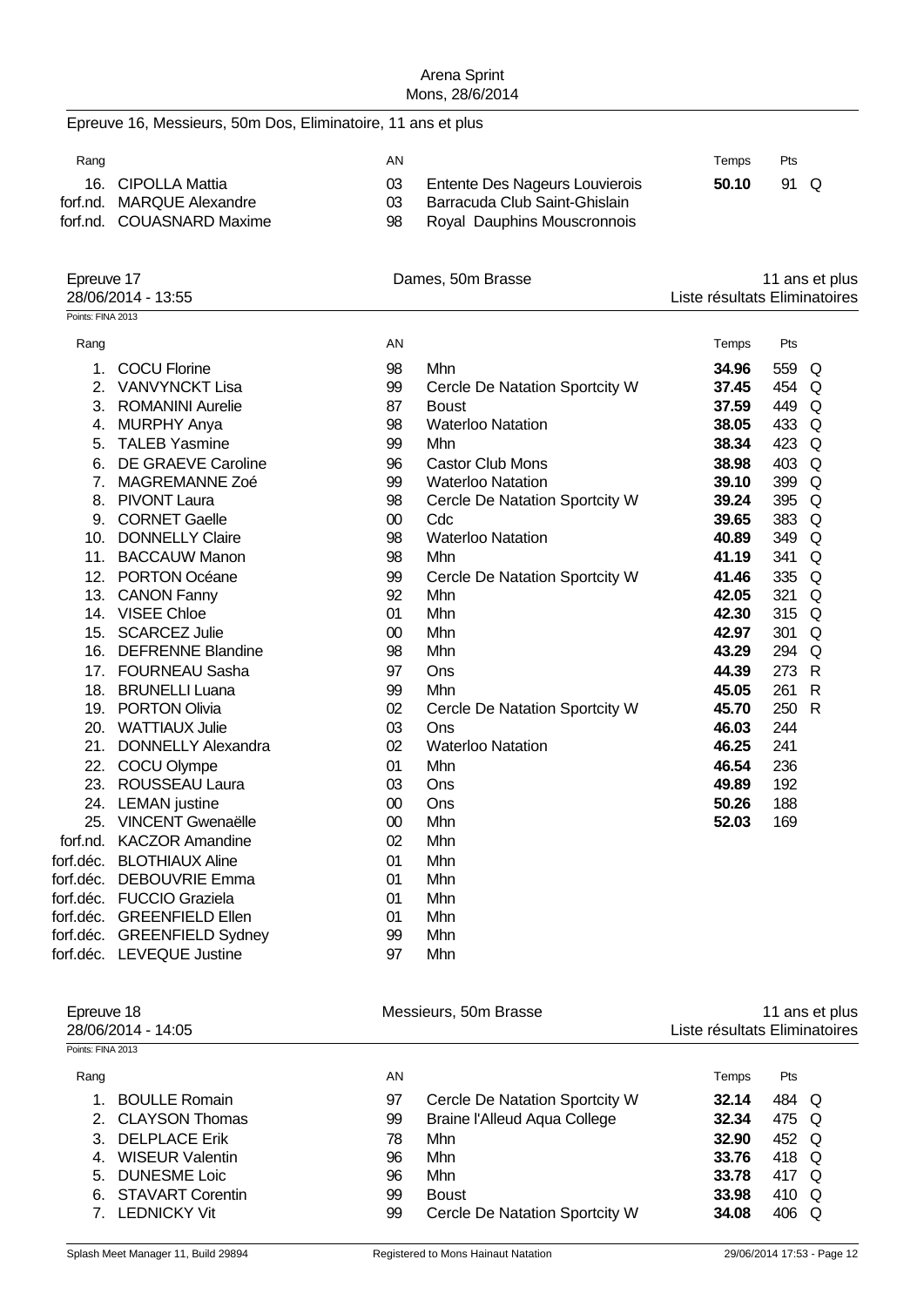# Epreuve 18, Messieurs, 50m Brasse, Eliminatoire, 11 ans et plus

| Rang |                                  | AN     |                                | Temps | Pts |          |
|------|----------------------------------|--------|--------------------------------|-------|-----|----------|
| 8.   | <b>FLEURY Paul</b>               | $00\,$ | <b>DEN</b>                     | 34.21 | 402 | Q        |
| 9.   | <b>PARMENTIER Aymeric</b>        | 93     | <b>Waterloo Natation</b>       | 34.37 | 396 | Q        |
| 10.  | COUNOY Hugo                      | 99     | Barracuda Club Saint-Ghislain  | 35.77 | 351 | $\Omega$ |
| 11.  | <b>GRANDIO QUIJADA Alexandre</b> | 90     | Barracuda Club Saint-Ghislain  | 36.23 | 338 | Q        |
| 12.  | <b>STOLL Matthieu</b>            | 00     | Cercle De Natation Sportcity W | 36.87 | 321 | $\Omega$ |
| 13.  | <b>GLINEUR Raphaël</b>           | $00\,$ | Mhn                            | 37.74 | 299 | Q        |
| 14.  | <b>SOUPART Guillaume</b>         | 97     | Mhn                            | 38.54 | 281 | $\Omega$ |
| 15.  | <b>MELIS</b> Lorenzo             | 99     | Barracuda Club Saint-Ghislain  | 38.76 | 276 | $\Omega$ |
| 16.  | <b>VAN GELDEREN Arthur</b>       | 97     | <b>Waterloo Natation</b>       | 41.05 | 232 | O        |
| 17.  | DOFFE Jean-Loup                  | 98     | <b>DEN</b>                     | 41.09 | 232 | - R      |
| 18.  | DE GEEST Louis                   | 01     | Cercle De Natation Sportcity W | 41.44 | 226 | -R       |
| 19.  | <b>MERCHIER Hugo</b>             | 02     | <b>Waterloo Natation</b>       | 41.65 | 222 | R        |
| 20.  | <b>DEBONGNIE Nathan</b>          | 00     | Cercle De Natation Sportcity W | 41.88 | 219 |          |
| 21.  | <b>CORNÉLIS Rémi</b>             | 98     | <b>Ons</b>                     | 42.00 | 217 |          |
| 22.  | <b>JAKIEWICS Damien</b>          | 00     | Mhn                            | 44.27 | 185 |          |
| 23.  | VOS Thomas                       | 00     | Ons                            | 46.69 | 158 |          |
| 24.  | <b>LEMAN Arnaud</b>              | 02     | Ons                            | 46.97 | 155 |          |

| Epreuve 19         | Dames, 50m Libre | 11 ans et plus                |
|--------------------|------------------|-------------------------------|
| 28/06/2014 - 14:10 |                  | Liste résultats Eliminatoires |
| Points: FINA 2013  |                  |                               |

| Rang |                             | AN     |                                     | Temps | Pts                 |
|------|-----------------------------|--------|-------------------------------------|-------|---------------------|
| 1.   | <b>ROMANINI Aurelie</b>     | 87     | <b>Boust</b>                        | 27.46 | 606<br>Q            |
| 2.   | <b>DEFRENNE Blandine</b>    | 98     | Mhn                                 | 28.09 | 567<br>$\Omega$     |
| 3.   | HAZENDONCK Wynona           | 98     | Cercle De Natation Sportcity W      | 28.38 | 549<br>Q            |
| 4.   | <b>LEDNICKA Jindriska</b>   | 97     | Cercle De Natation Sportcity W      | 28.58 | 538<br>Q            |
| 5.   | <b>WASTYN Héline</b>        | 97     | Royal Dauphins Mouscronnois         | 28.62 | 536<br>Q            |
| 6.   | <b>LOUNES-CHERIF Alison</b> | 99     | Royal Dauphins Mouscronnois         | 28.72 | 530<br>Q            |
| 7.   | RINZASCU Alexandra          | $00\,$ | <b>Castor Club Mons</b>             | 29.10 | 510<br>Q            |
| 8.   | <b>CANON Fanny</b>          | 92     | Mhn                                 | 29.36 | 496<br>Q            |
| 9.   | <b>VOLCHER Caroline</b>     | 98     | Mhn                                 | 29.47 | 491<br>Q            |
| 10.  | <b>DEVREUX Laura</b>        | 99     | Cercle De Natation Sportcity W      | 29.60 | 484<br>Q            |
| 11.  | <b>LAGAE Chloe</b>          | 96     | Royal Dauphins Mouscronnois         | 29.68 | 480<br>Q            |
| 12.  | <b>COCU Florine</b>         | 98     | Mhn                                 | 30.09 | 461<br>Q            |
| 13.  | <b>DONNELLY Claire</b>      | 98     | <b>Waterloo Natation</b>            | 30.38 | 448<br>Q            |
| 14.  | <b>VOOS Marie</b>           | 99     | <b>Braine l'Alleud Aqua College</b> | 30.52 | 442<br>$\Omega$     |
| 15.  | <b>DEMAREZ Celine</b>       | 99     | Barracuda Club Saint-Ghislain       | 30.56 | 440<br>Q            |
|      | 16. STOLL Justine           | 97     | Cercle De Natation Sportcity W      | 30.67 | 435<br>Q            |
| 17.  | <b>CORNET Gaelle</b>        | $00\,$ | Cdc                                 | 30.84 | 428<br>$\mathsf{R}$ |
| 18.  | DE GRAEVE Caroline          | 96     | <b>Castor Club Mons</b>             | 30.89 | 426<br>$\mathsf{R}$ |
| 19.  | <b>HAZENDONCK Weverly</b>   | 95     | Cercle De Natation Sportcity W      | 30.93 | 424 R               |
| 20.  | <b>VOLCHER Wendy</b>        | 98     | Mhn                                 | 30.99 | 422                 |
| 21.  | <b>SCARCEZ Julie</b>        | $00\,$ | Mhn                                 | 31.10 | 417                 |
|      | 22. LAMORISSE Louise        | 98     | <b>DEN</b>                          | 31.43 | 404                 |
| 23.  | MODZELEWSKA Dominika        | 98     | <b>Braine l'Alleud Aqua College</b> | 31.54 | 400                 |
| 24.  | <b>BRUNELLI Luana</b>       | 99     | Mhn                                 | 31.62 | 397                 |
|      | 25. BACCAUW Manon           | 98     | Mhn                                 | 31.73 | 393                 |
| 26.  | <b>WATHIONG Marine</b>      | 99     | <b>Braine l'Alleud Aqua College</b> | 31.95 | 385                 |
| 27.  | <b>VISEE Chloe</b>          | 01     | Mhn                                 | 32.26 | 374                 |
| 28.  | <b>VANTYGHEM Marion</b>     | $00\,$ | Ons                                 | 32.55 | 364                 |
|      | <b>ANSART Laly</b>          | 03     | <b>DEN</b>                          | 32.55 | 364                 |
|      | 30. FOURNEAU Sasha          | 97     | Ons                                 | 32.84 | 354                 |
| 31.  | <b>TALMASSE Faustine</b>    | $00\,$ | <b>DEN</b>                          | 32.87 | 353                 |
| 32.  | <b>FRANCAUX Alice</b>       | 98     | Ons                                 | 33.14 | 345                 |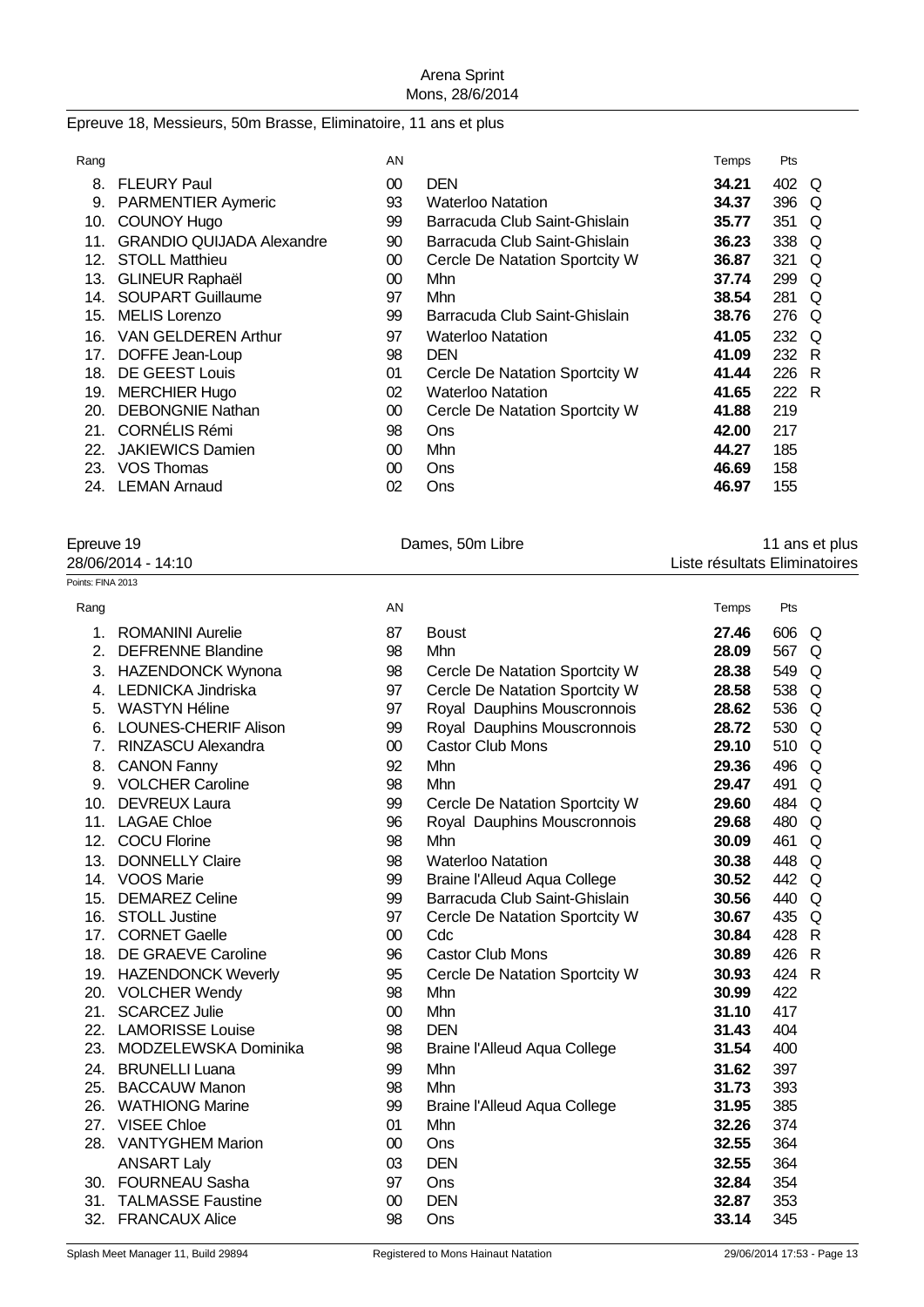# Epreuve 19, Dames, 50m Libre, Eliminatoire, 11 ans et plus

| Rang     |                               | AN     |                                | Temps | Pts |  |
|----------|-------------------------------|--------|--------------------------------|-------|-----|--|
| 33.      | <b>CORNELIS Sarah</b>         | 98     | <b>Waterloo Natation</b>       | 33.90 | 322 |  |
| 34.      | <b>DUBOIS Marie</b>           | 99     | <b>DEN</b>                     | 34.24 | 313 |  |
| 35.      | <b>LAMORISSE Léonie</b>       | 03     | <b>DEN</b>                     | 34.26 | 312 |  |
| 36.      | KOPA Madli                    | 02     | Cercle De Natation Sportcity W | 35.17 | 288 |  |
| 37.      | <b>JOLY Marie</b>             | 97     | <b>Ons</b>                     | 35.99 | 269 |  |
| 38.      | <b>TALMASSE Léahne</b>        | 02     | <b>DEN</b>                     | 36.53 | 257 |  |
| 39.      | <b>WATTIAUX Julie</b>         | 03     | <b>Ons</b>                     | 37.43 | 239 |  |
| 40.      | <b>OUDOUILLIE Marine</b>      | 03     | <b>DEN</b>                     | 37.85 | 231 |  |
| 41.      | <b>ROUSSEAU Laura</b>         | 03     | Ons                            | 38.17 | 225 |  |
| 42.      | <b>LEMAN</b> justine          | $00\,$ | <b>Ons</b>                     | 41.00 | 182 |  |
| forf.nd. | <b>KACZOR Amandine</b>        | 02     | Mhn                            |       |     |  |
|          | forf.nd. SIMON Océane         | 03     | Mhn                            |       |     |  |
|          | forf.déc. BERTHIER Laura      | 00     | <b>DEN</b>                     |       |     |  |
|          | forf.déc. BACCAUW Margaux     | 01     | Mhn                            |       |     |  |
|          | forf.déc. BLOTHIAUX Aline     | 01     | Mhn                            |       |     |  |
|          | forf.déc. DEBOUVRIE Emma      | 01     | Mhn                            |       |     |  |
|          | forf.déc. DELADRIER Margault  | $00\,$ | Mhn                            |       |     |  |
|          | forf.déc. FUCCIO Graziela     | 01     | Mhn                            |       |     |  |
|          | forf.déc. GREENFIELD Ellen    | 01     | Mhn                            |       |     |  |
|          | forf.déc. GREENFIELD Sydney   | 99     | Mhn                            |       |     |  |
|          | forf.déc. LEVEQUE Justine     | 97     | Mhn                            |       |     |  |
|          | forf.déc. SCARCEZ Marie       | 02     | <b>Mhn</b>                     |       |     |  |
|          | forf.déc. VERVAEREN Charlotte | 96     | Mhn                            |       |     |  |

| Epreuve 20         |                           | Messieurs, 50m Libre |                                | 11 ans et plus                |       |          |  |
|--------------------|---------------------------|----------------------|--------------------------------|-------------------------------|-------|----------|--|
| 28/06/2014 - 14:15 |                           |                      |                                | Liste résultats Eliminatoires |       |          |  |
| Points: FINA 2013  |                           |                      |                                |                               |       |          |  |
| Rang               |                           | AN                   |                                | Temps                         | Pts   |          |  |
| 1.                 | <b>RUELLE Thibault</b>    | $00\,$               | <b>Castor Club Mons</b>        | 25.51                         | 503 Q |          |  |
| 2.                 | <b>ROGGEMAN Guillaume</b> | 93                   | <b>Waterloo Natation</b>       | 25.58                         | 499 Q |          |  |
| 3.                 | <b>POLLET Nicolas</b>     | 98                   | Mhn                            | 25.74                         | 490 Q |          |  |
| 4.                 | <b>CANON Thomas</b>       | 91                   | Mhn                            | 25.80                         | 487 Q |          |  |
| 5.                 | <b>LAMORISSE Jean</b>     | 00                   | <b>DEN</b>                     | 25.97                         | 477   | Q        |  |
| 6.                 | <b>WISEUR Valentin</b>    | 96                   | Mhn                            | 25.99                         | 476   | Q        |  |
| 7.                 | <b>LEMAINE Kevin</b>      | 95                   | <b>Waterloo Natation</b>       | 26.06                         | 472 Q |          |  |
| 8.                 | <b>DE SMET Guillaume</b>  | 99                   | Braine l'Alleud Aqua College   | 26.14                         | 468   | Q        |  |
| 9.                 | <b>BERTRAND Amaury</b>    | 99                   | Ons                            | 26.17                         | 466   | O        |  |
| 10.                | <b>DE POTTER Quentin</b>  | 94                   | <b>Boust</b>                   | 26.23                         | 463 Q |          |  |
|                    | 11. VOLCHER Steven        | 97                   | Mhn                            | 26.30                         | 459 Q |          |  |
| 12.                | <b>FOURNEAU Liam</b>      | $00\,$               | Ons                            | 26.44                         | 452 Q |          |  |
|                    | <b>DAVID Mathieu</b>      | 95                   | <b>Waterloo Natation</b>       | 26.44                         | 452 Q |          |  |
|                    | 14. VAREWYCK Charly       | 95                   | <b>Waterloo Natation</b>       | 26.51                         | 449 Q |          |  |
|                    | 15. COLOGNESI Victor      | 93                   | <b>Boust</b>                   | 26.66                         | 441   | $\Omega$ |  |
| 16.                | <b>DUNESME Loic</b>       | 96                   | Mhn                            | 26.75                         | 437   | $\Omega$ |  |
| 17.                | <b>DUBOIS Martin</b>      | 98                   | <b>DEN</b>                     | 26.79                         | 435 R |          |  |
| 18.                | <b>CLAYSON Thomas</b>     | 99                   | Braine l'Alleud Aqua College   | 26.91                         | 429   | -R       |  |
|                    | 19. STAVART Corentin      | 99                   | <b>Boust</b>                   | 26.94                         | 427 R |          |  |
|                    | 20. AMBROES Benjamin      | 98                   | <b>Waterloo Natation</b>       | 27.28                         | 412   |          |  |
| 21.                | <b>FLEURY Paul</b>        | $00\,$               | <b>DEN</b>                     | 27.36                         | 408   |          |  |
| 22.                | <b>VISÉE Corentin</b>     | 97                   | Barracuda Club Saint-Ghislain  | 27.46                         | 404   |          |  |
| 23.                | <b>LUNAK Sebastian</b>    | 02                   | Cercle De Natation Sportcity W | 27.60                         | 397   |          |  |
|                    | 24. VAN DENABEELE Amaury  | 95                   | Royal Dauphins Mouscronnois    | 27.67                         | 394   |          |  |
| 25.                | <b>COUASNARD Maxime</b>   | 98                   | Royal Dauphins Mouscronnois    | 27.70                         | 393   |          |  |
| 26.                | <b>ROBIN Thomas</b>       | 00                   | Cercle De Natation Sportcity W | 27.71                         | 393   |          |  |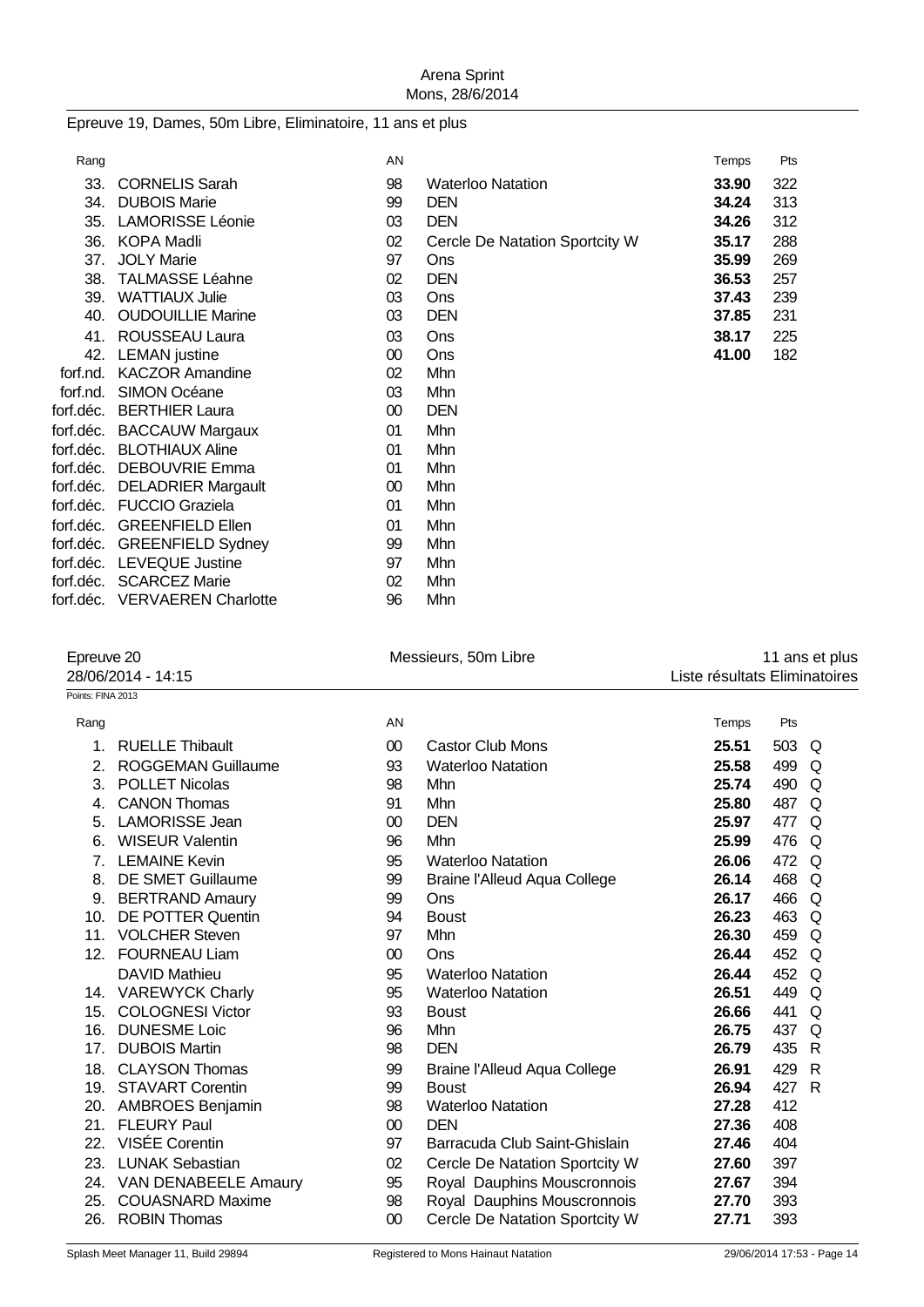# Epreuve 20, Messieurs, 50m Libre, Eliminatoire, 11 ans et plus

| Rang     |                            | AN     |                                | Temps | Pts |
|----------|----------------------------|--------|--------------------------------|-------|-----|
| 27.      | <b>THUMAS Arthur</b>       | 98     | <b>Waterloo Natation</b>       | 27.79 | 389 |
| 28.      | <b>MORIAU Thibault</b>     | 99     | Cercle De Natation Sportcity W | 27.94 | 383 |
| 29.      | <b>COHNEN Miguel</b>       | 96     | <b>Waterloo Natation</b>       | 28.83 | 349 |
| 30.      | <b>FOLCH Julien</b>        | 98     | <b>Waterloo Natation</b>       | 29.00 | 342 |
| 31.      | <b>GLINEUR Raphaël</b>     | $00\,$ | Mhn                            | 29.20 | 336 |
| 32.      | <b>SOUPART Guillaume</b>   | 97     | Mhn                            | 29.64 | 321 |
| 33.      | <b>VAN GELDEREN Arthur</b> | 97     | <b>Waterloo Natation</b>       | 29.89 | 313 |
| 34.      | <b>DEBONGNIE Aymeric</b>   | 99     | Cercle De Natation Sportcity W | 30.70 | 289 |
| 35.      | DE BLOCK Kenny             | 00     | Cercle De Natation Sportcity W | 30.94 | 282 |
| 36.      | DOFFE Jean-Loup            | 98     | <b>DEN</b>                     | 31.70 | 262 |
| 37.      | <b>JAKIEWICS Damien</b>    | $00\,$ | Mhn                            | 32.04 | 254 |
| 38.      | VAN DE PONTSEELE Arnaud    | 99     | <b>Castor Club Mons</b>        | 32.50 | 243 |
| 39.      | <b>CORNÉLIS Rémi</b>       | 98     | Ons                            | 32.60 | 241 |
| 40.      | <b>KOVACS Andras</b>       | 01     | Cercle De Natation Sportcity W | 33.98 | 213 |
| 41.      | VOS Thomas                 | 00     | Ons                            | 34.26 | 208 |
| 42.      | <b>FOLCH Remi</b>          | 03     | <b>Waterloo Natation</b>       | 36.00 | 179 |
| 43.      | <b>LEMAN Arnaud</b>        | 02     | Ons                            | 37.94 | 153 |
| forf.nd. | <b>MARQUE Alexandre</b>    | 03     | Barracuda Club Saint-Ghislain  |       |     |
|          | forf.déc. RAMUNDI Anthony  | 96     | <b>Castor Club Mons</b>        |       |     |
|          |                            |        |                                |       |     |

| Epreuve 21<br>28/06/2014 - 14:25 |                           | Filles, 50m Brasse |                                |         | 8 - 10 ans<br>Liste résultats |  |
|----------------------------------|---------------------------|--------------------|--------------------------------|---------|-------------------------------|--|
| Points: FINA 2013                |                           |                    |                                |         |                               |  |
| Rang                             |                           | AN                 |                                | Temps   | Pts                           |  |
| 8 ans                            |                           |                    |                                |         |                               |  |
| 1.                               | <b>BURGOYNE Gabriella</b> | 06                 | Mhn                            | 1:16.11 | 54                            |  |
| 9 ans                            |                           |                    |                                |         |                               |  |
| 1.                               | DRUEZ Léna                | 05                 | <b>Castor Club Mons</b>        | 52.70   | 163                           |  |
| 2.                               | <b>ROMMERT Elsa</b>       | 05                 | Mhn                            | 1:11.32 | 65                            |  |
| 10 ans                           |                           |                    |                                |         |                               |  |
| 1.                               | ROUSSEL Chloé             | 04                 | Braine l'Alleud Aqua College   | 46.35   | 239                           |  |
| 2.                               | <b>LUNAKOVA Kristina</b>  | 04                 | Cercle De Natation Sportcity W | 47.78   | 218                           |  |
| 3.                               | <b>HERMANS Célia</b>      | 04                 | <b>Boust</b>                   | 49.55   | 196                           |  |
| 4.                               | <b>PEETERS Elisa</b>      | 04                 | <b>Boust</b>                   | 49.94   | 191                           |  |
| 5.                               | <b>ADAM Clarisse</b>      | 04                 | Entente Des Nageurs Louvierois | 51.11   | 178                           |  |
| 6.                               | <b>GODFRIAUX Laura</b>    | 04                 | <b>Boust</b>                   | 53.78   | 153                           |  |
| 7.                               | <b>JOSSE Camille</b>      | 04                 | Royal Dauphins Mouscronnois    | 54.84   | 144                           |  |
| 8.                               | <b>ZINQUE Krissanthy</b>  | 04                 | Entente Des Nageurs Louvierois | 56.15   | 134                           |  |
| 9.                               | <b>ORBAN Zelie</b>        | 04                 | Ons                            | 56.18   | 134                           |  |
| 10.                              | <b>CHWALICZEWKI Zoe</b>   | 04                 | Royal Dauphins Mouscronnois    | 1:03.01 | 95                            |  |
| forf.déc.                        | <b>LERMUSIAUX Shirel</b>  | 04                 | Entente Des Nageurs Louvierois |         |                               |  |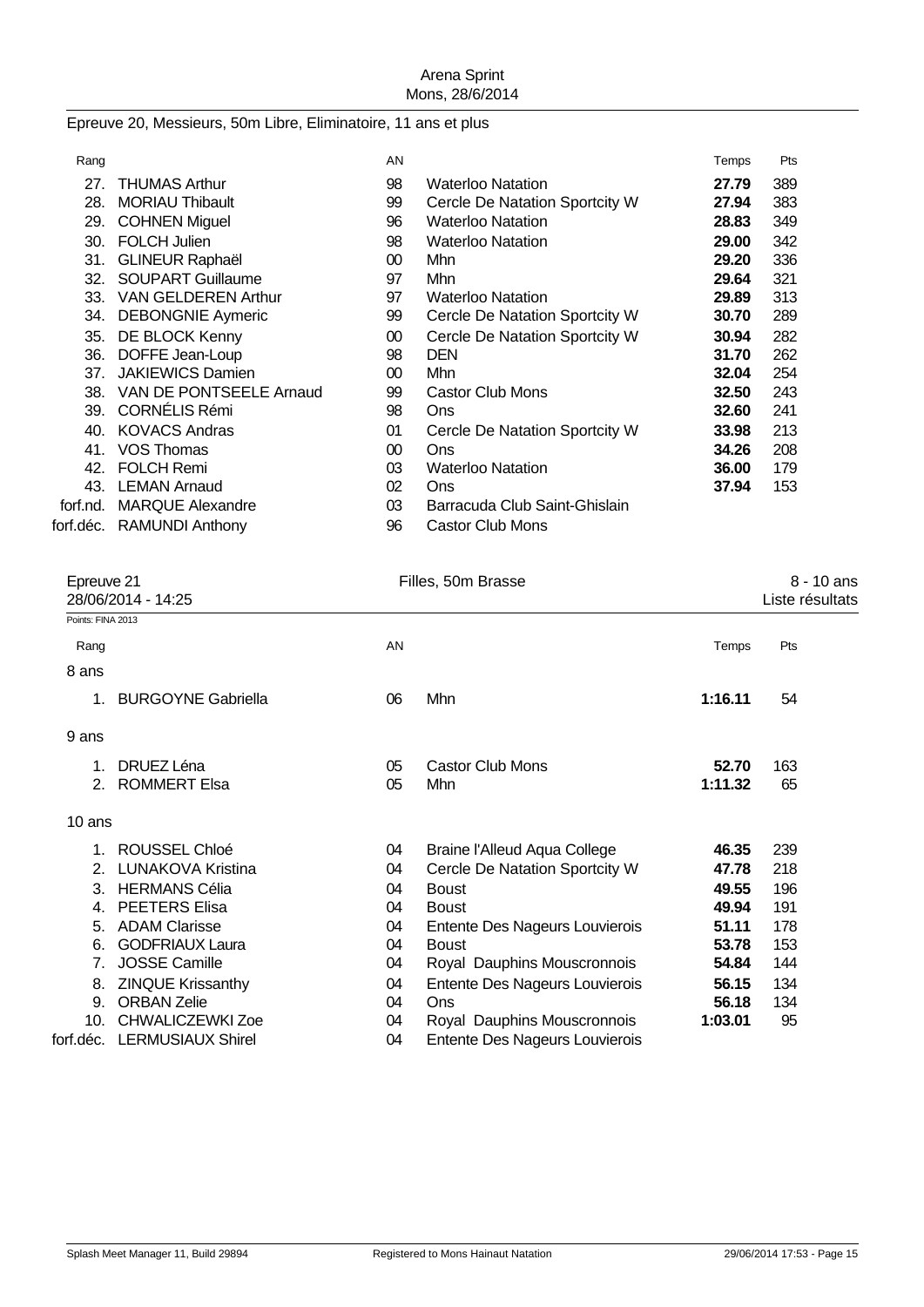| Epreuve 22        | 28/06/2014 - 14:30       |    | Garçons, 50m Brasse            |         | $8 - 10$ ans<br>Liste résultats |
|-------------------|--------------------------|----|--------------------------------|---------|---------------------------------|
| Points: FINA 2013 |                          |    |                                |         |                                 |
| Rang              |                          | AN |                                | Temps   | Pts                             |
| 9 ans             |                          |    |                                |         |                                 |
| 1.                | <b>GOSSET Vassily</b>    | 05 | Mhn                            | 53.01   | 108                             |
| 2.                | <b>COUNOY Félix</b>      | 05 | Barracuda Club Saint-Ghislain  | 54.71   | 98                              |
| 10 ans            |                          |    |                                |         |                                 |
| 1                 | <b>STAVART Pierre</b>    | 04 | <b>Boust</b>                   | 51.05   | 121                             |
| 2.                | <b>ANDRI Gonzague</b>    | 04 | <b>Boust</b>                   | 51.18   | 120                             |
| 3.                | <b>COMPERE Arthur</b>    | 04 | Royal Dauphins Mouscronnois    | 53.38   | 105                             |
| 4.                | <b>WASTYN Heinz</b>      | 04 | Royal Dauphins Mouscronnois    | 53.74   | 103                             |
| 5.                | <b>RONGIONE Matteo</b>   | 04 | Entente Des Nageurs Louvierois | 53.84   | 103                             |
| 6.                | <b>BULTEEL Loic</b>      | 04 | Royal Dauphins Mouscronnois    | 54.66   | 98                              |
| 7.                | <b>ANDRI Reginald</b>    | 04 | <b>Boust</b>                   | 54.85   | 97                              |
| 8.                | <b>DELONNETTE Amadeo</b> | 04 | Royal Dauphins Mouscronnois    | 59.50   | 76                              |
| 9.                | <b>BOUGARD Baptiste</b>  | 04 | Mhn                            | 1:08.39 | 50                              |
| disq.             | SIMON Andréas            | 04 | Mhn                            |         |                                 |
| forf.déc.         | <b>NOPPE Arthur</b>      | 04 | Royal Dauphins Mouscronnois    |         |                                 |
| forf.déc.         | DE BEL Julien            | 04 | <b>Boust</b>                   |         |                                 |

| Epreuve 23<br>28/06/2014 - 14:35        |    | Filles, 50m Papillon           |         |                 |
|-----------------------------------------|----|--------------------------------|---------|-----------------|
| Points: FINA 2013                       |    |                                |         |                 |
| Rang                                    | AN |                                | Temps   | Pts             |
| 9 ans                                   |    |                                |         |                 |
| <b>PUISSANT Lise</b><br>1.              | 05 | <b>Castor Club Mons</b>        | 47.33   | 136             |
| 10 ans                                  |    |                                |         |                 |
| <b>HERMANS Célia</b><br>1.              | 04 | <b>Boust</b>                   | 46.02   | 148             |
| <b>DERENNE Zoe</b><br>2.                | 04 | <b>Boust</b>                   | 48.90   | 123             |
| <b>BEGUE Aline</b><br>3.                | 04 | Royal Dauphins Mouscronnois    | 51.69   | 104             |
| <b>ZINQUE Krissanthy</b><br>4.          | 04 | Entente Des Nageurs Louvierois | 52.62   | 99              |
| <b>VANWYMELBEKE Adèle</b><br>5.         | 04 | Royal Dauphins Mouscronnois    | 1:01.94 | 60              |
| <b>ADAM Clarisse</b><br>6.              | 04 | Entente Des Nageurs Louvierois | 1:02.33 | 59              |
| <b>LERMUSIAUX Shirel</b><br>forf.déc.   | 04 | Entente Des Nageurs Louvierois |         |                 |
| Epreuve 24                              |    | Garçons, 50m Papillon          |         | $8 - 10$ ans    |
| 28/06/2014 - 14:35<br>Points: FINA 2013 |    |                                |         | Liste résultats |
|                                         |    |                                |         |                 |
| Rang                                    | AN |                                | Temps   | Pts             |

| . |                    |    |                               |       |     |
|---|--------------------|----|-------------------------------|-------|-----|
|   | 1. COUNOY Félix    |    | Barracuda Club Saint-Ghislain | 47.30 | 97  |
|   | 2. DELCOURT Hubert | 05 | Royal Dauphins Mouscronnois   | 51.06 | -77 |
|   | 3. DELANNOY Thomas |    | 05 Castor Club Mons           | 53.83 | 66  |
|   |                    |    |                               |       |     |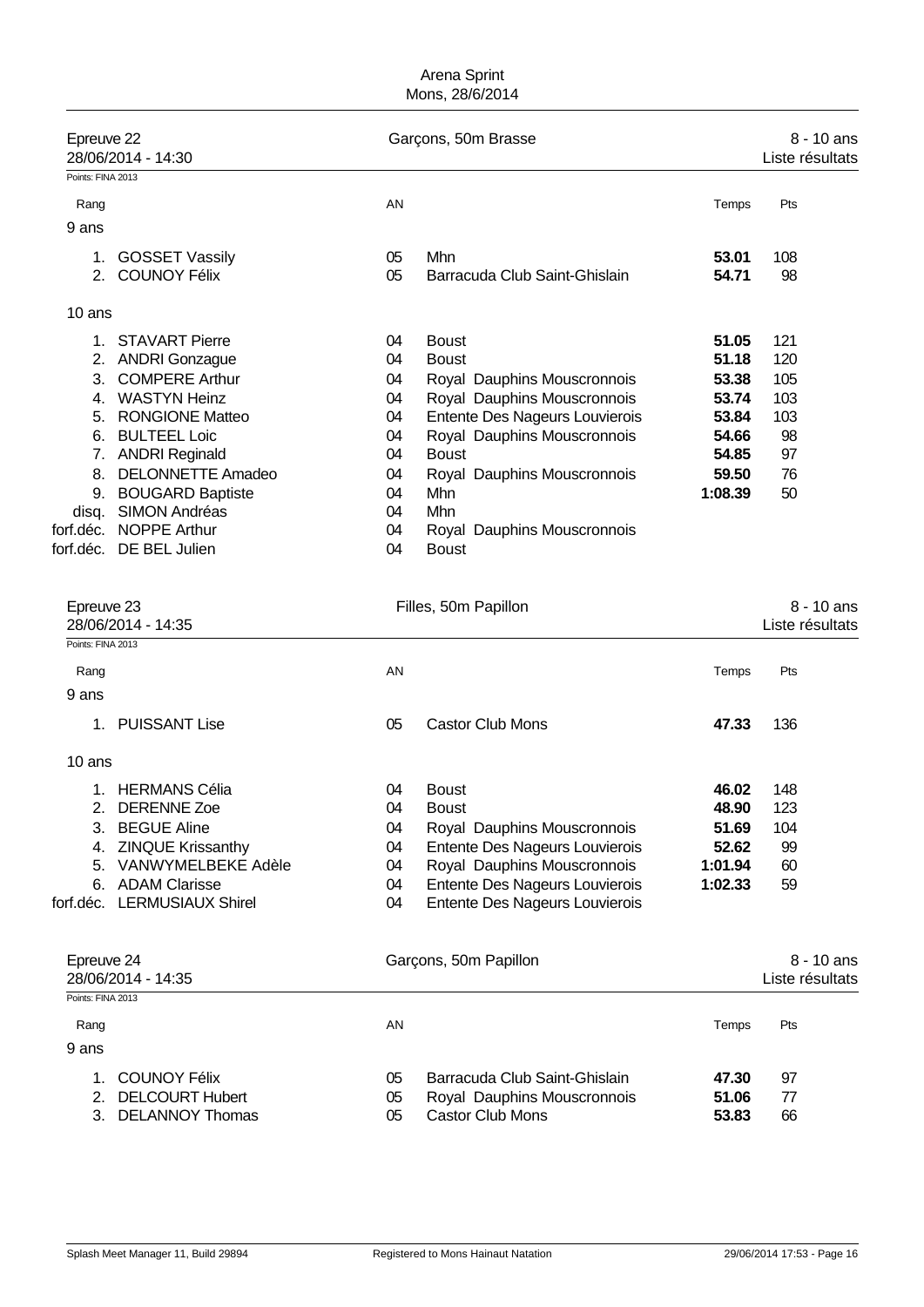#### Epreuve 24, Garçons, 50m Papillon

10 ans

| <b>Castor Club Mons</b><br>2. DENIS Cyril<br>51.15<br>77<br>04              |  |
|-----------------------------------------------------------------------------|--|
| 3. ANDRI Gonzague<br>66<br>53.82<br><b>Boust</b><br>04                      |  |
| 4. SIMON Andréas<br>65<br>Mhn<br>54.00<br>04                                |  |
| 5. STAVART Pierre<br>62<br>54.87<br><b>Boust</b><br>04                      |  |
| 6. AELGOET Louis<br>Royal Dauphins Mouscronnois<br>60<br>55.62<br>04        |  |
| Entente Des Nageurs Louvierois<br>7. RONGIONE Matteo<br>38<br>1:04.67<br>04 |  |
| 8. MAROTTA Clément<br><b>Castor Club Mons</b><br>38<br>1:04.76<br>04        |  |
| 9. LEGLEY Léon<br>Royal Dauphins Mouscronnois<br>32<br>1:08.12<br>04        |  |

Epreuve 25 **Dames, 50m Papillon** 11 ans et plus 25 and 25<br>Liste résultats Demi-finales Liste résultats Demi-finales

| Points: FINA 2013 |                                |                 |                                |       |       |          |
|-------------------|--------------------------------|-----------------|--------------------------------|-------|-------|----------|
| Rang              |                                | AN              |                                | Temps | Pts   |          |
|                   | RINZASCU Alexandra             | $00\,$          | Castor Club Mons               | 30.58 | 506 Q |          |
| 2.                | <b>ROMANINI Aurelie</b>        | 87              | <b>Boust</b>                   | 30.96 | 488   | O        |
| 3.                | <b>EZQUER ECHANDIA Pauline</b> | 97              | Barracuda Club Saint-Ghislain  | 31.41 | 467   | O        |
| 4.                | <b>CANON Fanny</b>             | 92              | Mhn.                           | 31.42 | 467   | O        |
| 5.                | <b>HAZENDONCK Wynona</b>       | 98              | Cercle De Natation Sportcity W | 31.93 | 445   | $\Omega$ |
| 6.                | <b>LOUNES-CHERIF Alison</b>    | 99              | Royal Dauphins Mouscronnois    | 32.32 | 429   | O        |
| 7.                | <b>PORTON Océane</b>           | 99              | Cercle De Natation Sportcity W | 33.14 | 398   | Q        |
| 8.                | <b>MURPHY Anya</b>             | 98              | <b>Waterloo Natation</b>       | 33.30 | 392   | O        |
| 9.                | <b>SCARCEZ Julie</b>           | 00 <sup>°</sup> | Mhn                            | 33.36 | 390   | - R      |
| 10.               | <b>STOLL Justine</b>           | 97              | Cercle De Natation Sportcity W | 33.45 | 387 R |          |
| 11.               | <b>BACCAUW Manon</b>           | 98              | Mhn                            | 33.57 | 383 R |          |
| 12.               | <b>HAZENDONCK Weverly</b>      | 95              | Cercle De Natation Sportcity W | 34.00 | 368   |          |
| 13.               | <b>VOLCHER Wendy</b>           | 98              | Mhn                            | 34.22 | 361   |          |
| 14.               | LEDNICKA Hanka                 | 01              | Cercle De Natation Sportcity W | 34.70 | 346   |          |
| 15.               | <b>ANSART Laly</b>             | 03              | <b>DEN</b>                     | 35.66 | 319   |          |
| 16.               | <b>TALEB Yasmine</b>           | 99              | Mhn                            | 36.18 | 305   |          |

| Epreuve 26        |                         |    | Messieurs, 50m Papillon        |                              | 11 ans et plus |     |  |
|-------------------|-------------------------|----|--------------------------------|------------------------------|----------------|-----|--|
| 28/06/2014        |                         |    |                                | Liste résultats Demi-finales |                |     |  |
| Points: FINA 2013 |                         |    |                                |                              |                |     |  |
| Rang              |                         | AN |                                | Temps                        | Pts            |     |  |
| 1.                | <b>CANON Thomas</b>     | 91 | Mhn                            | 27.50                        | 498            | Q   |  |
| 2.                | DE SMET Guillaume       | 99 | Braine l'Alleud Aqua College   | 27.51                        | 497            | O   |  |
| 3.                | <b>LEDNICKY Vit</b>     | 99 | Cercle De Natation Sportcity W | 28.20                        | 461            | Q   |  |
| 4.                | <b>BERTRAND Amaury</b>  | 99 | Ons                            | 28.58                        | 443 Q          |     |  |
| 5.                | <b>STAVART Corentin</b> | 99 | <b>Boust</b>                   | 29.03                        | 423            | Q   |  |
| 6.                | <b>DUBOIS Martin</b>    | 98 | <b>DEN</b>                     | 29.20                        | 416 Q          |     |  |
|                   | <b>LEMAINE Kevin</b>    | 95 | <b>Waterloo Natation</b>       | 29.33                        | 410            | Q   |  |
| 8.                | <b>DUNESME Loic</b>     | 96 | Mhn.                           | 29.38                        | 408            | Q   |  |
| 9.                | <b>BOULLE Romain</b>    | 97 | Cercle De Natation Sportcity W | 29.56                        | 401            | - R |  |
| 10.               | <b>LAGAE Remy</b>       | 99 | Royal Dauphins Mouscronnois    | 29.72                        | 394 R          |     |  |
| 11.               | <b>WISEUR Valentin</b>  | 96 | Mhn                            | 29.78                        | 392 R          |     |  |
| 12.               | <b>VAREWYCK Charly</b>  | 95 | <b>Waterloo Natation</b>       | 29.79                        | 391            |     |  |
| 13.               | <b>VISÉE Corentin</b>   | 97 | Barracuda Club Saint-Ghislain  | 29.91                        | 387            |     |  |

14. GRANDIO QUIJADA Alexandre 90 Barracuda Club Saint-Ghislain **30.32** 371 15. COHNEN Miguel 96 Waterloo Natation **30.60** 361

16. VOLCHER Steven 97 Mhn **31.75** 323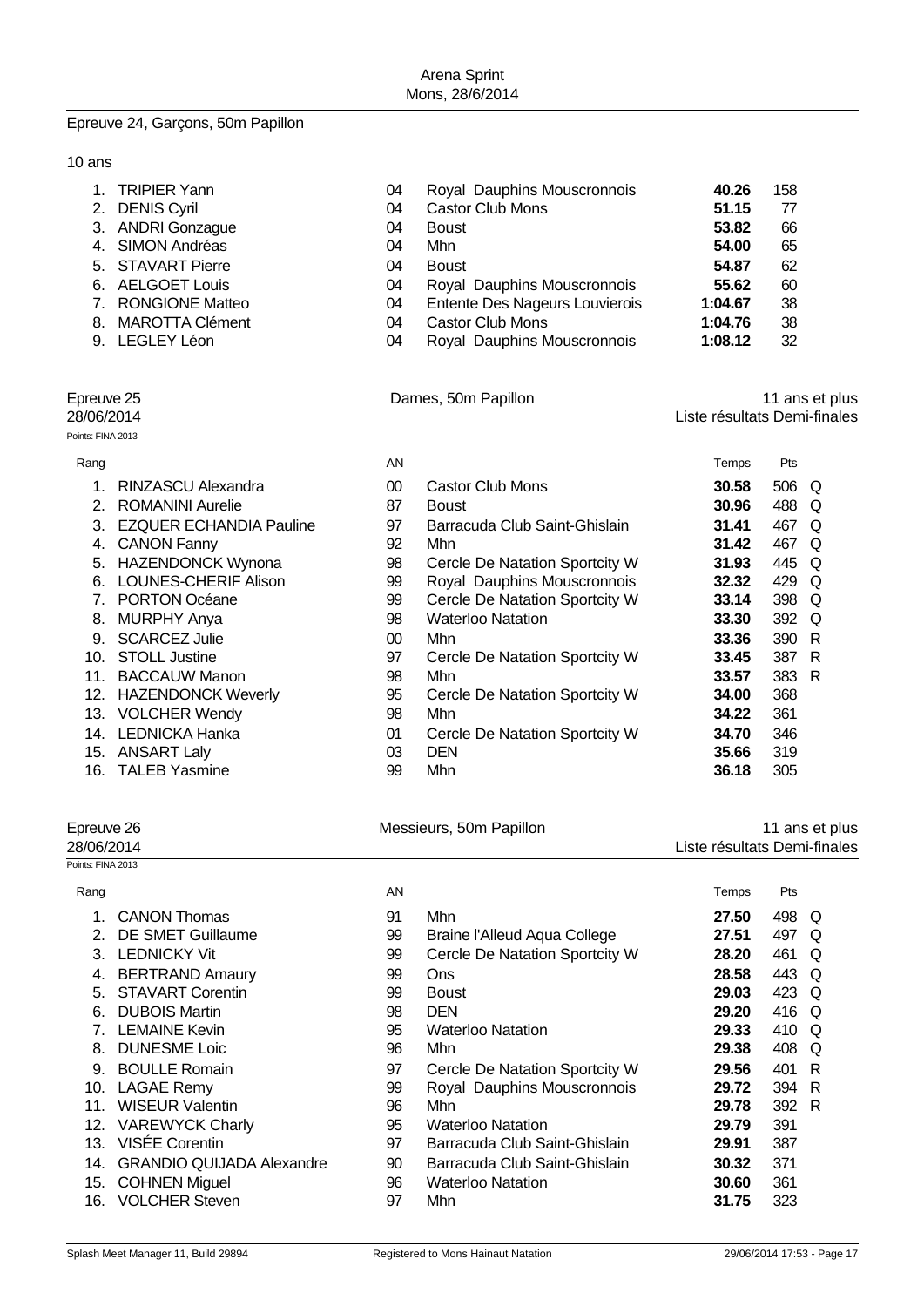| Epreuve 27<br>28/06/2014 |                                |    | Dames, 50m Dos                      | 11 ans et plus<br>Liste résultats Demi-finales |       |   |
|--------------------------|--------------------------------|----|-------------------------------------|------------------------------------------------|-------|---|
| Points: FINA 2013        |                                |    |                                     |                                                |       |   |
| Rang                     |                                | AN |                                     | Temps                                          | Pts   |   |
|                          | WASTYN Héline                  | 97 | Royal Dauphins Mouscronnois         | 31.48                                          | 544 Q |   |
| 2.                       | <b>LAGAE Chloe</b>             | 96 | Royal Dauphins Mouscronnois         | 31.95                                          | 520   | Q |
| 3.                       | <b>DEVREUX Laura</b>           | 99 | Cercle De Natation Sportcity W      | 33.08                                          | 468   | Q |
| 4.                       | <b>LEDNICKA Jindriska</b>      | 97 | Cercle De Natation Sportcity W      | 33.52                                          | 450   | Q |
| 5.                       | <b>ROMANINI Aurelie</b>        | 87 | <b>Boust</b>                        | 33.54                                          | 449   | O |
| 6.                       | <b>VOLCHER Caroline</b>        | 98 | Mhn                                 | 33.60                                          | 447   | O |
| 7.                       | <b>EZQUER ECHANDIA Pauline</b> | 97 | Barracuda Club Saint-Ghislain       | 33.77                                          | 440   | O |
| 8.                       | <b>DEMAREZ Celine</b>          | 99 | Barracuda Club Saint-Ghislain       | 34.23                                          | 423   | O |
| 9.                       | <b>WATHIONG Marine</b>         | 99 | <b>Braine l'Alleud Aqua College</b> | 34.57                                          | 410   | R |
| 10.                      | DE GRAEVE Caroline             | 96 | <b>Castor Club Mons</b>             | 34.71                                          | 405   | R |
| 11.                      | VOOS Marie                     | 99 | Braine l'Alleud Aqua College        | 34.97                                          | 396   | R |
| 12.                      | <b>DUBOIS Marie</b>            | 99 | <b>DEN</b>                          | 36.24                                          | 356   |   |
| 13.                      | MODZELEWSKA Dominika           | 98 | Braine l'Alleud Aqua College        | 36.31                                          | 354   |   |
| 14.                      | MAGREMANNE Zoé                 | 99 | <b>Waterloo Natation</b>            | 36.51                                          | 348   |   |
| 15.                      | <b>DELADRIER Margault</b>      | 00 | <b>Mhn</b>                          | 36.70                                          | 343   |   |
| 16.                      | <b>HUYGHEBAERT Imane</b>       | 01 | Cercle De Natation Sportcity W      | 36.72                                          | 342   |   |

| Epreuve 28<br>Messieurs, 50m Dos |                             |    | 11 ans et plus              |                              |       |  |
|----------------------------------|-----------------------------|----|-----------------------------|------------------------------|-------|--|
| 28/06/2014                       |                             |    |                             | Liste résultats Demi-finales |       |  |
| Points: FINA 2013                |                             |    |                             |                              |       |  |
| Rang                             |                             | AN |                             | Temps                        | Pts   |  |
|                                  | <b>LAMORISSE Jean</b>       | 00 | <b>DEN</b>                  | 28.65                        | 491 Q |  |
| 2 <sup>1</sup>                   | DAVID Mathieu               | 95 | <b>Waterloo Natation</b>    | 29.67                        | 442 Q |  |
| 3.                               | <b>DUBOIS Martin</b>        | 98 | <b>DEN</b>                  | 30.42                        | 410 Q |  |
| 4.                               | <b>CANON Thomas</b>         | 91 | Mhn                         | 30.78                        | 396 Q |  |
|                                  | 5. STAVART Corentin         | 99 | <b>Boust</b>                | 31.08                        | 384 Q |  |
| 6.                               | ROGGEMAN Guillaume          | 93 | <b>Waterloo Natation</b>    | 31.41                        | 372 Q |  |
|                                  | <b>PARMENTIER Aymeric</b>   | 93 | <b>Waterloo Natation</b>    | 32.37                        | 340 Q |  |
| 8.                               | <b>AMBROES Benjamin</b>     | 98 | <b>Waterloo Natation</b>    | 32.94                        | 323 Q |  |
| 9.                               | <b>VAN DENABEELE Amaury</b> | 95 | Royal Dauphins Mouscronnois | 33.68                        | 302 R |  |

|  | 9. VAN DENABEELE Amaury |
|--|-------------------------|
|  |                         |

- 10. MORIAU Thibault 99 Cercle De Natation Sportcity W **33.91** 296 R
- 11. VOLCHER Steven 97 Mhn **34.16** 289 R
- 12. SOUPART Guillaume 97 Mhn **34.90** 271
- 13. FOLCH Julien 98 Waterloo Natation **35.16** 265
- 14. DEBONGNIE Aymeric 99 Cercle De Natation Sportcity W **36.55** 236
- 15. MORIAU Amaury 02 Cercle De Natation Sportcity W **38.52** 202

forf.nd. CIPOLLA Mattia  $03$  Entente Des Nageurs Louvierois

| Epreuve 29        | Dames, 50m Brasse | 11 ans et plus               |
|-------------------|-------------------|------------------------------|
| 28/06/2014        |                   | Liste résultats Demi-finales |
| Points: FINA 2013 |                   |                              |

Rang and the control of the control of the control of the control of the control of the control of the control of the control of the control of the control of the control of the control of the control of the control of the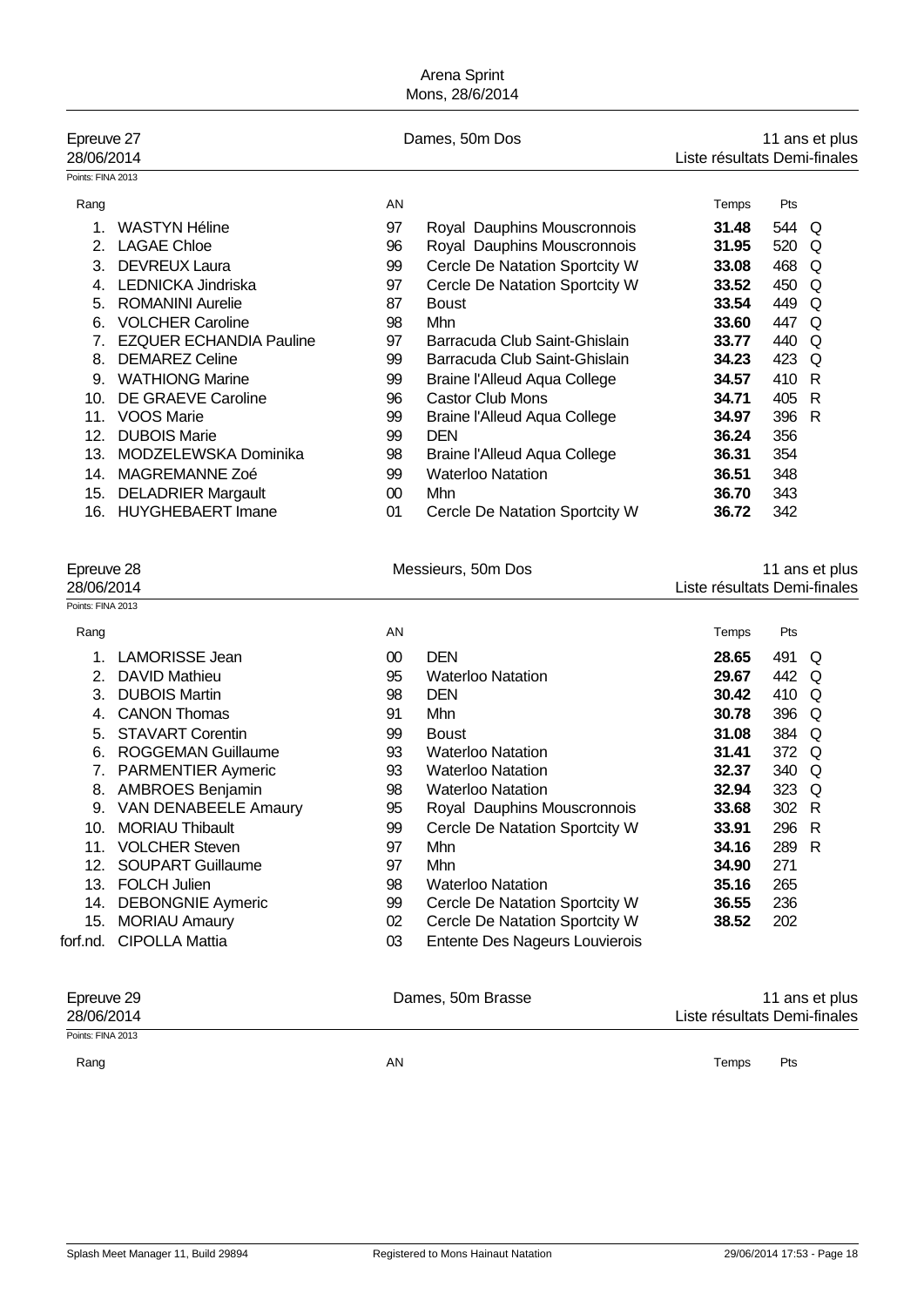#### Epreuve 29, Dames, 50m Brasse, Demi-finale

|     | <b>COCU Florine</b>     | 98 | Mhn                            | 35.13 | 550 Q |    |
|-----|-------------------------|----|--------------------------------|-------|-------|----|
| 2.  | <b>MURPHY Anya</b>      | 98 | <b>Waterloo Natation</b>       | 36.68 | 484 Q |    |
| 3.  | <b>VANVYNCKT Lisa</b>   | 99 | Cercle De Natation Sportcity W | 37.74 | 444 Q |    |
| 4.  | MAGREMANNE Zoé          | 99 | <b>Waterloo Natation</b>       | 38.08 | 432 Q |    |
| 5.  | <b>TALEB Yasmine</b>    | 99 | Mhn                            | 38.46 | 419 Q |    |
| 6.  | <b>PIVONT Laura</b>     | 98 | Cercle De Natation Sportcity W | 39.02 | 402 Q |    |
|     | DE GRAEVE Caroline      | 96 | <b>Castor Club Mons</b>        | 39.26 | 394 Q |    |
| 8.  | PORTON Océane           | 99 | Cercle De Natation Sportcity W | 40.19 | 367   | O  |
| 9   | <b>DONNELLY Claire</b>  | 98 | <b>Waterloo Natation</b>       | 40.20 | 367   | -R |
| 10. | <b>ROMANINI Aurelie</b> | 87 | <b>Boust</b>                   | 40.63 | 356 R |    |
| 11. | <b>BACCAUW Manon</b>    | 98 | Mhn                            | 41.76 | 328 R |    |
| 12. | <b>BRUNELLI Luana</b>   | 99 | Mhn                            | 43.06 | 299   |    |
| 13. | <b>FOURNEAU Sasha</b>   | 97 | Ons                            | 44.84 | 264   |    |
| 14. | <b>PORTON Olivia</b>    | 02 | Cercle De Natation Sportcity W | 45.59 | 252   |    |
| 15. | <b>CANON Fanny</b>      | 92 | Mhn                            | 45.60 | 251   |    |
| 16. | <b>SCARCEZ Julie</b>    | 00 | Mhn                            | 46.14 | 243   |    |

# Epreuve 30 **Acker and Science 11 ans et plus**<br>11 ans et plus 11 ans et plus<br>28/06/2014 **11 ans et plus** 28/06/2014

Points: FINA 2013

| <b>FUILIO. I IIVA ZU IJ</b> |                                  |    |                                     |       |       |     |  |
|-----------------------------|----------------------------------|----|-------------------------------------|-------|-------|-----|--|
| Rang                        |                                  | AN |                                     | Temps | Pts   |     |  |
|                             | <b>BOULLE Romain</b>             | 97 | Cercle De Natation Sportcity W      | 31.22 | 529 Q |     |  |
| 2.                          | <b>CLAYSON Thomas</b>            | 99 | <b>Braine l'Alleud Aqua College</b> | 32.26 | 479   | O   |  |
| 3.                          | <b>STAVART Corentin</b>          | 99 | <b>Boust</b>                        | 32.79 | 456   | O   |  |
| 4                           | <b>DELPLACE Erik</b>             | 78 | Mhn                                 | 33.03 | 446   | O   |  |
| 5.                          | <b>FLEURY Paul</b>               | 00 | <b>DEN</b>                          | 33.45 | 430   | Q   |  |
| 6.                          | <b>WISEUR Valentin</b>           | 96 | Mhn                                 | 33.59 | 424   | Q   |  |
|                             | <b>DUNESME Loic</b>              | 96 | Mhn                                 | 34.39 | 395   | Q   |  |
| 8.                          | <b>LEDNICKY Vit</b>              | 99 | Cercle De Natation Sportcity W      | 34.40 | 395   | O   |  |
| 9.                          | <b>PARMENTIER Aymeric</b>        | 93 | <b>Waterloo Natation</b>            | 35.12 | 371   | - R |  |
| 10.                         | <b>GRANDIO QUIJADA Alexandre</b> | 90 | Barracuda Club Saint-Ghislain       | 36.03 | 344 R |     |  |
| 11.                         | <b>COUNOY Hugo</b>               | 99 | Barracuda Club Saint-Ghislain       | 36.22 | 338 R |     |  |
| 12.                         | <b>MELIS Lorenzo</b>             | 99 | Barracuda Club Saint-Ghislain       | 37.88 | 296   |     |  |
| 13.                         | <b>GLINEUR Raphaël</b>           | 00 | Mhn                                 | 37.89 | 295   |     |  |
| 14.                         | <b>SOUPART Guillaume</b>         | 97 | Mhn                                 | 40.06 | 250   |     |  |
| forf.nd.                    | <b>STOLL Matthieu</b>            | 00 | Cercle De Natation Sportcity W      |       |       |     |  |
| forf.nd.                    | <b>VAN GELDEREN Arthur</b>       | 97 | <b>Waterloo Natation</b>            |       |       |     |  |

| Epreuve 31<br>28/06/2014 |                           | Dames, 50m Libre | Liste résultats Demi-finales   |       | 11 ans et plus |   |
|--------------------------|---------------------------|------------------|--------------------------------|-------|----------------|---|
| Points: FINA 2013        |                           |                  |                                |       |                |   |
| Rang                     |                           | AN               |                                | Temps | Pts            |   |
| 1.                       | DEFRENNE Blandine         | 98               | Mhn                            | 27.84 | 582 Q          |   |
| $\mathcal{P}$            | ROMANINI Aurelie          | 87               | <b>Boust</b>                   | 27.90 | 578 Q          |   |
|                          | 3. HAZENDONCK Wynona      | 98               | Cercle De Natation Sportcity W | 28.11 | 565 Q          |   |
| 4.                       | WASTYN Héline             | 97               | Royal Dauphins Mouscronnois    | 28.26 | 556 Q          |   |
|                          | 5. LEDNICKA Jindriska     | 97               | Cercle De Natation Sportcity W | 28.30 | 554 Q          |   |
| 6.                       | LOUNES-CHERIF Alison      | 99               | Royal Dauphins Mouscronnois    | 28.89 | 521 Q          |   |
|                          | <b>RINZASCU Alexandra</b> | 00               | <b>Castor Club Mons</b>        | 29.02 | 514 Q          |   |
| 8.                       | <b>CANON Fanny</b>        | 92               | Mhn                            | 29.24 | 502 Q          |   |
| 9.                       | <b>DEVREUX Laura</b>      | 99               | Cercle De Natation Sportcity W | 29.44 | 492 R          |   |
| 10.                      | <b>LAGAE Chloe</b>        | 96               | Royal Dauphins Mouscronnois    | 29.72 | 478 R          |   |
|                          | 11. VOLCHER Caroline      | 98               | Mhn                            | 30.02 | 464            | R |

Liste résultats Demi-finales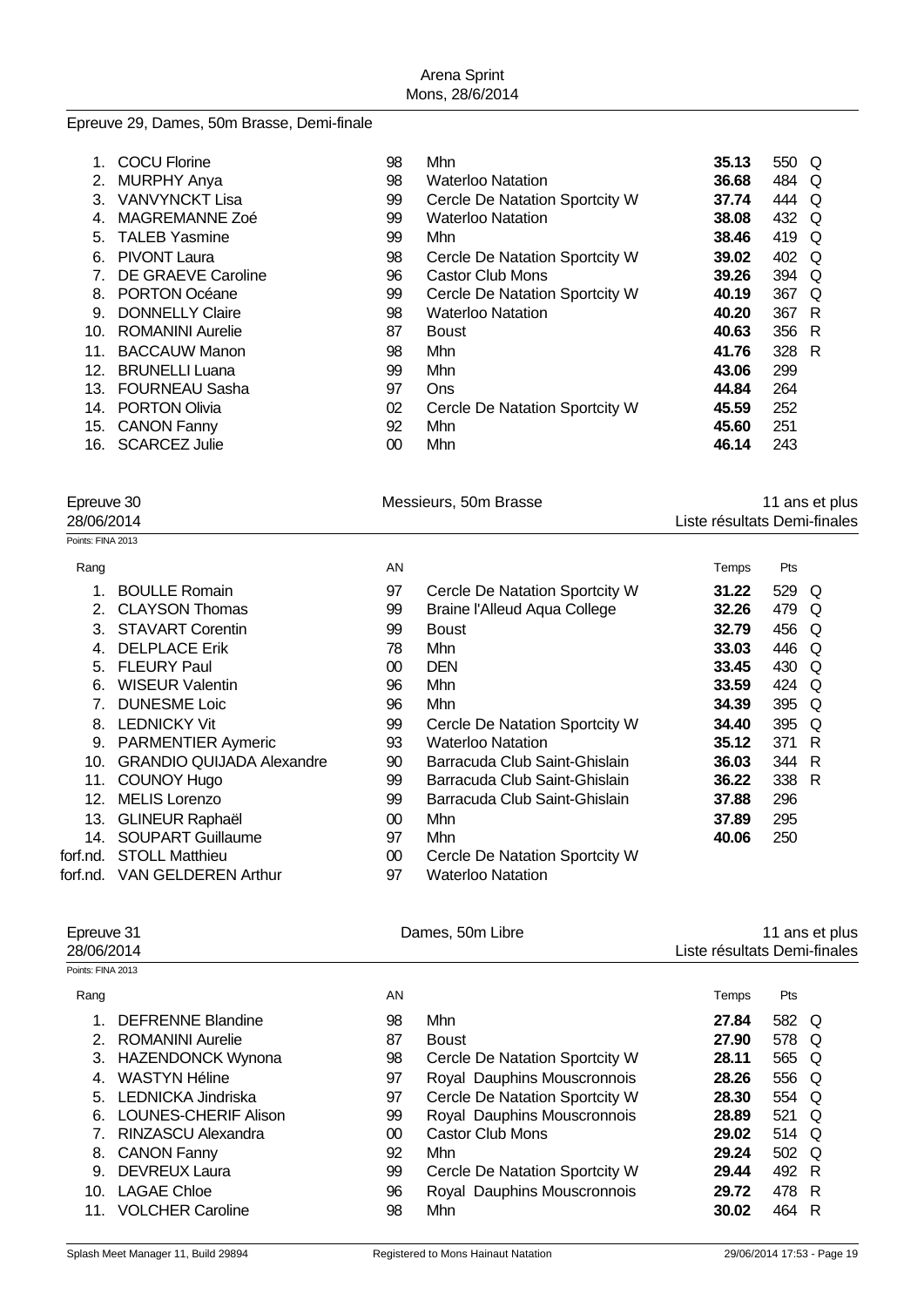#### Epreuve 31, Dames, 50m Libre, Demi-finale, 11 ans et plus

| Rang            |                        | AN |                                | Temps | Pts |
|-----------------|------------------------|----|--------------------------------|-------|-----|
| 12 <sub>1</sub> | VOOS Marie             | 99 | Braine l'Alleud Aqua College   | 30.31 | 451 |
|                 | 13. DE GRAEVE Caroline | 96 | <b>Castor Club Mons</b>        | 30.97 | 423 |
|                 | 14. DONNELLY Claire    | 98 | <b>Waterloo Natation</b>       | 31.06 | 419 |
|                 | 15. DEMAREZ Celine     | 99 | Barracuda Club Saint-Ghislain  | 31.07 | 419 |
|                 | 16. STOLL Justine      | 97 | Cercle De Natation Sportcity W | 31.41 | 405 |

| Epreuve 32<br>28/06/2014 |                           |    | Messieurs, 50m Libre                | 11 ans et plus<br>Liste résultats Demi-finales |       |          |
|--------------------------|---------------------------|----|-------------------------------------|------------------------------------------------|-------|----------|
| Points: FINA 2013        |                           |    |                                     |                                                |       |          |
| Rang                     |                           | AN |                                     | Temps                                          | Pts   |          |
|                          | DAVID Mathieu             | 95 | <b>Waterloo Natation</b>            | 24.28                                          | 584 Q |          |
| 2.                       | <b>LAMORISSE Jean</b>     | 00 | <b>DEN</b>                          | 24.86                                          | 544   | O        |
| 3.                       | <b>POLLET Nicolas</b>     | 98 | Mhn                                 | 25.25                                          | 519   | Q        |
| 4.                       | <b>RUELLE Thibault</b>    | 00 | <b>Castor Club Mons</b>             | 25.27                                          | 518   | $\Omega$ |
| 5.                       | <b>ROGGEMAN Guillaume</b> | 93 | <b>Waterloo Natation</b>            | 25.57                                          | 500   | O        |
| 6.                       | <b>WISEUR Valentin</b>    | 96 | Mhn                                 | 25.86                                          | 483   | O        |
| 7.                       | <b>BERTRAND Amaury</b>    | 99 | Ons                                 | 25.91                                          | 480   | Q        |
| 8.                       | <b>CANON Thomas</b>       | 91 | Mhn                                 | 26.05                                          | 473   | Q        |
| 9.                       | <b>DE SMET Guillaume</b>  | 99 | <b>Braine l'Alleud Aqua College</b> | 26.52                                          | 448   | R        |
| 10.                      | <b>CLAYSON Thomas</b>     | 99 | Braine l'Alleud Aqua College        | 26.56                                          | 446   | - R      |
| 11.                      | <b>VAREWYCK Charly</b>    | 95 | <b>Waterloo Natation</b>            | 26.57                                          | 445   | -R       |
| 12.                      | <b>VOLCHER Steven</b>     | 97 | Mhn                                 | 26.59                                          | 444   |          |
| 13.                      | <b>FOURNEAU Liam</b>      | 00 | Ons                                 | 26.60                                          | 444   |          |
| 14.                      | <b>LEMAINE Kevin</b>      | 95 | <b>Waterloo Natation</b>            | 26.81                                          | 434   |          |
| 15.                      | <b>DUBOIS Martin</b>      | 98 | <b>DEN</b>                          | 27.16                                          | 417   |          |
| 16.                      | <b>DUNESME Loic</b>       | 96 | Mhn                                 | 27.27                                          | 412   |          |

| Epreuve 33                     |    | Filles, 100m Papillon       |         | 11 - 14 ans             |  |  |
|--------------------------------|----|-----------------------------|---------|-------------------------|--|--|
| 28/06/2014                     |    |                             |         | Liste résultats Finales |  |  |
| Points: FINA 2013              |    |                             |         |                         |  |  |
| Rang                           | AN |                             | Temps   | Pts                     |  |  |
| 11 - 12 ans                    |    |                             |         |                         |  |  |
| Finale                         |    |                             |         |                         |  |  |
| <b>ANSART Laly</b>             | 03 | <b>DEN</b>                  | 1:18.16 | 349                     |  |  |
| <b>CALET Perrine</b><br>2      | 02 | Royal Dauphins Mouscronnois | 1:22.59 | 296                     |  |  |
| <b>TRIPIER Cassandra</b><br>3. | 02 | Royal Dauphins Mouscronnois | 1:23.87 | 282                     |  |  |
| <b>CORNELIS Anaïs</b><br>4.    | 02 | <b>Waterloo Natation</b>    | 1:24.35 | 277                     |  |  |
| <b>DAL Marie</b><br>5.         | 03 | Royal Dauphins Mouscronnois | 1:30.28 | 226                     |  |  |

6. Cercle De Natation Sportcity W 1**:31.84** 215<br>6. Waterloo Natation 1:36.28 186

| 6. | KOPA Madli |  |
|----|------------|--|

- 7. DONNELLY Alexandra 02 Waterloo Natation **1:36.28** 186
- 8. GOSSET Rachel 03 Mhn **1:50.20** 124
- 13 14 ans

| × |  |
|---|--|
|   |  |

| 11 C |                       |     |                                |         |       |
|------|-----------------------|-----|--------------------------------|---------|-------|
|      | 1. RINZASCU Alexandra | OO. | <b>Castor Club Mons</b>        | 1:11.45 | 457   |
|      | 2. GHESQUIER Romane   | 00  | Royal Dauphins Mouscronnois    | 1:16.35 | -374  |
|      | 3. LEDNICKA Hanka     | 01  | Cercle De Natation Sportcity W | 1:16.46 | -373  |
|      | 4. FOLCH Margot       | 00  | <b>Waterloo Natation</b>       | 1:17.89 | - 353 |
|      | 5. SCARCEZ Julie      | 00  | Mhn                            | 1:24.41 | -277  |
|      | 6. DENEUBOURG Léa     | 01  | <b>Waterloo Natation</b>       | 1:26.13 | 261   |
|      | 7. VISEE Chloe        | 01  | Mhn                            | 1:30.90 | 222   |
|      |                       |     |                                |         |       |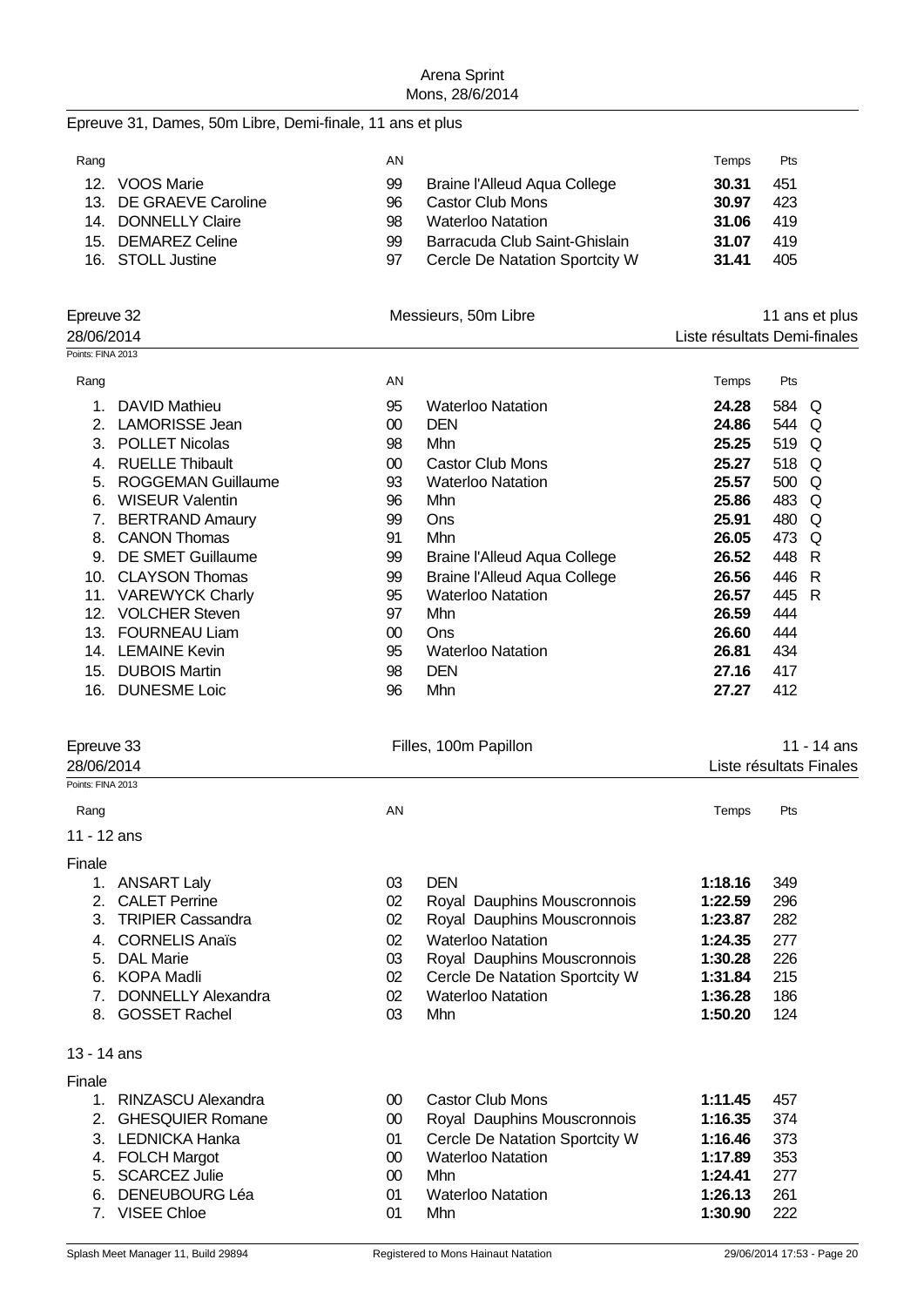|                          | Epreuve 33, Filles, 100m Papillon, Finale, 13 - 14 ans |                     |                                                                  |                    |                         |
|--------------------------|--------------------------------------------------------|---------------------|------------------------------------------------------------------|--------------------|-------------------------|
| Rang                     |                                                        | AN                  |                                                                  | Temps              | Pts                     |
|                          | 8. DELARUELLE Manon                                    | 00                  | <b>Waterloo Natation</b>                                         | 1:32.85            | 208                     |
| Epreuve 34<br>28/06/2014 |                                                        |                     | Garçons, 100m Papillon                                           |                    | 11 - 14 ans             |
| Points: FINA 2013        |                                                        |                     |                                                                  |                    | Liste résultats Finales |
|                          |                                                        |                     |                                                                  |                    |                         |
| Rang                     |                                                        | AN                  |                                                                  | Temps              | Pts                     |
| 11 - 12 ans              |                                                        |                     |                                                                  |                    |                         |
| Finale                   |                                                        |                     |                                                                  |                    |                         |
| 1.                       | <b>IBBERSON William</b>                                | 03                  | Barracuda Club Saint-Ghislain                                    | 1:18.93            | 231                     |
|                          | 2. VANDAMME Hugo<br>3. LECROART Théo                   | 03<br>03            | Royal Dauphins Mouscronnois<br>Royal Dauphins Mouscronnois       | 1:36.30<br>1:39.55 | 127<br>115              |
| 13 - 14 ans              |                                                        |                     |                                                                  |                    |                         |
| Finale                   |                                                        |                     |                                                                  |                    |                         |
| 1.                       | <b>RENAUX Antoine</b>                                  | 00                  | Braine l'Alleud Aqua College                                     | 1:05.50            | 405                     |
| 2.                       | <b>SIX William</b>                                     | $00\,$              | Barracuda Club Saint-Ghislain                                    | 1:07.70            | 367                     |
| 3.                       | <b>LAMORISSE Jean</b>                                  | $00\,$              | <b>DEN</b>                                                       | 1:09.81            | 334                     |
|                          | 4. RUELLE Thibault                                     | 00                  | <b>Castor Club Mons</b>                                          | 1:10.13            | 330                     |
| 5.                       | <b>ROBIN Thomas</b><br>6. DE BLOCK Kenny               | $00\,$<br>$00\,$    | Cercle De Natation Sportcity W<br>Cercle De Natation Sportcity W | 1:14.93<br>1:16.09 | 270<br>258              |
| 7.                       | <b>DEBONGNIE Nathan</b>                                | 00                  | Cercle De Natation Sportcity W                                   | 1:23.71            | 194                     |
|                          | 8. KOVACS Andras                                       | 01                  | Cercle De Natation Sportcity W                                   | 1:38.55            | 119                     |
| Epreuve 35               |                                                        | Dames, 50m Papillon |                                                                  | 11 ans et plus     |                         |
| 28/06/2014               |                                                        |                     |                                                                  |                    | Liste résultats Finale  |
| Points: FINA 2013        |                                                        |                     |                                                                  |                    |                         |
| Rang                     |                                                        | AN                  |                                                                  | Temps              | Pts                     |
| 1.                       | <b>ROMANINI Aurelie</b>                                | 87                  | <b>Boust</b>                                                     | 30.58              | 506                     |
|                          | 2. EZQUER ECHANDIA Pauline                             | 97                  | Barracuda Club Saint-Ghislain                                    | 30.78              | 496                     |
| ົ<br>ა.                  | RINZASCU Alexandra                                     | $00\,$              | <b>Castor Club Mons</b>                                          | 30.96              | 488                     |
| 4.                       | <b>HAZENDONCK Wynona</b>                               | 98                  | Cercle De Natation Sportcity W                                   | 31.60              | 459                     |
| 5.<br>6.                 | <b>CANON Fanny</b><br>LOUNES-CHERIF Alison             | 92<br>99            | Mhn<br>Royal Dauphins Mouscronnois                               | 31.85<br>32.85     | 448<br>408              |
| 7.                       | <b>MURPHY Anya</b>                                     | 98                  | <b>Waterloo Natation</b>                                         | 33.50              | 385                     |
| 8.                       | <b>PORTON Océane</b>                                   | 99                  | Cercle De Natation Sportcity W                                   | 33.67              | 379                     |
| Epreuve 36               |                                                        |                     | Messieurs, 50m Papillon                                          |                    | 11 ans et plus          |
| 28/06/2014               |                                                        |                     |                                                                  |                    | Liste résultats Finale  |
| Points: FINA 2013        |                                                        |                     |                                                                  |                    |                         |
| Rang                     |                                                        | AN                  |                                                                  | Temps              | Pts                     |
| 1.                       | <b>CANON Thomas</b>                                    | 91                  | Mhn                                                              | 27.14              | 518                     |
| 2.                       | DE SMET Guillaume                                      | 99                  | <b>Braine l'Alleud Aqua College</b>                              | 27.84              | 480                     |
|                          | 3. BERTRAND Amaury<br>4. LEDNICKY Vit                  | 99<br>99            | Ons<br>Cercle De Natation Sportcity W                            | 28.05<br>28.46     | 469<br>449              |
|                          | <b>DUBOIS Martin</b>                                   | 98                  | <b>DEN</b>                                                       | 28.46              | 449                     |
|                          | 6. BOULLE Romain                                       | 97                  | Cercle De Natation Sportcity W                                   | 29.34              | 410                     |
| 7.                       | <b>DUNESME Loic</b>                                    | 96                  | Mhn                                                              | 29.50              | 403                     |
| 8.                       | <b>LAGAE Remy</b>                                      | 99                  | Royal Dauphins Mouscronnois                                      | 29.93              | 386                     |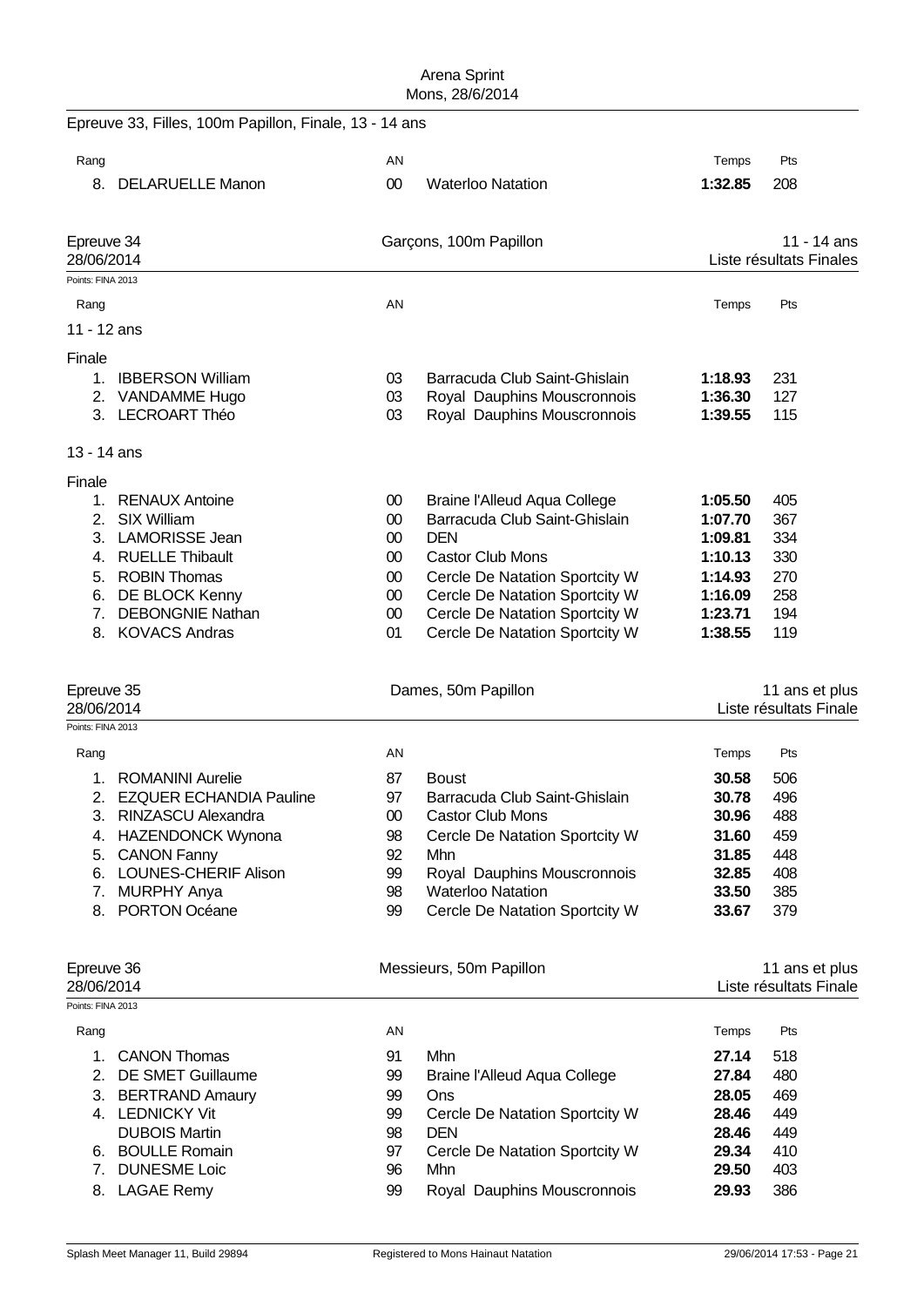| Epreuve 37<br>28/06/2014                      |                                                                                                                                                                                                      | Filles, 100m Dos                                     |                                                                                                                                                                                          | 11 - 14 ans<br>Liste résultats Finales                                               |                                                      |
|-----------------------------------------------|------------------------------------------------------------------------------------------------------------------------------------------------------------------------------------------------------|------------------------------------------------------|------------------------------------------------------------------------------------------------------------------------------------------------------------------------------------------|--------------------------------------------------------------------------------------|------------------------------------------------------|
| Points: FINA 2013                             |                                                                                                                                                                                                      |                                                      |                                                                                                                                                                                          |                                                                                      |                                                      |
| Rang                                          |                                                                                                                                                                                                      | AN                                                   |                                                                                                                                                                                          | Temps                                                                                | Pts                                                  |
| 11 - 12 ans                                   |                                                                                                                                                                                                      |                                                      |                                                                                                                                                                                          |                                                                                      |                                                      |
| Finale<br>2.<br>4.<br>5.                      | 1. ELIARD Tania<br><b>GOSSET Rachel</b><br>3. PORTON Olivia<br><b>OUDOUILLIE Marine</b><br><b>BAUDOUR Clea</b>                                                                                       | 02<br>03<br>02<br>03<br>02                           | <b>Waterloo Natation</b><br>Mhn<br>Cercle De Natation Sportcity W<br><b>DEN</b><br>Barracuda Club Saint-Ghislain                                                                         | 1:23.61<br>1:30.60<br>1:31.82<br>1:32.79<br>1:38.09                                  | 288<br>226<br>217<br>210<br>178                      |
| 6.<br>7 <sub>1</sub>                          | <b>COCCO</b> Emilie<br><b>CAPOUILLEZ Ameline</b>                                                                                                                                                     | 03<br>03                                             | Mhn<br>Barracuda Club Saint-Ghislain                                                                                                                                                     | 1:50.84<br>1:51.77                                                                   | 123<br>120                                           |
| 13 - 14 ans                                   |                                                                                                                                                                                                      |                                                      |                                                                                                                                                                                          |                                                                                      |                                                      |
| Finale<br>1.<br>6.<br>7 <sub>1</sub><br>8.    | <b>WATHIONG Océane</b><br>2. LEGRAND Orlane<br>3. HUYGHEBAERT Imane<br>4. TALMASSE Faustine<br>5. DELADRIER Margault<br><b>LACHAPELLE Hélène</b><br><b>VISEE Chloe</b><br><b>MAGREMANNE Victoria</b> | 01<br>$00\,$<br>01<br>$00\,$<br>00<br>00<br>01<br>01 | <b>Braine l'Alleud Aqua College</b><br>Royal Dauphins Mouscronnois<br>Cercle De Natation Sportcity W<br><b>DEN</b><br>Mhn<br><b>Waterloo Natation</b><br>Mhn<br><b>Waterloo Natation</b> | 1:10.51<br>1:11.74<br>1:17.27<br>1:18.29<br>1:18.52<br>1:19.40<br>1:22.95<br>1:23.90 | 480<br>456<br>365<br>351<br>348<br>336<br>295<br>285 |
| Epreuve 38<br>28/06/2014<br>Points: FINA 2013 |                                                                                                                                                                                                      |                                                      | Garçons, 100m Dos                                                                                                                                                                        |                                                                                      | 11 - 14 ans<br>Liste résultats Finales               |
| Rang                                          |                                                                                                                                                                                                      | AN                                                   |                                                                                                                                                                                          | Temps                                                                                | Pts                                                  |
| 11 - 12 ans                                   |                                                                                                                                                                                                      |                                                      |                                                                                                                                                                                          |                                                                                      |                                                      |
| Finale<br>forf.nd.                            | 1. LUNAK Sebastian<br>2. MORIAU Amaury<br>3. CULLUS Célian<br>4. BULTEEL Guillaume<br><b>GHESQUIERE Martin</b><br>forf.nd. BOZZELLI Manoa                                                            | 02<br>02<br>02<br>02<br>02<br>03                     | Cercle De Natation Sportcity W<br>Cercle De Natation Sportcity W<br><b>Braine l'Alleud Aqua College</b><br>Royal Dauphins Mouscronnois<br>Barracuda Club Saint-Ghislain<br>Mhn           | 1:13.75<br>1:20.26<br>1:21.60<br>1:34.01                                             | 292<br>226<br>215<br>141                             |
| 13 - 14 ans                                   |                                                                                                                                                                                                      |                                                      |                                                                                                                                                                                          |                                                                                      |                                                      |
| Finale<br>2.<br>5.                            | 1. RENAUX Antoine<br><b>GLINEUR Raphaël</b><br>3. DEMAIFFE Valentin<br>4. LAMBERT Thomas<br><b>JOSSE Benjamin</b>                                                                                    | 00<br>$00\,$<br>01<br>01<br>$00\,$                   | <b>Braine l'Alleud Aqua College</b><br>Mhn<br><b>Braine l'Alleud Aqua College</b><br><b>Braine l'Alleud Aqua College</b><br>Royal Dauphins Mouscronnois                                  | 1:07.14<br>1:15.80<br>1:19.41<br>1:22.21<br>1:27.26                                  | 387<br>269<br>234<br>210<br>176                      |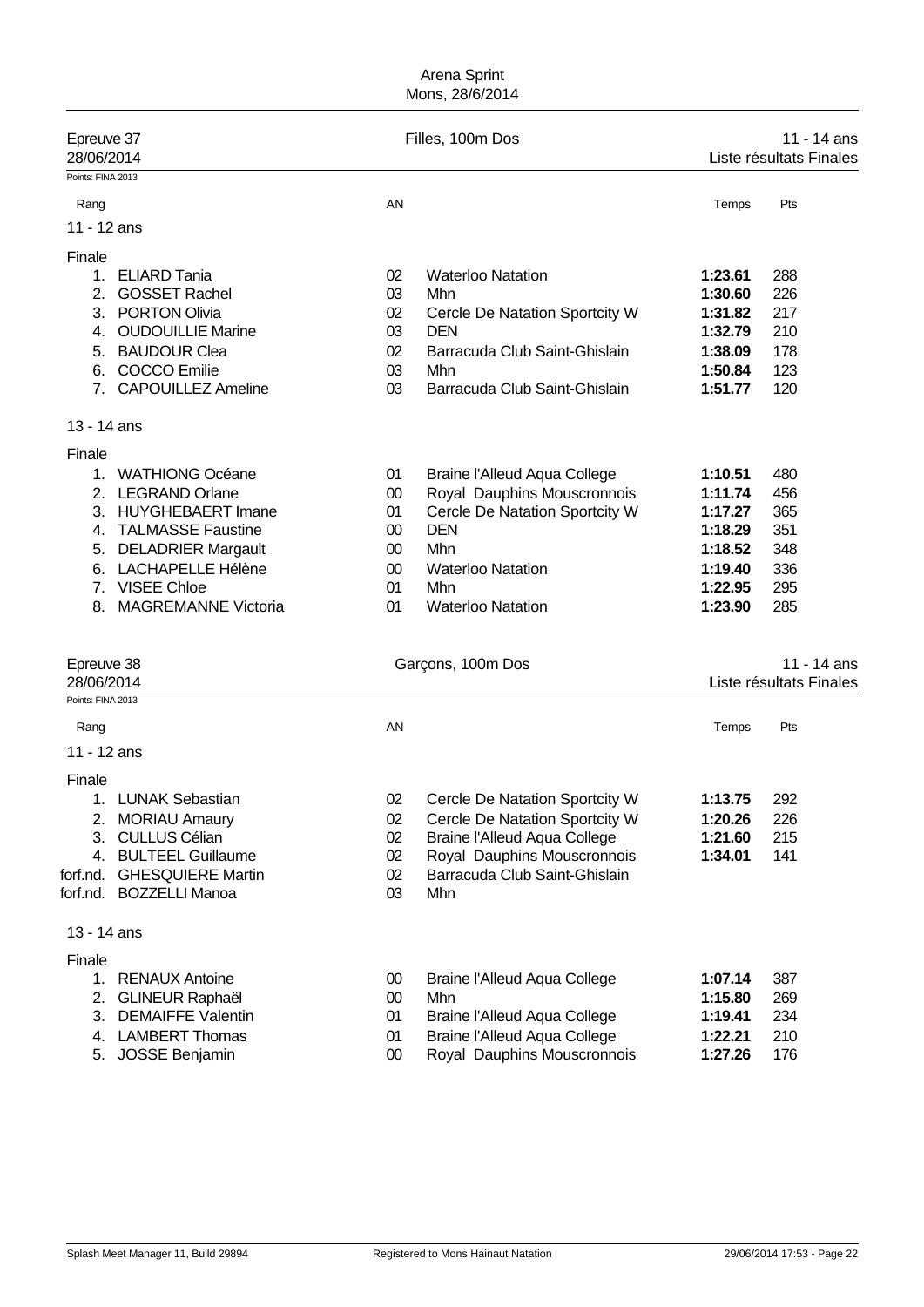| Epreuve 39<br>28/06/2014<br>Points: FINA 2013                                                                                                                                                                                                               | Dames, 50m Dos                                                                                                                                                                                                                                                                                | 11 ans et plus<br>Liste résultats Finale                                                                                                     |
|-------------------------------------------------------------------------------------------------------------------------------------------------------------------------------------------------------------------------------------------------------------|-----------------------------------------------------------------------------------------------------------------------------------------------------------------------------------------------------------------------------------------------------------------------------------------------|----------------------------------------------------------------------------------------------------------------------------------------------|
| Rang<br>1.<br><b>LAGAE Chloe</b><br><b>WASTYN Héline</b><br>2.<br><b>DEVREUX Laura</b><br>3.<br>4. EZQUER ECHANDIA Pauline<br>5. LEDNICKA Jindriska<br>6. VOLCHER Caroline<br>7. WATHIONG Marine<br><b>DEMAREZ Celine</b><br>forf.nd.                       | AN<br>96<br>Royal Dauphins Mouscronnois<br>97<br>Royal Dauphins Mouscronnois<br>Cercle De Natation Sportcity W<br>99<br>97<br>Barracuda Club Saint-Ghislain<br>97<br>Cercle De Natation Sportcity W<br>98<br>Mhn<br>Braine l'Alleud Aqua College<br>99<br>Barracuda Club Saint-Ghislain<br>99 | Pts<br>Temps<br>32.16<br>510<br>32.25<br>506<br>499<br>32.40<br>32.94<br>474<br>33.42<br>454<br>452<br>33.48<br>34.15<br>426                 |
| Epreuve 40<br>28/06/2014                                                                                                                                                                                                                                    | Messieurs, 50m Dos                                                                                                                                                                                                                                                                            | 11 ans et plus<br>Liste résultats Finale                                                                                                     |
| Rang<br><b>DAVID Mathieu</b><br>1.<br>2. LAMORISSE Jean<br>3.<br><b>CANON Thomas</b><br>4. DUBOIS Martin<br><b>ROGGEMAN Guillaume</b><br>5.<br><b>PARMENTIER Aymeric</b><br>6.<br>7 <sub>1</sub><br><b>MORIAU Thibault</b><br><b>AMBROES Benjamin</b><br>8. | AN<br>95<br><b>Waterloo Natation</b><br>$00\,$<br><b>DEN</b><br>91<br>Mhn<br><b>DEN</b><br>98<br>93<br><b>Waterloo Natation</b><br>93<br><b>Waterloo Natation</b><br>99<br>Cercle De Natation Sportcity W<br><b>Waterloo Natation</b><br>98                                                   | Pts<br>Temps<br>27.58<br>550<br>28.01<br>525<br>29.25<br>461<br>30.22<br>418<br>31.06<br>385<br>335<br>32.53<br>33.76<br>300<br>281<br>34.49 |
|                                                                                                                                                                                                                                                             |                                                                                                                                                                                                                                                                                               |                                                                                                                                              |
| Epreuve 41<br>28/06/2014                                                                                                                                                                                                                                    | Filles, 100m Brasse                                                                                                                                                                                                                                                                           | $11 - 14$ ans<br>Liste résultats Finales                                                                                                     |
| Points: FINA 2013<br>Rang<br>11 - 12 ans                                                                                                                                                                                                                    | AN                                                                                                                                                                                                                                                                                            | Pts<br>Temps                                                                                                                                 |
| Finale<br>1. ELIARD Tania<br>2. VAN NIEUWENHUYSE Lea<br>3. CORNELIS Anaïs<br>4. DAL Marie<br>5. PORTON Olivia<br>6. TALMASSE Léahne<br>7. LAMORISSE Léonie<br>8. NOEL Lydie                                                                                 | 02<br><b>Waterloo Natation</b><br>02<br><b>Braine l'Alleud Aqua College</b><br>02<br><b>Waterloo Natation</b><br>Royal Dauphins Mouscronnois<br>03<br>02<br>Cercle De Natation Sportcity W<br>02<br><b>DEN</b><br>03<br><b>DEN</b><br>03<br>Entente Des Nageurs Louvierois                    | 1:33.66<br>300<br>288<br>1:34.89<br>1:35.73<br>280<br>252<br>1:39.19<br>1:39.54<br>249<br>1:39.94<br>246<br>1:40.99<br>239<br>1:51.02<br>180 |
| 13 - 14 ans<br>Finale                                                                                                                                                                                                                                       |                                                                                                                                                                                                                                                                                               |                                                                                                                                              |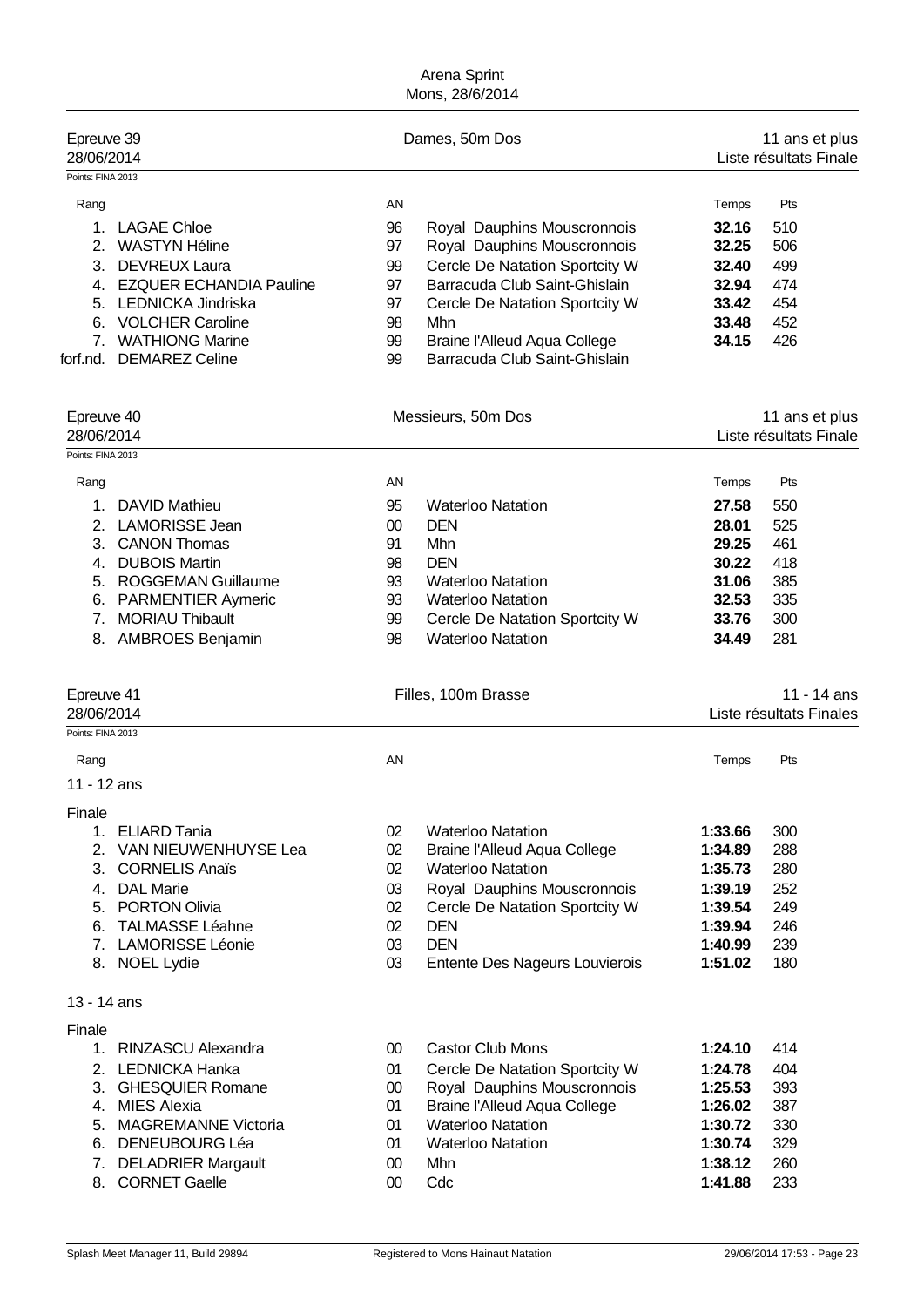| Epreuve 42<br>28/06/2014 |                         |        | Garçons, 100m Brasse                |         | 11 - 14 ans<br>Liste résultats Finales |  |
|--------------------------|-------------------------|--------|-------------------------------------|---------|----------------------------------------|--|
| Points: FINA 2013        |                         |        |                                     |         |                                        |  |
| Rang                     |                         | AN     |                                     | Temps   | Pts                                    |  |
| 11 - 12 ans              |                         |        |                                     |         |                                        |  |
| Finale                   |                         |        |                                     |         |                                        |  |
|                          | 1. MERCHIER Hugo        | 02     | <b>Waterloo Natation</b>            | 1:28.90 | 244                                    |  |
|                          | 2. VANHUYS Matt         | 02     | Royal Dauphins Mouscronnois         | 1:31.73 | 222                                    |  |
|                          | 3. CIPOLLA Mattia       | 03     | Entente Des Nageurs Louvierois      | 1:36.13 | 193                                    |  |
|                          | 4. VANDAMME Hugo        | 03     | Royal Dauphins Mouscronnois         | 1:38.46 | 180                                    |  |
| 5.                       | <b>CHARCHAR Romain</b>  | 03     | Barracuda Club Saint-Ghislain       | 1:47.21 | 139                                    |  |
| forf.nd.                 | <b>BOZZELLI Manoa</b>   | 03     | Mhn                                 |         |                                        |  |
| 13 - 14 ans              |                         |        |                                     |         |                                        |  |
| Finale                   |                         |        |                                     |         |                                        |  |
|                          | 1. FLEURY Paul          | $00\,$ | <b>DEN</b>                          | 1:13.40 | 434                                    |  |
|                          | 2. GLINEUR Raphaël      | 00     | Mhn                                 | 1:22.70 | 304                                    |  |
|                          | 3. DEBONGNIE Nathan     | 00     | Cercle De Natation Sportcity W      | 1:25.92 | 271                                    |  |
|                          | 4. DE GEEST Louis       | 01     | Cercle De Natation Sportcity W      | 1:26.33 | 267                                    |  |
| 5.                       | <b>COQUELET Louis</b>   | 00     | <b>Castor Club Mons</b>             | 1:32.22 | 219                                    |  |
| forf.nd.                 | <b>JAKIEWICS Damien</b> | $00\,$ | Mhn                                 |         |                                        |  |
| Epreuve 43               |                         |        | Dames, 50m Brasse                   |         | 11 ans et plus                         |  |
| 28/06/2014               |                         |        |                                     |         | Liste résultats Finale                 |  |
| Points: FINA 2013        |                         |        |                                     |         |                                        |  |
| Rang                     |                         | AN     |                                     | Temps   | Pts                                    |  |
| 1.                       | <b>COCU Florine</b>     | 98     | Mhn                                 | 35.29   | 543                                    |  |
| 2.                       | <b>MURPHY Anya</b>      | 98     | <b>Waterloo Natation</b>            | 36.41   | 494                                    |  |
| 3.                       | <b>VANVYNCKT Lisa</b>   | 99     | Cercle De Natation Sportcity W      | 37.72   | 445                                    |  |
| 4.                       | <b>TALEB Yasmine</b>    | 99     | Mhn                                 | 38.53   | 417                                    |  |
| 5.                       | MAGREMANNE Zoé          | 99     | <b>Waterloo Natation</b>            | 38.63   | 414                                    |  |
| 6.                       | DE GRAEVE Caroline      | 96     | <b>Castor Club Mons</b>             | 38.80   | 408                                    |  |
| 7.                       | <b>PIVONT Laura</b>     | 98     | Cercle De Natation Sportcity W      | 38.94   | 404                                    |  |
|                          | 8. PORTON Océane        | 99     | Cercle De Natation Sportcity W      | 41.28   | 339                                    |  |
| Epreuve 44               |                         |        | Messieurs, 50m Brasse               |         | 11 ans et plus                         |  |
| 28/06/2014               |                         |        |                                     |         | Liste résultats Finale                 |  |
| Points: FINA 2013        |                         |        |                                     |         |                                        |  |
| Rang                     |                         | AN     |                                     | Temps   | Pts                                    |  |
| $1_{\cdot}$              | <b>BOULLE Romain</b>    | 97     | Cercle De Natation Sportcity W      | 30.39   | 573                                    |  |
|                          | 2. CLAYSON Thomas       | 99     | <b>Braine l'Alleud Aqua College</b> | 32.80   | 456                                    |  |
|                          | 3. WISEUR Valentin      | 96     | Mhn                                 | 32.92   | 451                                    |  |
|                          | 4. DELPLACE Erik        | 78     | Mhn                                 | 32.93   | 450                                    |  |
|                          | 5. LEDNICKY Vit         | 99     | Cercle De Natation Sportcity W      | 33.41   | 431                                    |  |
|                          | 6. FLEURY Paul          | $00\,$ | <b>DEN</b>                          | 34.01   | 409                                    |  |
|                          | 7. PARMENTIER Aymeric   | 93     | <b>Waterloo Natation</b>            | 34.26   | 400                                    |  |
| 8.                       | <b>DUNESME Loic</b>     | 96     | Mhn                                 | 34.37   | 396                                    |  |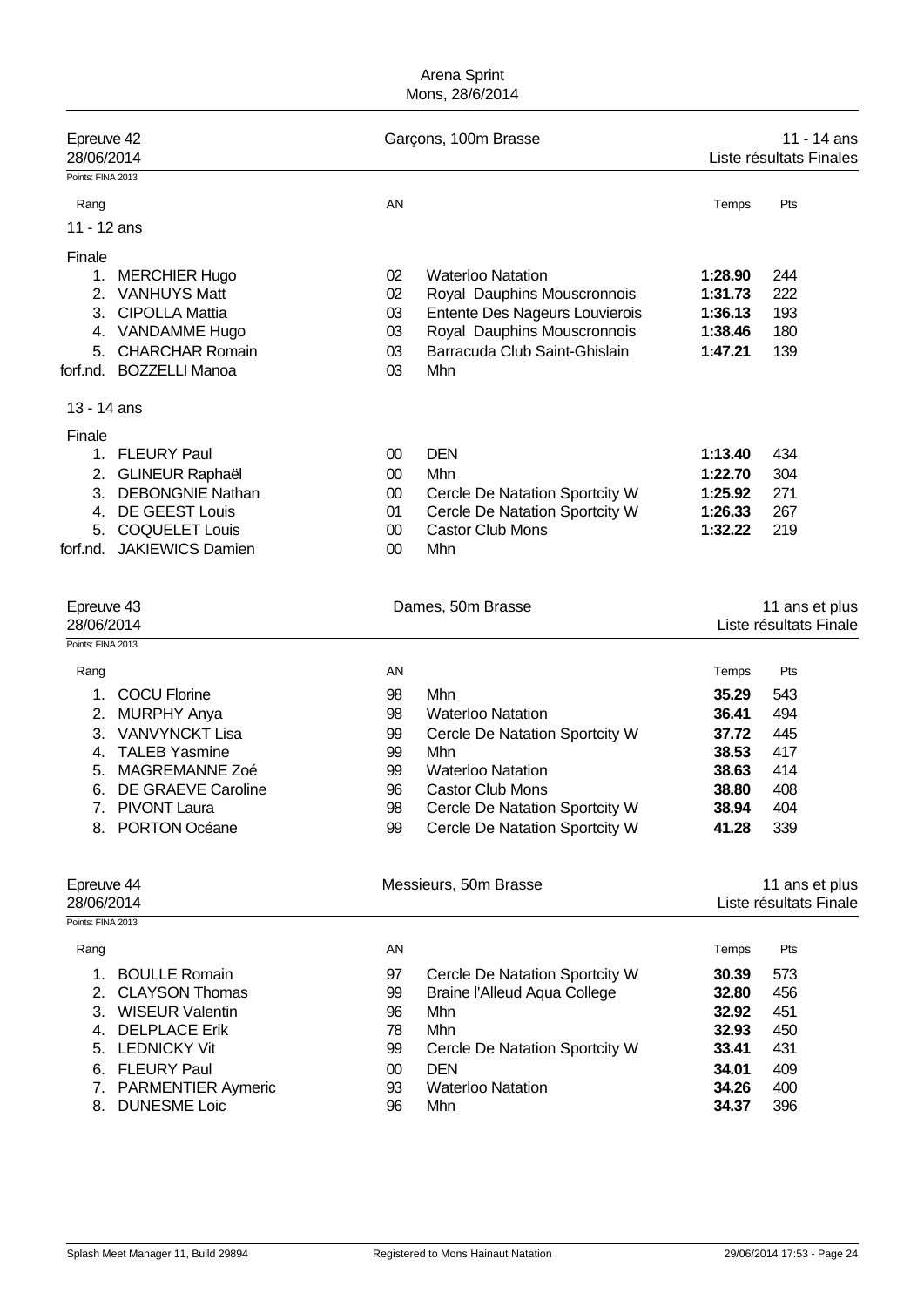| Temps<br>1:08.08<br>1:10.18<br>1:13.15                                               | Pts<br>420                                           |
|--------------------------------------------------------------------------------------|------------------------------------------------------|
|                                                                                      |                                                      |
|                                                                                      |                                                      |
|                                                                                      |                                                      |
| 1:14.08<br>1:14.53<br>1:14.70<br>1:15.17<br>1:16.74                                  | 383<br>339<br>326<br>320<br>318<br>312<br>293        |
|                                                                                      |                                                      |
| 1:04.58<br>1:05.06<br>1:06.85<br>1:09.25<br>1:10.36<br>1:10.48<br>1:11.04<br>1:11.44 | 492<br>481<br>444<br>399<br>381<br>379<br>370<br>364 |
|                                                                                      | 11 - 14 ans<br>Liste résultats Finales               |
| Temps                                                                                | Pts                                                  |
|                                                                                      |                                                      |
| 1:02.39<br>1:04.38<br>1:06.85<br>1:09.98<br>1:10.47<br>1:11.76<br>1:11.78<br>1:14.06 | 373<br>340<br>303<br>264<br>259<br>245<br>245<br>223 |
|                                                                                      |                                                      |
|                                                                                      |                                                      |
| 55.30<br>58.09<br>1:01.02<br>1:02.16<br>1:03.75<br>1:05.33<br>1:09.05                | 536<br>463<br>399<br>377<br>350<br>325<br>275        |
|                                                                                      |                                                      |